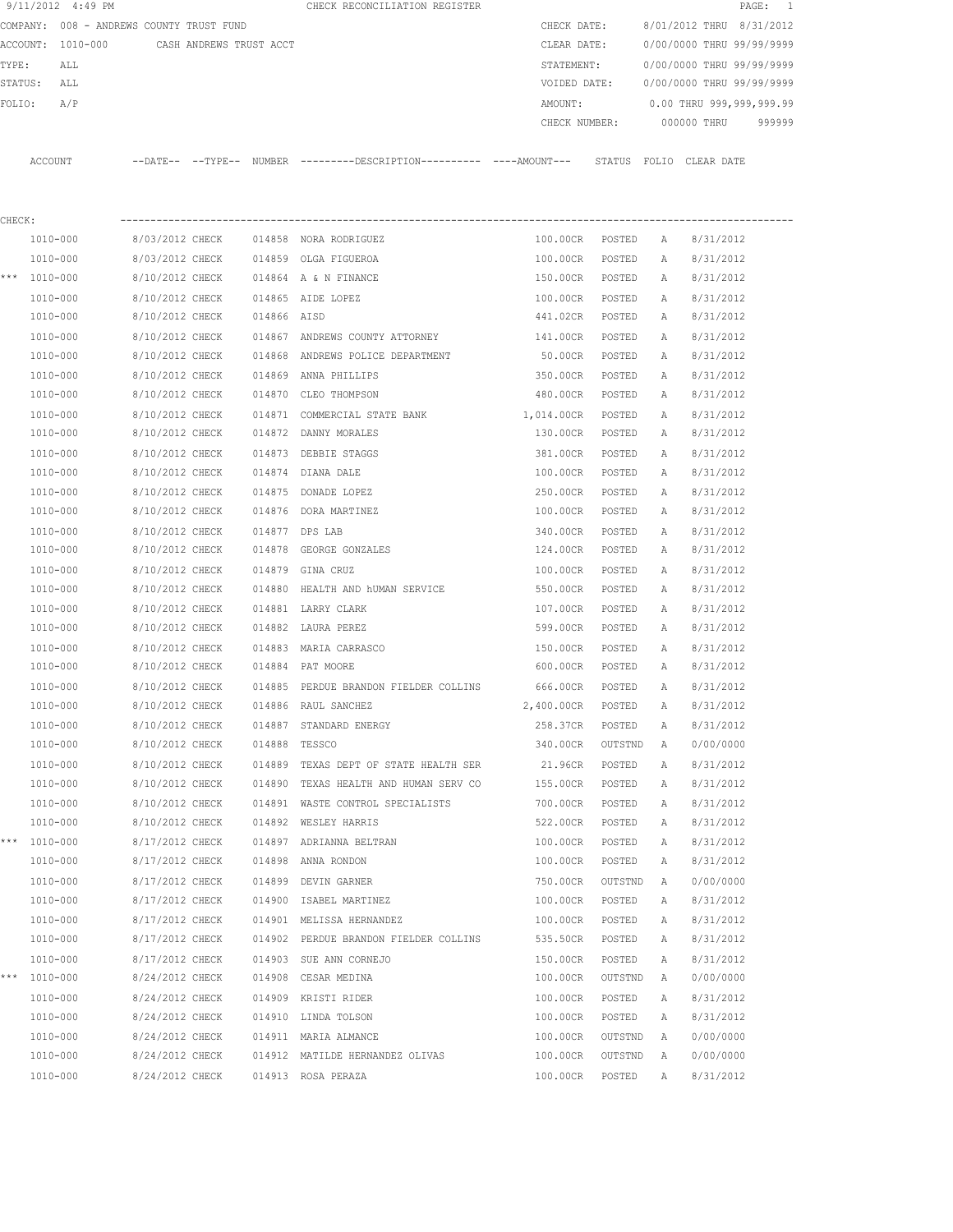|              | 9/11/2012 4:49 PM                        |                         |  |                                                                                                                | CHECK RECONCILIATION REGISTER                                                                       |             |             |                    |                                        | PAGE: 2 |
|--------------|------------------------------------------|-------------------------|--|----------------------------------------------------------------------------------------------------------------|-----------------------------------------------------------------------------------------------------|-------------|-------------|--------------------|----------------------------------------|---------|
|              | COMPANY: 008 - ANDREWS COUNTY TRUST FUND |                         |  |                                                                                                                |                                                                                                     |             | CHECK DATE: |                    | 8/01/2012 THRU 8/31/2012               |         |
|              | ACCOUNT: 1010-000                        | CASH ANDREWS TRUST ACCT |  |                                                                                                                |                                                                                                     |             |             |                    | CLEAR DATE: 0/00/0000 THRU 99/99/9999  |         |
| TYPE:        | ALL                                      |                         |  |                                                                                                                |                                                                                                     |             | STATEMENT:  |                    | 0/00/0000 THRU 99/99/9999              |         |
| STATUS: ALL  |                                          |                         |  |                                                                                                                |                                                                                                     |             |             |                    | VOIDED DATE: 0/00/0000 THRU 99/99/9999 |         |
| FOLIO:       | A/P                                      |                         |  |                                                                                                                |                                                                                                     |             |             |                    | AMOUNT: 0.00 THRU 999,999,999.99       |         |
|              |                                          |                         |  |                                                                                                                |                                                                                                     |             |             |                    | CHECK NUMBER: 000000 THRU 999999       |         |
|              |                                          |                         |  |                                                                                                                | ACCOUNT --DATE-- --TYPE-- NUMBER --------DESCRIPTION---------- ---AMOUNT--- STATUS FOLIO CLEAR DATE |             |             |                    |                                        |         |
| CHECK:       |                                          |                         |  |                                                                                                                |                                                                                                     |             |             |                    |                                        |         |
|              | 1010-000                                 |                         |  | 8/24/2012 CHECK 014914 SHERRY CLEVENGER                                                                        |                                                                                                     |             |             |                    | 150.00CR OUTSTND A 0/00/0000           |         |
|              | 1010-000                                 |                         |  | 8/24/2012 CHECK 014915 TIFFANY JACKSON                                                                         |                                                                                                     |             | 100.00CR    | OUTSTND A          | 0/00/0000                              |         |
| *** 1010-000 |                                          |                         |  | 8/31/2012 CHECK 014919 PERLA RODRIQUEZ                                                                         |                                                                                                     |             |             | 100.00CR OUTSTND A | 0/00/0000                              |         |
|              | 1010-000                                 |                         |  | 8/31/2012 CHECK 014920 VERONICA GARCIA                                                                         |                                                                                                     |             |             | 100.00CR OUTSTND A | 0/00/0000                              |         |
|              | TOTALS FOR ACCOUNT 1010-000              |                         |  | CHECK                                                                                                          | TOTAL:                                                                                              | 14,405.85CR |             |                    |                                        |         |
|              |                                          |                         |  | DEPOSIT                                                                                                        | TOTAL:                                                                                              |             | 0.00        |                    |                                        |         |
|              |                                          |                         |  | INTEREST TOTAL:                                                                                                |                                                                                                     |             | 0.00        |                    |                                        |         |
|              |                                          |                         |  | MISCELLANEOUS TOTAL:                                                                                           |                                                                                                     |             | 0.00        |                    |                                        |         |
|              |                                          |                         |  | SERVICE CHARGE TOTAL:                                                                                          |                                                                                                     |             | 0.00        |                    |                                        |         |
|              |                                          |                         |  | EFT FOR THE STATE OF THE STATE OF THE STATE OF THE STATE OF THE STATE OF THE STATE OF THE STATE OF THE STATE O | TOTAL:                                                                                              |             | 0.00        |                    |                                        |         |
|              |                                          |                         |  | BANK-DRAFT TOTAL:                                                                                              |                                                                                                     |             | 0.00        |                    |                                        |         |
|              | TOTALS FOR ANDREWS COUNTY TRUST FUND     |                         |  | CHECK                                                                                                          | TOTAL:                                                                                              | 14,405.85CR |             |                    |                                        |         |
|              |                                          |                         |  | DEPOSIT                                                                                                        | TOTAL:                                                                                              |             | 0.00        |                    |                                        |         |
|              |                                          |                         |  | INTEREST                                                                                                       | TOTAL:                                                                                              |             | 0.00        |                    |                                        |         |
|              |                                          |                         |  | MISCELLANEOUS TOTAL:                                                                                           |                                                                                                     |             | 0.00        |                    |                                        |         |
|              |                                          |                         |  | SERVICE CHARGE TOTAL:                                                                                          |                                                                                                     |             | 0.00        |                    |                                        |         |
|              |                                          |                         |  | EFT                                                                                                            | TOTAL:                                                                                              |             | 0.00        |                    |                                        |         |
|              |                                          |                         |  | BANK-DRAFT                                                                                                     | TOTAL:                                                                                              |             | 0.00        |                    |                                        |         |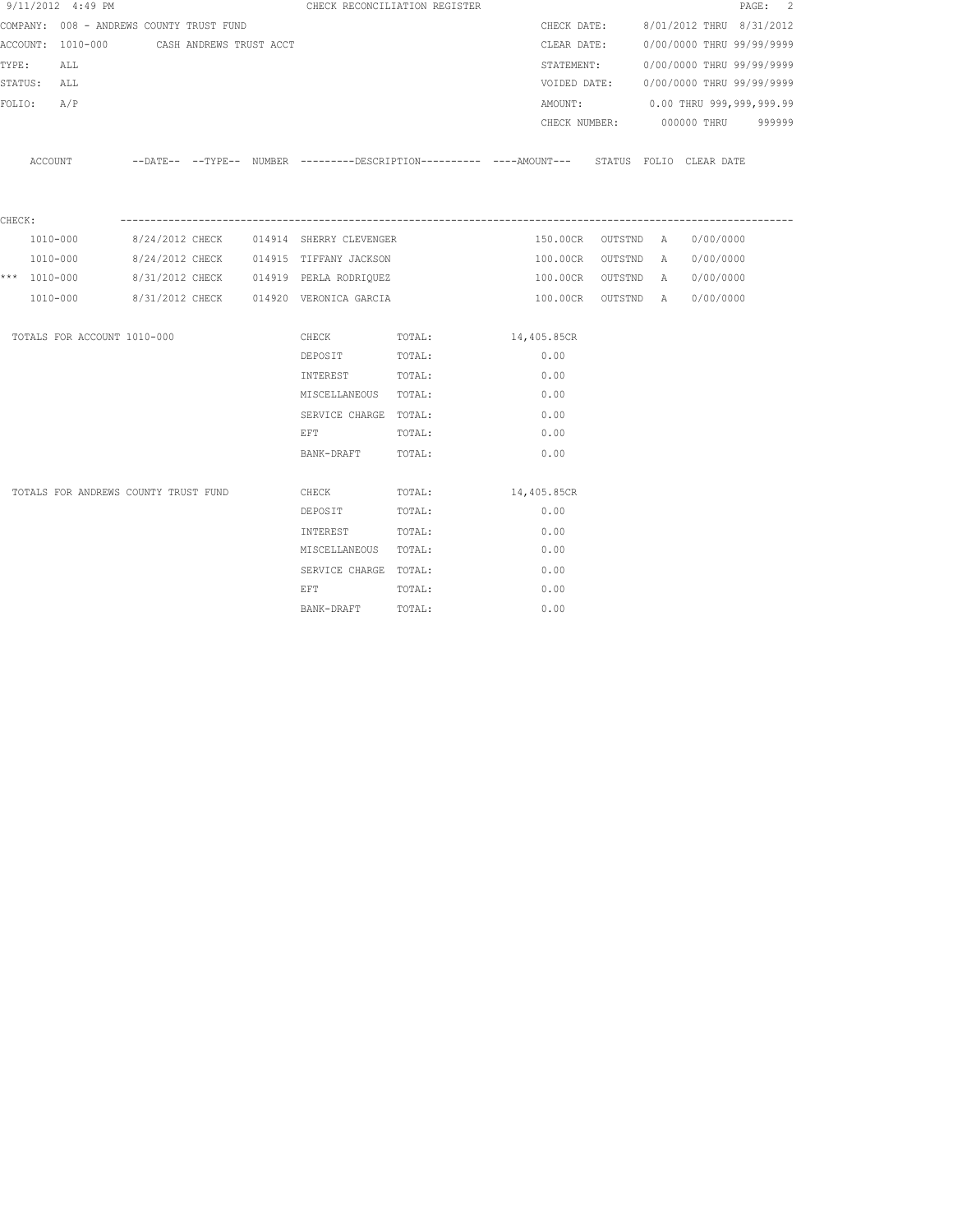|             | 9/11/2012 4:49 PM                        |  | CHECK RECONCILIATION REGISTER                                                                                  |                       |                                                                                                     |             |                              | PAGE: 3                                |
|-------------|------------------------------------------|--|----------------------------------------------------------------------------------------------------------------|-----------------------|-----------------------------------------------------------------------------------------------------|-------------|------------------------------|----------------------------------------|
|             | COMPANY: 010 - ANDREWS CO. FEXIBLE SPEND |  |                                                                                                                |                       |                                                                                                     |             |                              | CHECK DATE: 8/01/2012 THRU 8/31/2012   |
|             | ACCOUNT: 1010-000 CASH FLEXIBLE SPENDING |  |                                                                                                                |                       |                                                                                                     | CLEAR DATE: |                              | 0/00/0000 THRU 99/99/9999              |
| TYPE:       | ALL                                      |  |                                                                                                                |                       |                                                                                                     | STATEMENT:  |                              | 0/00/0000 THRU 99/99/9999              |
| STATUS: ALL |                                          |  |                                                                                                                |                       |                                                                                                     |             |                              | VOIDED DATE: 0/00/0000 THRU 99/99/9999 |
| FOLIO: A/P  |                                          |  |                                                                                                                |                       |                                                                                                     |             |                              | AMOUNT: 0.00 THRU 999,999,999.99       |
|             |                                          |  |                                                                                                                |                       |                                                                                                     |             |                              | CHECK NUMBER: 000000 THRU 999999       |
|             |                                          |  |                                                                                                                |                       | ACCOUNT -DATE-- --TYPE-- NUMBER ---------DESCRIPTION---------- ---AMOUNT--- STATUS FOLIO CLEAR DATE |             |                              |                                        |
| CHECK:      |                                          |  |                                                                                                                |                       |                                                                                                     |             |                              |                                        |
|             |                                          |  | 1010-000 8/29/2012 CHECK 000142 HIRAM HUBERT                                                                   |                       |                                                                                                     |             | 796.00CR OUTSTND A 0/00/0000 |                                        |
|             | TOTALS FOR ACCOUNT 1010-000              |  |                                                                                                                | CHECK TOTAL: 796.00CR |                                                                                                     |             |                              |                                        |
|             |                                          |  | DEPOSIT TOTAL:                                                                                                 |                       | 0.00                                                                                                |             |                              |                                        |
|             |                                          |  | INTEREST TOTAL:                                                                                                |                       | 0.00                                                                                                |             |                              |                                        |
|             |                                          |  | MISCELLANEOUS TOTAL:                                                                                           |                       | 0.00                                                                                                |             |                              |                                        |
|             |                                          |  | SERVICE CHARGE TOTAL:                                                                                          |                       | 0.00                                                                                                |             |                              |                                        |
|             |                                          |  | EFT FOR THE STATE OF THE STATE OF THE STATE OF THE STATE OF THE STATE OF THE STATE OF THE STATE OF THE STATE O | TOTAL:                | 0.00                                                                                                |             |                              |                                        |
|             |                                          |  | BANK-DRAFT TOTAL:                                                                                              |                       | 0.00                                                                                                |             |                              |                                        |
|             |                                          |  |                                                                                                                |                       |                                                                                                     |             |                              |                                        |
|             | TOTALS FOR ANDREWS CO. FEXIBLE SPEND     |  |                                                                                                                | CHECK TOTAL: 796.00CR |                                                                                                     |             |                              |                                        |
|             |                                          |  | DEPOSIT                                                                                                        | TOTAL:                | 0.00                                                                                                |             |                              |                                        |
|             |                                          |  | INTEREST TOTAL:                                                                                                |                       | 0.00                                                                                                |             |                              |                                        |
|             |                                          |  | MISCELLANEOUS TOTAL:                                                                                           |                       | 0.00                                                                                                |             |                              |                                        |
|             |                                          |  | SERVICE CHARGE TOTAL:                                                                                          |                       | 0.00                                                                                                |             |                              |                                        |
|             |                                          |  | EFT FOR THE STATE OF THE STATE OF THE STATE OF THE STATE OF THE STATE OF THE STATE OF THE STATE OF THE STATE O | TOTAL:                | 0.00                                                                                                |             |                              |                                        |
|             |                                          |  | BANK-DRAFT                                                                                                     | TOTAL:                | 0.00                                                                                                |             |                              |                                        |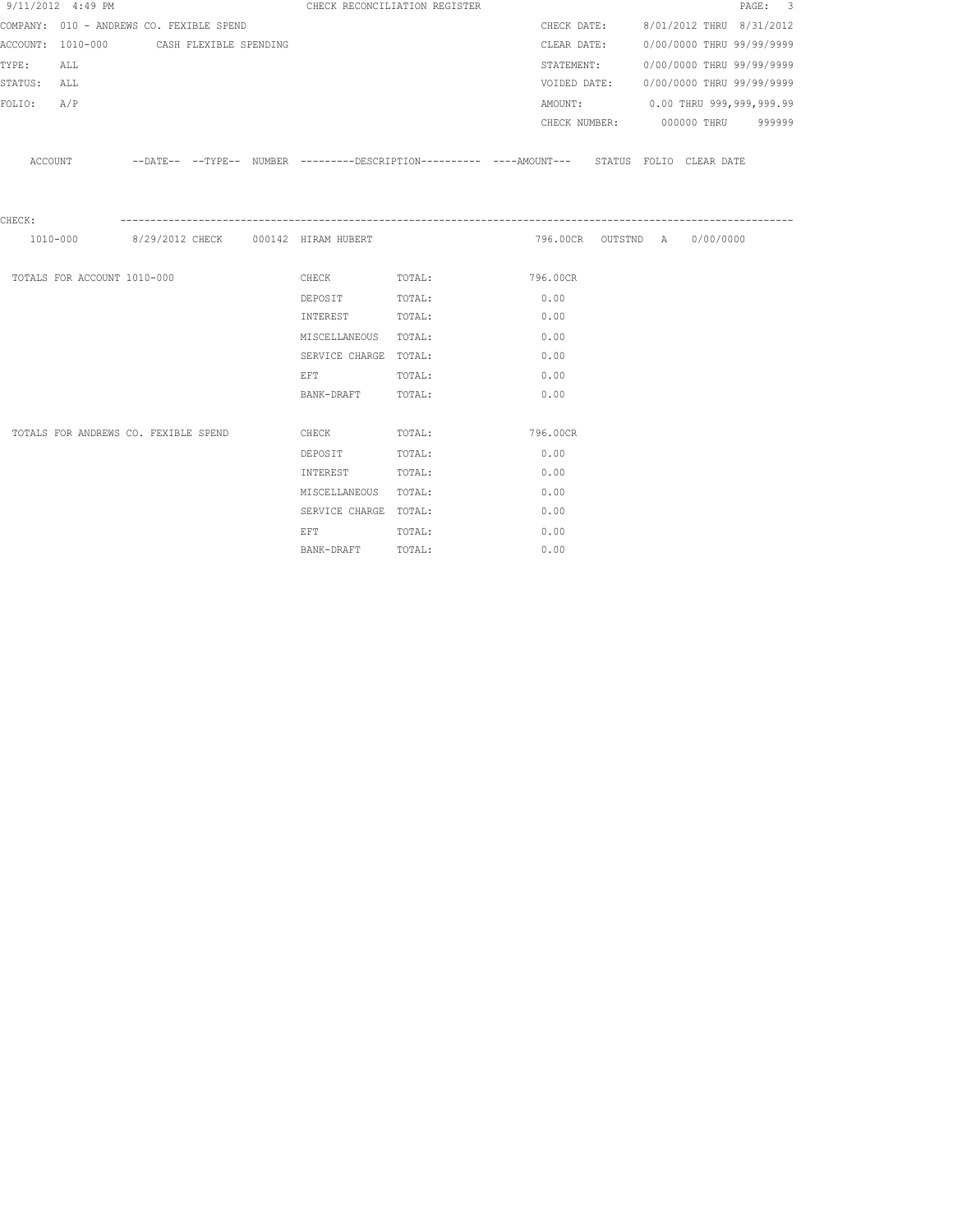|         | 9/11/2012 4:49 PM |                                       |        | CHECK RECONCILIATION REGISTER |               |       |             | PAGE: 4                   |  |
|---------|-------------------|---------------------------------------|--------|-------------------------------|---------------|-------|-------------|---------------------------|--|
|         |                   | COMPANY: 018 - ANDREWS EMPLOYEE TRUST |        |                               | CHECK DATE:   |       |             | 8/01/2012 THRU 8/31/2012  |  |
|         | ACCOUNT: 1010-000 | CASH ANDREWS EMPLOYEE TRUST           |        |                               | CLEAR DATE:   |       |             | 0/00/0000 THRU 99/99/9999 |  |
| TYPE:   | ALL               |                                       |        |                               | STATEMENT:    |       |             | 0/00/0000 THRU 99/99/9999 |  |
| STATUS: | ALL               |                                       |        |                               | VOIDED DATE:  |       |             | 0/00/0000 THRU 99/99/9999 |  |
| FOLIO:  | A/P               |                                       |        |                               | AMOUNT:       |       |             | 0.00 THRU 999,999,999.99  |  |
|         |                   |                                       |        |                               | CHECK NUMBER: |       | 000000 THRU | 999999                    |  |
|         |                   |                                       |        |                               |               |       |             |                           |  |
| ACCOUNT |                   | $--$ TYPE $--$<br>$--$ DATE $--$      | NUMBER |                               | STATUS        | FOLIO | CLEAR DATE  |                           |  |

| CHECK:   |                 |        |                                                  |                    |          |              |           |
|----------|-----------------|--------|--------------------------------------------------|--------------------|----------|--------------|-----------|
| 1010-000 | 8/01/2012 CHECK |        | 034290 MIDLAND PATHOLOGISTS                      | 71.46CR POSTED     |          | A            | 8/31/2012 |
| 1010-000 | 8/01/2012 CHECK |        | 034291 WEST TEXAS UROLOGY                        | 382.25CR           | POSTED   | A            | 8/31/2012 |
| 1010-000 | 8/01/2012 CHECK |        | 034292 WELLDYNE RX                               | 30,040.15CR POSTED |          | A            | 8/31/2012 |
| 1010-000 | 8/01/2012 CHECK |        | 034293 ANDREWS CHIROPRACTIC CENTER DC            | 47.25CR POSTED     |          | A            | 8/31/2012 |
| 1010-000 | 8/01/2012 CHECK |        | 034294 ANDREWS CHIROPRACTIC CENTER DC            | 47.25CR POSTED     |          | $\mathbb{A}$ | 8/31/2012 |
| 1010-000 | 8/01/2012 CHECK |        | 034295 FRANK O MCGEHEE                           | 61.99CR            | POSTED   | A            | 8/31/2012 |
| 1010-000 | 8/01/2012 CHECK |        | 034296 PERMIAN REGIONAL MEDICAL CTR. 37.30CR     |                    | POSTED   | Α            | 8/31/2012 |
| 1010-000 | 8/01/2012 CHECK |        | 034297 PERMIAN REGIONAL MEDICAL CTR. 109.00CR    |                    | POSTED   | Α            | 8/31/2012 |
| 1010-000 | 8/01/2012 CHECK |        | 034298 PERMIAN REGIONAL MEDICAL CTR. 343.40CR    |                    | POSTED   | Α            | 8/31/2012 |
| 1010-000 | 8/01/2012 CHECK |        | 034299 VIKRAM N PATEL, MD                        | 943.95CR           | POSTED   | Α            | 8/31/2012 |
| 1010-000 | 8/01/2012 CHECK |        | 034300 PERMIAN REGIONAL MEDICAL CTR. 355.40CR    |                    | POSTED   | Α            | 8/31/2012 |
| 1010-000 | 8/01/2012 CHECK |        | 034301 PERMIAN REGIONAL MEDICAL CTR.             | 37.30CR            | POSTED   | Α            | 8/31/2012 |
| 1010-000 | 8/01/2012 CHECK |        | 034302 MIDLAND EMERGENCY MANAGEMENT              | 707.00CR           | POSTED   | Α            | 8/31/2012 |
| 1010-000 | 8/01/2012 CHECK |        | 034303 CITY OF ANDREWS C/C EMS                   | 643.00CR           | POSTED   | Α            | 8/31/2012 |
| 1010-000 | 8/01/2012 CHECK |        | 034304 TX EMERGENCY STAFFING SOLUTION 1,065.00CR |                    | POSTED   | $\mathbb{A}$ | 8/31/2012 |
| 1010-000 | 8/01/2012 CHECK |        | 034305 MEMORIAL HOSPITAL                         | 644.20CR           | POSTED   | Α            | 8/31/2012 |
| 1010-000 | 8/01/2012 CHECK |        | 034306 HIGH PLAINS RADIOLOGICAL ASSN             | 22.00CR            | POSTED   | A            | 8/31/2012 |
| 1010-000 | 8/01/2012 CHECK |        | 034307 PERMIAN REGIONAL MEDICAL CTR.             | 37.30CR            | POSTED   | A            | 8/31/2012 |
| 1010-000 | 8/01/2012 CHECK | 034308 | LEHMAN DERMATOLOGY CLINIC                        | 252.60CR           | POSTED   | Α            | 8/31/2012 |
| 1010-000 | 8/01/2012 CHECK |        | 034309 ACS/ AMERIPATH 5.01A CORPORAT 122.25CR    |                    | POSTED   | Α            | 8/31/2012 |
| 1010-000 | 8/01/2012 CHECK |        | 034310 LEHMAN DERMATOLOGY CLINIC 103.00CR        |                    | POSTED   | Α            | 8/31/2012 |
| 1010-000 | 8/01/2012 CHECK |        | 034311 PERMIAN PHYSICIANS SERV                   | 47.25CR            | POSTED   | Α            | 8/31/2012 |
| 1010-000 | 8/01/2012 CHECK |        | 034312 MIDLAND MEMORIAL HOSPITAL                 | 977.32CR           | POSTED   | A            | 8/31/2012 |
| 1010-000 | 8/01/2012 CHECK |        | 034313 IGNACIO GARCIA                            | 520.14CR           | POSTED   | A            | 8/31/2012 |
| 1010-000 | 8/01/2012 CHECK |        | 034314 ABDUL KADIR MD                            | 173.89CR           | POSTED   | $\mathbb{A}$ | 8/31/2012 |
| 1010-000 | 8/01/2012 CHECK |        | 034315 TX EMERGENCY STAFFING SOLUTION            | 233.00CR           | POSTED   | A            | 8/31/2012 |
| 1010-000 | 8/01/2012 CHECK |        | 034316 KIDNEY & BLOOD PRESSURE CLINIC            | 175.00CR           | POSTED   | A            | 8/31/2012 |
| 1010-000 | 8/01/2012 CHECK |        | 034317 KIDNEY & BLOOD PRESSURE CLINIC            | 175.00CR           | POSTED   | A            | 8/31/2012 |
| 1010-000 | 8/01/2012 CHECK |        | 034318 KIDNEY & BLOOD PRESSURE CLINIC            | 175.00CR           | POSTED   | A            | 8/31/2012 |
| 1010-000 | 8/01/2012 CHECK |        | 034319 KIDNEY & BLOOD PRESSURE CLINIC            | 300.00CR           | POSTED   | A            | 8/31/2012 |
| 1010-000 | 8/01/2012 CHECK |        | 034320 KIDNEY & BLOOD PRESSURE CLINIC 175.00CR   |                    | POSTED   | Α            | 8/31/2012 |
| 1010-000 | 8/01/2012 CHECK |        | 034321 CMG EMERGENCY DEPARTMENT                  | 84.34CR            | POSTED   | Α            | 8/31/2012 |
| 1010-000 | 8/01/2012 CHECK |        | 034322 RICHARD B CULBERT MD 1,585.00CR           |                    | POSTED   | A            | 8/31/2012 |
| 1010-000 | 8/01/2012 CHECK |        | 034323 COVENANT MEDICAL CENTER REHAB 492.91CR    |                    | POSTED   | $\mathbb{A}$ | 8/31/2012 |
| 1010-000 | 8/01/2012 CHECK |        | 034324 TX EMERGENCY STAFFING SOLUTION 679.50CR   |                    | POSTED A |              | 8/31/2012 |
| 1010-000 | 8/01/2012 CHECK |        | 034325 HEALTH DIAGNOSTIC LABORATORY              | 54.00CR            | POSTED   | Α            | 8/31/2012 |
| 1010-000 | 8/01/2012 CHECK |        | 034326 HAE RAN RHIM, M.D.                        | 97.58CR            | POSTED   | Α            | 8/31/2012 |
| 1010-000 | 8/01/2012 CHECK |        | 034327 HIGH PLAINS RADIOLOGICAL ASSN             | 45.00CR            | POSTED   | Α            | 8/31/2012 |
| 1010-000 | 8/01/2012 CHECK |        | 034328 TX EMERGENCY STAFFING SOLUTION            | 326.70CR           | POSTED   | Α            | 8/31/2012 |
| 1010-000 | 8/01/2012 CHECK |        | 034329 PERMIAN REGIONAL MEDICAL CTR.             | 37.30CR            | POSTED   | Α            | 8/31/2012 |
| 1010-000 | 8/01/2012 CHECK |        | 034330 SONYA HECKLER PHD LPC                     | 225.00CR           | POSTED   | Α            | 8/31/2012 |
| 1010-000 | 8/01/2012 CHECK |        | 034331 NORTHWEST FAMILY PRACTICE                 | 62.50CR            | POSTED   | Α            | 8/31/2012 |
| 1010-000 | 8/01/2012 CHECK |        | 034332 MCH PROCARE HOSPITAL BASED                | 5.10CR             | POSTED   | Α            | 8/31/2012 |
| 1010-000 | 8/01/2012 CHECK |        | 034333 MCH PROCARE HOSPITAL BASED                | 364.00CR           | POSTED   | Α            | 8/31/2012 |
|          |                 |        |                                                  |                    |          |              |           |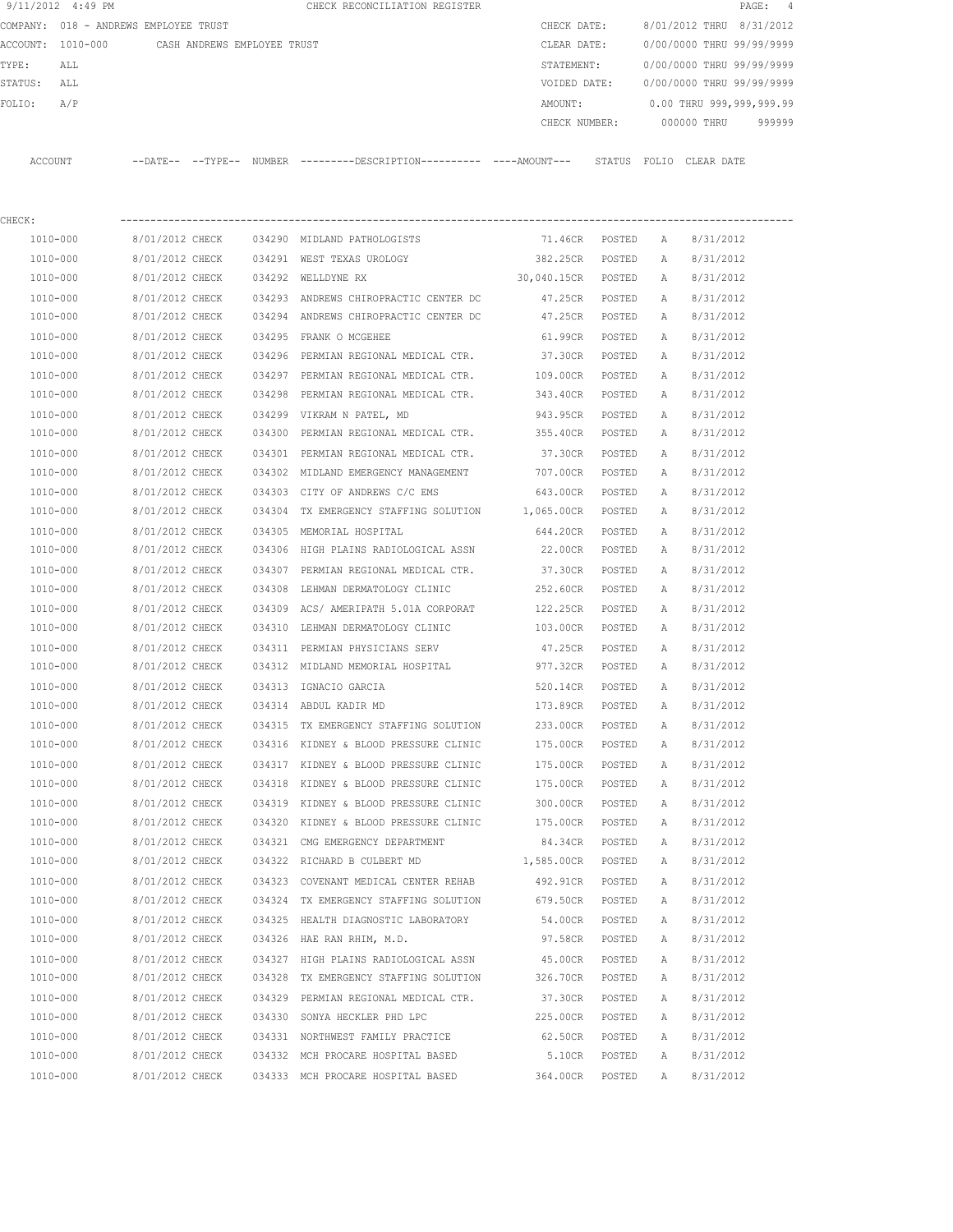|         | 9/11/2012 4:49 PM                     |                             |  | CHECK RECONCILIATION REGISTER                                                                |                    |         |              |                           | 5<br>PAGE: |
|---------|---------------------------------------|-----------------------------|--|----------------------------------------------------------------------------------------------|--------------------|---------|--------------|---------------------------|------------|
|         | COMPANY: 018 - ANDREWS EMPLOYEE TRUST |                             |  |                                                                                              | CHECK DATE:        |         |              | 8/01/2012 THRU 8/31/2012  |            |
|         | ACCOUNT: 1010-000                     | CASH ANDREWS EMPLOYEE TRUST |  |                                                                                              | CLEAR DATE:        |         |              | 0/00/0000 THRU 99/99/9999 |            |
| TYPE:   | ALL                                   |                             |  |                                                                                              | STATEMENT:         |         |              | 0/00/0000 THRU 99/99/9999 |            |
| STATUS: | ALL                                   |                             |  |                                                                                              | VOIDED DATE:       |         |              | 0/00/0000 THRU 99/99/9999 |            |
| FOLIO:  | A/P                                   |                             |  |                                                                                              | AMOUNT:            |         |              | 0.00 THRU 999,999,999.99  |            |
|         |                                       |                             |  |                                                                                              | CHECK NUMBER:      |         |              | 000000 THRU               | 999999     |
|         | ACCOUNT                               |                             |  | --DATE-- --TYPE-- NUMBER --------DESCRIPTION---------- ----AMOUNT--- STATUS FOLIO CLEAR DATE |                    |         |              |                           |            |
| CHECK:  |                                       |                             |  |                                                                                              |                    |         |              |                           |            |
|         | 1010-000                              | 8/01/2012 CHECK             |  | 034334 SW HOSPITAL LLANO                                                                     | 1,042.20CR POSTED  |         | A            | 8/31/2012                 |            |
|         | 1010-000                              | 8/01/2012 CHECK             |  | 034335 SCOTT AND WHITE CLINIC                                                                | 26.83CR            | POSTED  | A            | 8/31/2012                 |            |
|         | 1010-000                              | 8/01/2012 CHECK             |  | 034336 WILBUR LINEBACK MD                                                                    | 88.00CR            | POSTED  | A            | 8/31/2012                 |            |
|         | 1010-000                              | 8/01/2012 CHECK             |  | 034337 PERMIAN ANESTHESIA ASSOC                                                              | 100.00CR           | POSTED  | Α            | 8/31/2012                 |            |
|         | 1010-000                              | 8/01/2012 CHECK             |  | 034338 MIDLAND WOMENS CLINIC                                                                 | 59.00CR            | POSTED  | Α            | 8/31/2012                 |            |
|         | 1010-000                              | 8/01/2012 CHECK             |  | 034339 TX EMERGENCY STAFFING SOLUTION                                                        | 413.00CR           | POSTED  | A            | 8/31/2012                 |            |
|         | 1010-000                              | 8/01/2012 CHECK             |  | 034340 AMERICARE RESPIRATORY SERVICES                                                        | 150.23CR POSTED    |         | Α            | 8/31/2012                 |            |
|         | 1010-000                              | 8/01/2012 CHECK             |  | 034341 AMERICARE RESPIRATORY SERVICES                                                        | 150.23CR           | POSTED  | A            | 8/31/2012                 |            |
|         | 1010-000                              | 8/01/2012 CHECK             |  | 034342 AMERICARE RESPIRATORY SERVICES                                                        | 150.23CR           | POSTED  | A            | 8/31/2012                 |            |
|         | 1010-000                              | 8/01/2012 CHECK             |  | 034343 AMERICARE RESPIRATORY SERVICES                                                        | 150.23CR           | POSTED  | A            | 8/31/2012                 |            |
|         | 1010-000                              | 8/01/2012 CHECK             |  | 034344 AMERICARE RESPIRATORY SERVICES                                                        | 53.10CR            | POSTED  | A            | 8/31/2012                 |            |
|         | 1010-000                              | 8/01/2012 CHECK             |  | 034345 AMERICARE RESPIRATORY SERVICES                                                        | 123.90CR           | POSTED  | Α            | 8/31/2012                 |            |
|         | 1010-000                              | 8/01/2012 CHECK             |  | 034346 KALPANA PRASAD                                                                        | 61.99CR            | POSTED  | A            | 8/31/2012                 |            |
|         | 1010-000                              | 8/01/2012 CHECK             |  | 034347 BASIN EMERGENCY PHYSICIANS                                                            | 1,373.22CR         | POSTED  | A            | 8/31/2012                 |            |
|         | 1010-000                              | 8/01/2012 CHECK             |  | 034348 VIRTUAL RADIOLOGIC PROFESSIONA                                                        | 55.00CR            | POSTED  | A            | 8/31/2012                 |            |
|         | 1010-000                              | 8/01/2012 CHECK             |  | 034349 ECTOR COUNTY HOSPITAL DIST                                                            | 25,279.60CR POSTED |         | Α            | 8/31/2012                 |            |
|         | 1010-000                              | 8/01/2012 CHECK             |  | 034350 MCH PROCARE HOSPITAL BASED                                                            | 508.32CR           | POSTED  | Α            | 8/31/2012                 |            |
|         | 1010-000                              | 8/01/2012 CHECK             |  | 034351 MCH PROCARE HOSPITAL BASED                                                            | 121.37CR           | POSTED  | Α            | 8/31/2012                 |            |
|         | 1010-000                              | 8/01/2012 CHECK             |  | 034352 MCH PROCARE HOSPITAL BASED                                                            | 12.86CR            | POSTED  | $\mathbb{A}$ | 8/31/2012                 |            |
|         | 1010-000                              | 8/01/2012 CHECK             |  | 034353 MCH PROCARE HOSPITAL BASED                                                            | 43.91CR            | POSTED  | А            | 8/31/2012                 |            |
|         | 1010-000                              | 8/01/2012 CHECK             |  | 034354 CARL J DAGOSTINO, MD                                                                  | 77.02CR            | OUTSTND | A            | 0/00/0000                 |            |
|         | 1010-000                              | 8/01/2012 CHECK             |  | 034355 NORTHWEST FAMILY PRACTICE                                                             | 34.50CR            | POSTED  | Α            | 8/31/2012                 |            |
|         | 1010-000                              | 8/01/2012 CHECK             |  | 034356 RICHARD HOPE MD                                                                       | 27.01CR            | POSTED  | А            | 8/31/2012                 |            |
|         | 1010-000                              | 8/01/2012 CHECK             |  | 034357 PERMIAN REGIONAL MEDICAL CTR.                                                         | 160.74CR           | POSTED  | A            | 8/31/2012                 |            |
|         | 1010-000                              | 8/01/2012 CHECK             |  | 034358 J MICHAEL CALMES MD                                                                   | 141.18CR           | POSTED  | Α            | 8/31/2012                 |            |
|         | $1010 - 000$                          | 8/01/2012 CHECK             |  | 034359 RICHARD HOPE MD                                                                       | 27.01CR            | POSTED  | Α            | 8/31/2012                 |            |
|         | 1010-000                              | 8/01/2012 CHECK             |  | 034360 WEST TEXAS ORTHOPEDIC                                                                 | 107.61CR           | POSTED  | Α            | 8/31/2012                 |            |
|         | 1010-000                              | 8/01/2012 CHECK             |  | 034361 PERMIAN REGIONAL MEDICAL CTR.                                                         | 122.52CR           | POSTED  | Α            | 8/31/2012                 |            |
|         | 1010-000                              | 8/01/2012 CHECK             |  | 034362 SONYA HECKLER PHD LPC                                                                 | 250.00CR           | POSTED  | Α            | 8/31/2012                 |            |
|         | 1010-000                              | 8/01/2012 CHECK             |  | 034363 PREMIER FAMILY CARE                                                                   | 27.13CR            | POSTED  | Α            | 8/31/2012                 |            |
|         | 1010-000                              | 8/01/2012 CHECK             |  | 034364 AFFILIATED PATHOLOGISTS PA                                                            | 14.54CR            | POSTED  | Α            | 8/31/2012                 |            |
|         | 1010-000                              | 8/01/2012 CHECK             |  | 034365 JERRY W. WADE, DDS                                                                    | 112.00CR           | POSTED  | Α            | 8/31/2012                 |            |
|         | 1010-000                              | 8/01/2012 CHECK             |  | 034366 ECTOR COUNTY HOSPITAL DIST                                                            | 14.89CR            | POSTED  | Α            | 8/31/2012                 |            |
|         | $1010 - 000$                          | 8/01/2012 CHECK             |  | 034367 ECTOR COUNTY HOSPITAL DIST                                                            | 62.83CR            | POSTED  | Α            | 8/31/2012                 |            |
|         | 1010-000                              | 8/01/2012 CHECK             |  | 034368 ECTOR COUNTY HOSPITAL DIST                                                            | 62.83CR            | POSTED  | Α            | 8/31/2012                 |            |
|         | 1010-000                              | 8/01/2012 CHECK             |  | 034369 PERMIAN REGIONAL MEDICAL CTR.                                                         | 334.08CR           | POSTED  | Α            | 8/31/2012                 |            |
|         | 1010-000                              | 8/01/2012 CHECK             |  | 034370 HEALTH DIAGNOSTIC LABORATORY                                                          | 530.40CR           | POSTED  | Α            | 8/31/2012                 |            |
|         | 1010-000                              | 8/01/2012 CHECK             |  | 034371 HEALTH DIAGNOSTIC LABORATORY                                                          | 519.20CR           | POSTED  | Α            | 8/31/2012                 |            |
|         | 1010-000                              | 8/01/2012 CHECK             |  | 034372 HEALTH DIAGNOSTIC LABORATORY                                                          | 848.80CR           | POSTED  | Α            | 8/31/2012                 |            |
|         | 1010-000                              | 8/01/2012 CHECK             |  | 034373 HEALTH DIAGNOSTIC LABORATORY                                                          | 847.30CR           | POSTED  | Α            | 8/31/2012                 |            |
|         | 1010-000                              | 8/01/2012 CHECK             |  | 034374 FRANCISCO SALCID, MD                                                                  | 31.60CR            | POSTED  | Α            | 8/31/2012                 |            |
|         | 1010-000                              | 8/01/2012 CHECK             |  | 034375 TX EMERGENCY STAFFING SOLUTION                                                        | 217.80CR           | POSTED  | Α            | 8/31/2012                 |            |
|         | 1010-000                              | 8/01/2012 CHECK             |  | 034376 PREMIER FAMILY CARE                                                                   | 130.20CR           | POSTED  | Α            | 8/31/2012                 |            |
|         | 1010-000                              | 8/01/2012 CHECK             |  | 034377 PROPATH SERVICESLIP                                                                   | 85.00CR            | POSTED  | Α            | 8/31/2012                 |            |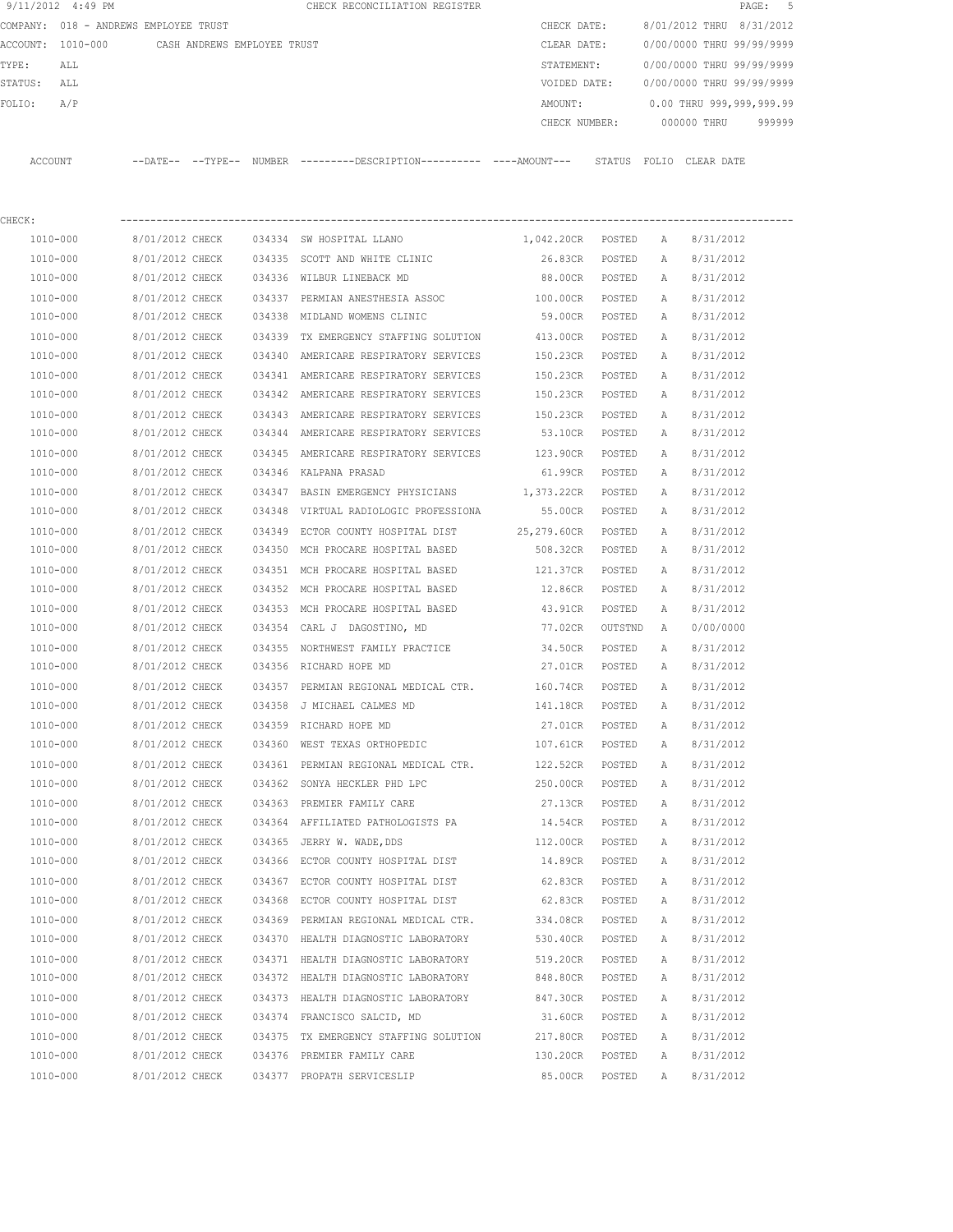| 9/11/2012 4:49 PM |                                       |        | CHECK RECONCILIATION REGISTER |  |               |        |                           |             | PAGE: 6                  |  |
|-------------------|---------------------------------------|--------|-------------------------------|--|---------------|--------|---------------------------|-------------|--------------------------|--|
|                   | COMPANY: 018 - ANDREWS EMPLOYEE TRUST |        |                               |  | CHECK DATE:   |        | 8/01/2012 THRU 8/31/2012  |             |                          |  |
| ACCOUNT: 1010-000 | CASH ANDREWS EMPLOYEE TRUST           |        |                               |  | CLEAR DATE:   |        | 0/00/0000 THRU 99/99/9999 |             |                          |  |
| TYPE:<br>ALL      |                                       |        |                               |  | STATEMENT:    |        | 0/00/0000 THRU 99/99/9999 |             |                          |  |
| STATUS:<br>ALL    |                                       |        |                               |  | VOIDED DATE:  |        | 0/00/0000 THRU 99/99/9999 |             |                          |  |
| FOLIO:<br>A/P     |                                       |        |                               |  | AMOUNT:       |        |                           |             | 0.00 THRU 999,999,999.99 |  |
|                   |                                       |        |                               |  | CHECK NUMBER: |        |                           | 000000 THRU | 999999                   |  |
|                   |                                       |        |                               |  |               |        |                           |             |                          |  |
| ACCOUNT           | $---DATE---TYPE---$                   | NUMBER |                               |  |               | STATUS | FOLIO                     | CLEAR DATE  |                          |  |

| CHECK:       |                 |        |                                                      |                   |         |              |           |
|--------------|-----------------|--------|------------------------------------------------------|-------------------|---------|--------------|-----------|
| 1010-000     | 8/01/2012 CHECK |        | 034378 PREMIER FAMILY CARE                           | 445.73CR POSTED   |         | $\mathbb{A}$ | 8/31/2012 |
| 1010-000     | 8/01/2012 CHECK |        | 034379 SEMINOLE HOSPITAL DISTRICT                    | 76.25CR           | POSTED  | Α            | 8/31/2012 |
| 1010-000     | 8/01/2012 CHECK |        | 034380 MEMORIAL HOSPITAL                             | 375.00CR          | POSTED  | Α            | 8/31/2012 |
| 1010-000     | 8/01/2012 CHECK |        | 034381 LEHMAN DERMATOLOGY CLINIC 135.52CR            |                   | POSTED  | A            | 8/31/2012 |
| 1010-000     | 8/01/2012 CHECK |        | 034382 ANDREWS CHIROPRACTIC CENTER DC                | 58.59CR           | POSTED  | А            | 8/31/2012 |
| 1010-000     | 8/01/2012 CHECK |        | 034383 ARMAND WILTZ, MD                              | 50.00CR POSTED    |         | A            | 8/31/2012 |
| 1010-000     | 8/01/2012 CHECK |        | 034384 NORTHWEST FAMILY PRACTICE                     | 112.00CR POSTED   |         | A            | 8/31/2012 |
| 1010-000     | 8/01/2012 CHECK |        | 034385 ACS / TEXAS SURGICAL CENTER                   | 3,098.40CR POSTED |         | Α            | 8/31/2012 |
| 1010-000     | 8/01/2012 CHECK |        | 034386 E.W. HAPRER DDS                               | 84.00CR POSTED    |         | Α            | 8/31/2012 |
| 1010-000     | 8/01/2012 CHECK |        | 034387 ACS/DFW 5.01 A CORP                           | 35.00CR POSTED    |         | А            | 8/31/2012 |
| 1010-000     | 8/01/2012 CHECK |        | 034388 BAYLOR MED CTR CARROLLTON                     | 1,247.19CR POSTED |         | A            | 8/31/2012 |
| 1010-000     | 8/01/2012 CHECK | 034389 | HEBRON EMERGENCY PHYSICIANS                          | 535.33CR          | POSTED  | Α            | 8/31/2012 |
| 1010-000     | 8/01/2012 CHECK |        | 034390 JORDAN GREEN                                  | 209.00CR          | OUTSTND | A            | 0/00/0000 |
| 1010-000     | 8/01/2012 CHECK |        | 034391 PROPATH SERVICESLIP                           | 121.00CR          | POSTED  | Α            | 8/31/2012 |
| 1010-000     | 8/01/2012 CHECK |        | 034392 PERMIAN REGIONAL MEDICAL CTR. 37.30CR         |                   | POSTED  | Α            | 8/31/2012 |
| 1010-000     | 8/01/2012 CHECK |        | 034393 ANCILLARY CARE SERVICES INC 39.67CR           |                   | POSTED  | A            | 8/31/2012 |
| 1010-000     | 8/01/2012 CHECK |        | 034394 PERMIAN REGIONAL MEDICAL CTR.                 | 95.20CR           | POSTED  | А            | 8/31/2012 |
| 1010-000     |                 |        | 8/01/2012 CHECK 034395 PERMIAN REGIONAL MEDICAL CTR. | 965.16CR POSTED   |         | A            | 8/31/2012 |
| 1010-000     | 8/01/2012 CHECK |        | 034396 ANDREWS CHIROPRACTIC CENTER DC                | 47.25CR POSTED    |         | A            | 8/31/2012 |
| 1010-000     | 8/01/2012 CHECK |        | 034397 PANKAJ PATEL MD                               | 42.20CR POSTED    |         | Α            | 8/31/2012 |
| 1010-000     | 8/01/2012 CHECK | 034398 | PANKAJ PATEL MD                                      | 42.20CR POSTED    |         | Α            | 8/31/2012 |
| 1010-000     | 8/01/2012 CHECK |        | 034399 MIDLAND MEMORIAL HOSPITAL                     | 1,886.08CR POSTED |         | Α            | 8/31/2012 |
| 1010-000     | 8/01/2012 CHECK |        | 034400 MIDLAND MEMORIAL HOSPITAL                     | 8,646.40CR POSTED |         | A            | 8/31/2012 |
| 1010-000     | 8/01/2012 CHECK |        | 034401 MIDLAND MEMORIAL HOSPITAL                     | 383.87CR          | POSTED  | Α            | 8/31/2012 |
| 1010-000     | 8/01/2012 CHECK |        | 034402 SOUTHWEST MEDICAL IMAGING                     | 97.20CR           | POSTED  | Α            | 8/31/2012 |
| 1010-000     | 8/01/2012 CHECK |        | 034403 PB ORAL & MAXILLOFACIAL SURGER 1,596.80CR     |                   | POSTED  | Α            | 8/31/2012 |
| 1010-000     | 8/01/2012 CHECK |        | 034404 PROPATH SERVICESLIP                           | 85.00CR           | POSTED  | Α            | 8/31/2012 |
| 1010-000     | 8/01/2012 CHECK |        | 034405 PERMIAN REGIONAL MEDICAL CTR.                 | 160.74CR          | POSTED  | А            | 8/31/2012 |
| 1010-000     | 8/01/2012 CHECK |        | 034406 WEST TEXAS ORTHOPEDIC                         | 166.37CR          | POSTED  | A            | 8/31/2012 |
| 1010-000     | 8/01/2012 CHECK |        | 034407 AMERICAN RADIOLOGY CONSULTANTS                | 488.26CR POSTED   |         | Α            | 8/31/2012 |
| 1010-000     | 8/01/2012 CHECK |        | 034408 TEXAS ONCOLOGY, P.A.                          | 1,005.43CR POSTED |         | Α            | 8/31/2012 |
| 1010-000     | 8/01/2012 CHECK |        | 034409 WEST TEXAS SPINE PA                           | 99.60CR           | POSTED  | Α            | 8/31/2012 |
| *** 1010-000 | 8/02/2012 CHECK |        | 034452 GREGORY D YOUNG DC                            | 182.70CR POSTED   |         | Α            | 8/31/2012 |
| 1010-000     | 8/02/2012 CHECK |        | 034453 GREGORY D YOUNG DC                            | 182.70CR POSTED   |         | Α            | 8/31/2012 |
| 1010-000     | 8/02/2012 CHECK |        | 034454 NORTHWEST FAMILY PRACTICE                     | 60.90CR           | POSTED  | $\mathbb{A}$ | 8/31/2012 |
| 1010-000     | 8/02/2012 CHECK |        | 034455 JERRY W. WADE, DDS                            | 462.50CR          | POSTED  | Α            | 8/31/2012 |
| 1010-000     | 8/02/2012 CHECK |        | 034456 MEDICAL CLAIM REVIEW                          | 671.15CR          | POSTED  | Α            | 8/31/2012 |
| 1010-000     | 8/02/2012 CHECK |        | 034457 GRACE CLINIC OF LUBBOCK                       | 56.35CR           | POSTED  | Α            | 8/31/2012 |
| 1010-000     | 8/02/2012 CHECK |        | 034458 ROBERT M CASE                                 | 83.70CR           | POSTED  | Α            | 8/31/2012 |
| 1010-000     | 8/02/2012 CHECK |        | 034459 GREGORY D YOUNG DC                            | 172.62CR          | POSTED  | Α            | 8/31/2012 |
| 1010-000     | 8/02/2012 CHECK |        | 034460 KERRY B WILLIAMS, DDS                         | 101.00CR          | POSTED  | Α            | 8/31/2012 |
| 1010-000     | 8/02/2012 CHECK |        | 034461 KERRY B WILLIAMS, DDS                         | 78.00CR           | POSTED  | Α            | 8/31/2012 |
| 1010-000     | 8/02/2012 CHECK |        | 034462 KERRY B WILLIAMS, DDS                         | 91.00CR           | POSTED  | Α            | 8/31/2012 |
| 1010-000     | 8/02/2012 CHECK |        | 034463 E.W. HAPRER DDS                               | 116.00CR          | POSTED  | Α            | 8/31/2012 |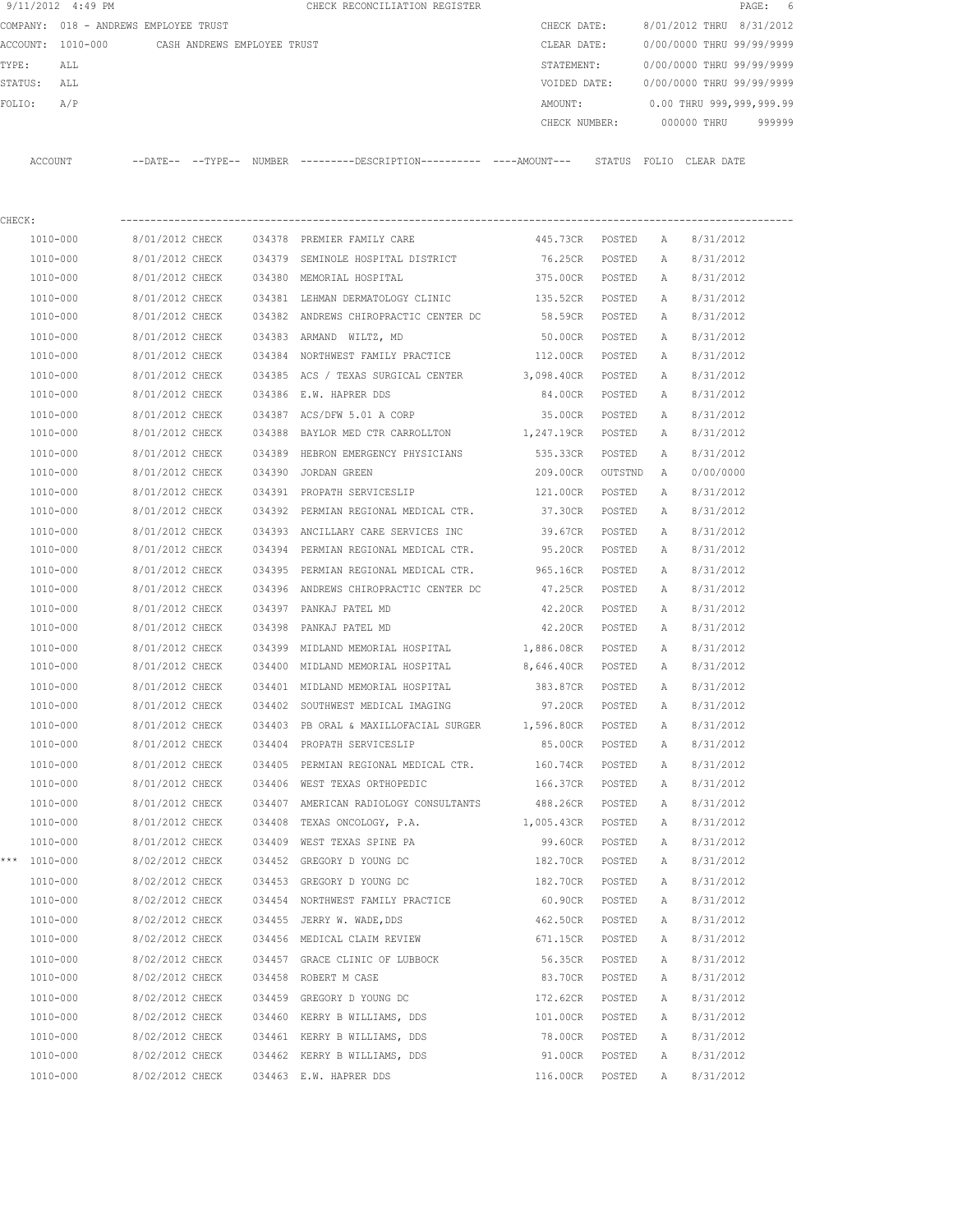|                   | 9/11/2012 4:49 PM                     |                 |                             |        | CHECK RECONCILIATION REGISTER                                                                |                    |        |              |                           | 7<br>$\texttt{PAGE}$ : |
|-------------------|---------------------------------------|-----------------|-----------------------------|--------|----------------------------------------------------------------------------------------------|--------------------|--------|--------------|---------------------------|------------------------|
|                   | COMPANY: 018 - ANDREWS EMPLOYEE TRUST |                 |                             |        |                                                                                              | CHECK DATE:        |        |              | 8/01/2012 THRU 8/31/2012  |                        |
| ACCOUNT: 1010-000 |                                       |                 | CASH ANDREWS EMPLOYEE TRUST |        |                                                                                              | CLEAR DATE:        |        |              | 0/00/0000 THRU 99/99/9999 |                        |
| TYPE:             | ALL                                   |                 |                             |        |                                                                                              | STATEMENT:         |        |              | 0/00/0000 THRU 99/99/9999 |                        |
| STATUS:           | ALL                                   |                 |                             |        |                                                                                              | VOIDED DATE:       |        |              | 0/00/0000 THRU 99/99/9999 |                        |
| FOLIO:            | A/P                                   |                 |                             |        |                                                                                              | AMOUNT:            |        |              | 0.00 THRU 999,999,999.99  |                        |
|                   |                                       |                 |                             |        |                                                                                              | CHECK NUMBER:      |        |              | 000000 THRU               | 999999                 |
| ACCOUNT           |                                       |                 |                             |        | --DATE-- --TYPE-- NUMBER ---------DESCRIPTION---------- ----AMOUNT--- STATUS FOLIO CLEARDATE |                    |        |              |                           |                        |
| CHECK:            |                                       |                 |                             |        |                                                                                              |                    |        |              |                           |                        |
| 1010-000          |                                       | 8/02/2012 CHECK |                             |        | 034464 KS2 TX PC                                                                             | 457.78CR POSTED    |        | Α            | 8/31/2012                 |                        |
| 1010-000          |                                       | 8/02/2012 CHECK |                             |        | 034465 KS2 TX PC                                                                             | 333.76CR           | POSTED | A            | 8/31/2012                 |                        |
| 1010-000          |                                       | 8/09/2012 CHECK |                             |        | 034466 WELLDYNE RX                                                                           | 22,544.54CR POSTED |        | A            | 8/31/2012                 |                        |
| 1010-000          |                                       | 8/09/2012 CHECK |                             |        | 034467 CARLOS E EZPELETA MD                                                                  | 37.30CR POSTED     |        | Α            | 8/31/2012                 |                        |
| 1010-000          |                                       | 8/09/2012 CHECK |                             |        | 034468 TX EMERGENCY STAFFING SOLUTION                                                        | 958.50CR POSTED    |        | Α            | 8/31/2012                 |                        |
| 1010-000          |                                       | 8/09/2012 CHECK |                             |        | 034469 PERMIAN REGIONAL MEDICAL CTR.                                                         | 48.20CR            | POSTED | A            | 8/31/2012                 |                        |
| 1010-000          |                                       | 8/09/2012 CHECK |                             |        | 034470 PERMIAN REGIONAL MEDICAL CTR.                                                         | 37.30CR            | POSTED | А            | 8/31/2012                 |                        |
| 1010-000          |                                       | 8/09/2012 CHECK |                             |        | 034471 MIDLAND PATHOLOGISTS                                                                  | 55.00CR            | POSTED | Α            | 8/31/2012                 |                        |
| 1010-000          |                                       | 8/09/2012 CHECK |                             |        | 034472 MIDLAND PATHOLOGISTS                                                                  | 5.00CR             | POSTED | A            | 8/31/2012                 |                        |
| 1010-000          |                                       | 8/09/2012 CHECK |                             |        | 034473 PERMIAN REGIONAL MEDICAL CTR.                                                         | 73.70CR            | POSTED | A            | 8/31/2012                 |                        |
| 1010-000          |                                       | 8/09/2012 CHECK |                             |        | 034474 PERMIAN REGIONAL MEDICAL CTR.                                                         | 792.80CR           | POSTED | A            | 8/31/2012                 |                        |
| 1010-000          |                                       | 8/09/2012 CHECK |                             | 034475 | PERMIAN REGIONAL MEDICAL CTR.                                                                | 283.68CR           | POSTED | A            | 8/31/2012                 |                        |
| 1010-000          |                                       | 8/09/2012 CHECK |                             |        | 034476 HIGH PLAINS RADIOLOGICAL ASSN                                                         | 63.00CR            | POSTED | A            | 8/31/2012                 |                        |
| 1010-000          |                                       | 8/09/2012 CHECK |                             | 034477 | SEMINOLE MEMORIAL HOSPITAL                                                                   | 123.00CR           | POSTED | A            | 8/31/2012                 |                        |
| 1010-000          |                                       | 8/09/2012 CHECK |                             | 034478 | PERMIAN REGIONAL MEDICAL CTR.                                                                | 418.86CR           | POSTED | A            | 8/31/2012                 |                        |
| 1010-000          |                                       | 8/09/2012 CHECK |                             |        | 034479 BRADLEY SEARS, DDS                                                                    | 206.00CR           | POSTED | Α            | 8/31/2012                 |                        |
| 1010-000          |                                       | 8/09/2012 CHECK |                             |        | 034480 PERMIAN REGIONAL MEDICAL CTR.                                                         | 6,894.00CR         | POSTED | A            | 8/31/2012                 |                        |
| 1010-000          |                                       | 8/09/2012 CHECK |                             |        | 034481 ROBERT E SEARS DDS                                                                    | 173.60CR           | POSTED | Α            | 8/31/2012                 |                        |
| 1010-000          |                                       | 8/09/2012 CHECK |                             |        | 034482 PERMIAN REGIONAL MEDICAL CTR.                                                         | 50.04CR            | POSTED | Α            | 8/31/2012                 |                        |
| 1010-000          |                                       | 8/09/2012 CHECK |                             | 034483 | PERMIAN PHYSICIANS SERV                                                                      | 19.80CR            | POSTED | Α            | 8/31/2012                 |                        |
| 1010-000          |                                       | 8/09/2012 CHECK |                             | 034484 | PERMIAN REGIONAL MEDICAL CTR.                                                                | 141.84CR           | POSTED | A            | 8/31/2012                 |                        |
| 1010-000          |                                       | 8/09/2012 CHECK |                             |        | 034485 PERMIAN REGIONAL MEDICAL CTR.                                                         | 468.60CR           | POSTED | А            | 8/31/2012                 |                        |
| 1010-000          |                                       | 8/09/2012 CHECK |                             |        | 034486 KIDNEY & BLOOD PRESSURE CLINIC                                                        | 189.00CR           | POSTED | А            | 8/31/2012                 |                        |
| 1010-000          |                                       | 8/09/2012 CHECK |                             |        | 034487 TX EMERGENCY STAFFING SOLUTION                                                        | 691.00CR           | POSTED | $\mathbb{A}$ | 8/31/2012                 |                        |
| 1010-000          |                                       | 8/09/2012 CHECK |                             |        | 034488 E.W. HAPRER DDS                                                                       | 116.00CR           | POSTED | А            | 8/31/2012                 |                        |
| 1010-000          |                                       | 8/09/2012 CHECK |                             |        | 034489 PERMIAN REGIONAL MEDICAL CTR.                                                         | 933.84CR           | POSTED | Α            | 8/31/2012                 |                        |
| 1010-000          |                                       | 8/09/2012 CHECK |                             |        | 034490 PERMIAN REGIONAL MEDICAL CTR.                                                         | 884.88CR           | POSTED | Α            | 8/31/2012                 |                        |
| 1010-000          |                                       | 8/09/2012 CHECK |                             |        | 034491 TX EMERGENCY STAFFING SOLUTION                                                        | 668.70CR           | POSTED | Α            | 8/31/2012                 |                        |
| 1010-000          |                                       | 8/09/2012 CHECK |                             |        | 034492 PERMIAN REGIONAL MEDICAL CTR.                                                         | 560.16CR           | POSTED | Α            | 8/31/2012                 |                        |
| 1010-000          |                                       | 8/09/2012 CHECK |                             |        | 034493 SEMINOLE MEMORIAL HOSPITAL                                                            | 86.75CR            | POSTED | Α            | 8/31/2012                 |                        |
| 1010-000          |                                       | 8/09/2012 CHECK |                             |        | 034494 VARADAREDDY T REDDY MD                                                                | 199.03CR           | POSTED | Α            | 8/31/2012                 |                        |
| 1010-000          |                                       | 8/09/2012 CHECK |                             |        | 034495 HIGH PLAINS RADIOLOGICAL ASSN                                                         | 30.60CR            | POSTED | Α            | 8/31/2012                 |                        |
| 1010-000          |                                       | 8/09/2012 CHECK |                             |        | 034496 PERMIAN REGIONAL MEDICAL CTR.                                                         | 124.40CR           | POSTED | Α            | 8/31/2012                 |                        |
| 1010-000          |                                       | 8/09/2012 CHECK |                             |        | 034497 HIGH PLAINS RADIOLOGICAL ASSN                                                         | 46.43CR            | POSTED | Α            | 8/31/2012                 |                        |
| 1010-000          |                                       | 8/09/2012 CHECK |                             |        | 034498 PERMIAN REGIONAL MEDICAL CTR.                                                         | 105.12CR           | POSTED | Α            | 8/31/2012                 |                        |
| 1010-000          |                                       | 8/09/2012 CHECK |                             |        | 034499 AMERICARE RESPIRATORY SERVICES                                                        | 12.57CR            | POSTED | Α            | 8/31/2012                 |                        |
| 1010-000          |                                       | 8/09/2012 CHECK |                             |        | 034500 VIRTUAL RADIOLOGIC PROFESSIONA                                                        | 251.00CR           | POSTED | Α            | 8/31/2012                 |                        |
| 1010-000          |                                       | 8/09/2012 CHECK |                             |        | 034501 TEXAS ONCOLOGY, P.A.                                                                  | 195.60CR           | POSTED | Α            | 8/31/2012                 |                        |
| 1010-000          |                                       | 8/09/2012 CHECK |                             |        | 034502 TEXAS ONCOLOGY, P.A.                                                                  | 45.23CR            | POSTED | Α            | 8/31/2012                 |                        |
| 1010-000          |                                       | 8/09/2012 CHECK |                             |        | 034503 WENDOVER FAMILY MEDICINE                                                              | 72.92CR            | POSTED | Α            | 8/31/2012                 |                        |
| 1010-000          |                                       | 8/09/2012 CHECK |                             |        | 034504 MIDLAND PATHOLOGISTS                                                                  | 91.10CR            | POSTED | Α            | 8/31/2012                 |                        |
| 1010-000          |                                       | 8/09/2012 CHECK |                             |        | 034505 MIDLAND PATHOLOGISTS                                                                  | 25.00CR            | POSTED | Α            | 8/31/2012                 |                        |
| 1010-000          |                                       | 8/09/2012 CHECK |                             |        | 034506 MIDLAND PATHOLOGISTS                                                                  | 126.50CR POSTED    |        | Α            | 8/31/2012                 |                        |
| 1010-000          |                                       | 8/09/2012 CHECK |                             |        | 034507 MIDLAND PATHOLOGISTS                                                                  | 20.00CR            | POSTED | Α            | 8/31/2012                 |                        |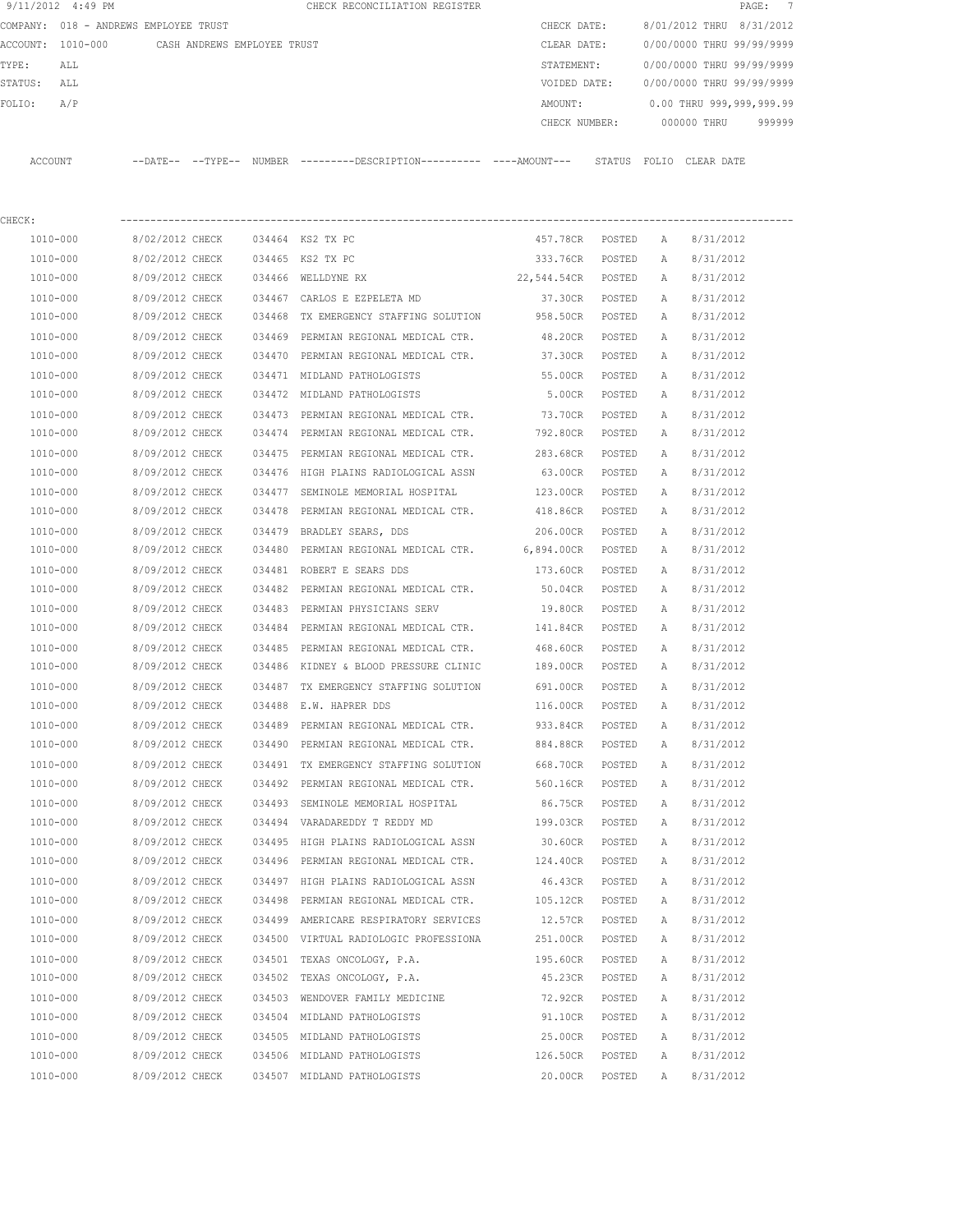|          | 9/11/2012 4:49 PM |                                       |        | CHECK RECONCILIATION REGISTER                |  |               |       |             | PAGE: 8                   |  |
|----------|-------------------|---------------------------------------|--------|----------------------------------------------|--|---------------|-------|-------------|---------------------------|--|
|          |                   | COMPANY: 018 - ANDREWS EMPLOYEE TRUST |        |                                              |  | CHECK DATE:   |       |             | 8/01/2012 THRU 8/31/2012  |  |
| ACCOUNT: | 1010-000          | CASH ANDREWS EMPLOYEE TRUST           |        |                                              |  | CLEAR DATE:   |       |             | 0/00/0000 THRU 99/99/9999 |  |
| TYPE:    | ALL               |                                       |        |                                              |  | STATEMENT:    |       |             | 0/00/0000 THRU 99/99/9999 |  |
| STATUS:  | ALL               |                                       |        |                                              |  | VOIDED DATE:  |       |             | 0/00/0000 THRU 99/99/9999 |  |
| FOLIO:   | A/P               |                                       |        |                                              |  | AMOUNT:       |       |             | 0.00 THRU 999,999,999.99  |  |
|          |                   |                                       |        |                                              |  | CHECK NUMBER: |       | 000000 THRU | 999999                    |  |
|          |                   |                                       |        |                                              |  |               |       |             |                           |  |
| ACCOUNT  |                   | $--$ DATE $- --$ TYPE $--$            | NUMBER | ---------DESCRIPTION---------- ----AMOUNT--- |  | STATUS        | FOLIO | CLEAR DATE  |                           |  |
|          |                   |                                       |        |                                              |  |               |       |             |                           |  |

| CHECK:   |                 |        |                                               |                   |        |   |           |
|----------|-----------------|--------|-----------------------------------------------|-------------------|--------|---|-----------|
| 1010-000 | 8/09/2012 CHECK |        | 034508 MIDLAND PATHOLOGISTS                   | 65.00CR POSTED    |        | A | 8/31/2012 |
| 1010-000 | 8/09/2012 CHECK |        | 034509 MIDLAND PATHOLOGISTS                   | 20.00CR           | POSTED | A | 8/31/2012 |
| 1010-000 | 8/09/2012 CHECK |        | 034510 ACS/LABORATORY CORPORATION 62.32CR     |                   | POSTED | Α | 8/31/2012 |
| 1010-000 | 8/09/2012 CHECK | 034511 | NAM H KIM MD                                  | 52.00CR           | POSTED | Α | 8/31/2012 |
| 1010-000 | 8/09/2012 CHECK | 034512 | PANKAJ PATEL MD                               | 42.20CR           | POSTED | A | 8/31/2012 |
| 1010-000 | 8/09/2012 CHECK |        | 034513 PERMIAN REGIONAL MEDICAL CTR.          | 373.68CR          | POSTED | A | 8/31/2012 |
| 1010-000 | 8/09/2012 CHECK |        | 034514 HIGH PLAINS RADIOLOGICAL ASSN          | 90.90CR           | POSTED | A | 8/31/2012 |
| 1010-000 | 8/09/2012 CHECK |        | 034515 GREGORY D YOUNG DC                     | 195.30CR          | POSTED | A | 8/31/2012 |
| 1010-000 | 8/09/2012 CHECK |        | 034516 ACS / TEXAS SURGICAL CENTER 8,157.99CR |                   | POSTED | Α | 8/31/2012 |
| 1010-000 | 8/09/2012 CHECK | 034517 | CLINICAL PATHOLOGY LABS                       | 6.34CR            | POSTED | Α | 8/31/2012 |
| 1010-000 | 8/09/2012 CHECK |        | 034518 CLINICAL PATHOLOGY LABS 34.15CR        |                   | POSTED | Α | 8/31/2012 |
| 1010-000 | 8/09/2012 CHECK |        | 034519 MCGEHEE MEDICAL PA 634519 103.87CR     |                   | POSTED | Α | 8/31/2012 |
| 1010-000 | 8/09/2012 CHECK |        | 034520 ROBERT E SEARS DDS                     | 206.00CR          | POSTED | A | 8/31/2012 |
| 1010-000 | 8/09/2012 CHECK |        | 034521 HIGH PLAINS RADIOLOGICAL ASSN 20.70CR  |                   | POSTED | Α | 8/31/2012 |
| 1010-000 | 8/09/2012 CHECK |        | 034522 HIGH PLAINS RADIOLOGICAL ASSN 20.70CR  |                   | POSTED | A | 8/31/2012 |
| 1010-000 | 8/09/2012 CHECK | 034523 | CHRISTINA ORONA                               | 194.00CR          | POSTED | Α | 8/31/2012 |
| 1010-000 | 8/09/2012 CHECK | 034524 | MCGEHEE MEDICAL PA                            | 546.19CR          | POSTED | Α | 8/31/2012 |
| 1010-000 | 8/09/2012 CHECK |        | 034525 PERMIAN PHYSICIANS SERV                | 73.00CR           | POSTED | Α | 8/31/2012 |
| 1010-000 | 8/09/2012 CHECK |        | 034526 PERMIAN REGIONAL MEDICAL CTR.          | 287.00CR          | POSTED | Α | 8/31/2012 |
| 1010-000 | 8/09/2012 CHECK |        | 034527 PERMIAN REGIONAL MEDICAL CTR.          | 315.20CR          | POSTED | Α | 8/31/2012 |
| 1010-000 | 8/09/2012 CHECK |        | 034528 PERMIAN REGIONAL MEDICAL CTR.          | 37.30CR           | POSTED | А | 8/31/2012 |
| 1010-000 | 8/09/2012 CHECK | 034529 | PERMIAN REGIONAL MEDICAL CTR.                 | 73.70CR           | POSTED | Α | 8/31/2012 |
| 1010-000 | 8/09/2012 CHECK | 034530 | ANDREWS CHIROPRACTIC CENTER DC                | 25.20CR           | POSTED | A | 8/31/2012 |
| 1010-000 | 8/09/2012 CHECK |        | 034531 PERMIAN REGIONAL MEDICAL CTR. 91.00CR  |                   | POSTED | A | 8/31/2012 |
| 1010-000 | 8/09/2012 CHECK |        | 034532 KS2 TX PC                              | 512.00CR          | POSTED | А | 8/31/2012 |
| 1010-000 | 8/09/2012 CHECK |        | 034533 PERMIAN REGIONAL MEDICAL CTR. 52.60CR  |                   | POSTED | А | 8/31/2012 |
| 1010-000 | 8/09/2012 CHECK | 034534 | TX EMERGENCY STAFFING SOLUTION 621.90CR       |                   | POSTED | Α | 8/31/2012 |
| 1010-000 | 8/09/2012 CHECK | 034535 | ZACHARY ELLIS                                 | 126.00CR          | POSTED | A | 8/31/2012 |
| 1010-000 | 8/09/2012 CHECK |        | 034536 MIDLAND MEMORIAL HOSPITAL 4,920.61CR   |                   | POSTED | Α | 8/31/2012 |
| 1010-000 | 8/09/2012 CHECK |        | 034537 PANKAJ PATEL MD                        | 81.21CR           | POSTED | A | 8/31/2012 |
| 1010-000 | 8/09/2012 CHECK |        | 034538 PERMIAN REGIONAL MEDICAL CTR.          | 248.40CR POSTED   |        | А | 8/31/2012 |
| 1010-000 | 8/09/2012 CHECK |        | 034539 PERMIAN GASTROENTEROLOGY PA            | 1,291.50CR POSTED |        | Α | 8/31/2012 |
| 1010-000 | 8/09/2012 CHECK |        | 034540 PERMIAN PHYSICIANS SERV                | 1,347.54CR POSTED |        | A | 8/31/2012 |
| 1010-000 | 8/09/2012 CHECK |        | 034541 PERMIAN REGIONAL MEDICAL CTR.          | 111.96CR          | POSTED | Α | 8/31/2012 |
| 1010-000 | 8/09/2012 CHECK |        | 034542 PERMIAN REGIONAL MEDICAL CTR.          | 204.84CR          | POSTED | Α | 8/31/2012 |
| 1010-000 | 8/09/2012 CHECK | 034543 | TEXAS ONCOLOGY, P.A.                          | 1,309.44CR        | POSTED | Α | 8/31/2012 |
| 1010-000 | 8/09/2012 CHECK | 034544 | TEXAS ONCOLOGY, P.A.                          | 1.55CR            | POSTED | Α | 8/31/2012 |
| 1010-000 | 8/09/2012 CHECK | 034545 | TEXAS ONCOLOGY, P.A.                          | 128.87CR          | POSTED | Α | 8/31/2012 |
| 1010-000 | 8/09/2012 CHECK | 034546 | TEXAS ONCOLOGY, P.A.                          | 55.34CR           | POSTED | Α | 8/31/2012 |
| 1010-000 | 8/09/2012 CHECK | 034547 | PERMIAN PHYSICIANS SERV                       | 34.50CR           | POSTED | Α | 8/31/2012 |
| 1010-000 | 8/09/2012 CHECK | 034548 | WEST TEXAS IMAGING CENTER, MD                 | 385.58CR          | POSTED | Α | 8/31/2012 |
| 1010-000 | 8/09/2012 CHECK |        | 034549 AFFILIATED PATHOLOGISTS PA             | 97.48CR           | POSTED | Α | 8/31/2012 |
| 1010-000 | 8/09/2012 CHECK | 034550 | PERMIAN REGIONAL MEDICALVOIDED                | 776.70CR          | VOIDED | Α | 0/00/0000 |
| 1010-000 | 8/09/2012 CHECK |        | 034551 PERMIAN REGIONAL MEDICALVOIDED         | 37.30CR           | VOIDED | Α | 8/09/2012 |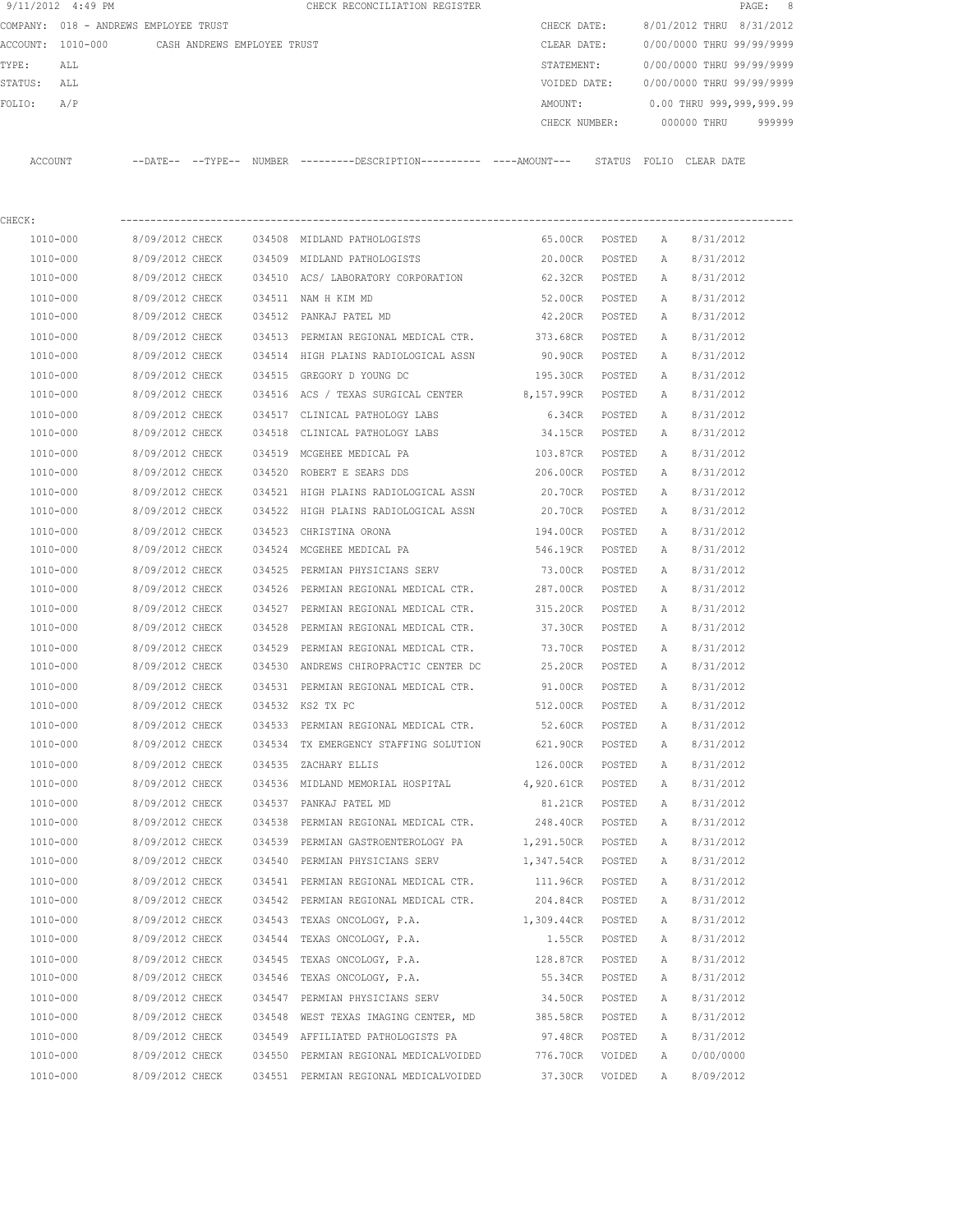|         | 9/11/2012 4:49 PM |                                       |        | CHECK RECONCILIATION REGISTER                |               |                           |            | PAGE:  | - 9 |
|---------|-------------------|---------------------------------------|--------|----------------------------------------------|---------------|---------------------------|------------|--------|-----|
|         |                   | COMPANY: 018 - ANDREWS EMPLOYEE TRUST |        |                                              | CHECK DATE:   | 8/01/2012 THRU 8/31/2012  |            |        |     |
|         | ACCOUNT: 1010-000 | CASH ANDREWS EMPLOYEE TRUST           |        |                                              | CLEAR DATE:   | 0/00/0000 THRU 99/99/9999 |            |        |     |
| TYPE:   | ALL               |                                       |        |                                              | STATEMENT:    | 0/00/0000 THRU 99/99/9999 |            |        |     |
| STATUS: | ALL               |                                       |        |                                              | VOIDED DATE:  | 0/00/0000 THRU 99/99/9999 |            |        |     |
| FOLIO:  | A/P               |                                       |        |                                              | AMOUNT:       | 0.00 THRU 999,999,999.99  |            |        |     |
|         |                   |                                       |        |                                              | CHECK NUMBER: | 000000 THRU               |            | 999999 |     |
|         |                   |                                       |        |                                              |               |                           |            |        |     |
| ACCOUNT |                   | $--$ DATE $- --$ TYPE $--$            | NUMBER | ---------DESCRIPTION---------- ----AMOUNT--- | STATUS        | FOLTO                     | CLEAR DATE |        |     |
|         |                   |                                       |        |                                              |               |                           |            |        |     |

| CHECK:       |                          |                                                      |                  |                   |              |           |
|--------------|--------------------------|------------------------------------------------------|------------------|-------------------|--------------|-----------|
|              | 1010-000 8/09/2012 CHECK | 034552 PAUL WILLIAMS                                 |                  | 53.00CR OUTSTND A |              | 0/00/0000 |
| 1010-000     | 8/16/2012 CHECK          | 034553 PERMIAN REGIONAL MEDICAL CTR. 338.58CR POSTED |                  |                   | А            | 8/31/2012 |
| 1010-000     | 8/16/2012 CHECK          | 034554 ANDREW WILSON III DDS                         | 264.00CR POSTED  |                   | Α            | 8/31/2012 |
| 1010-000     | 8/16/2012 CHECK          | 034555 WEST TEXAS ORTHOPEDIC                         | 99.60CR POSTED   |                   | A            | 8/31/2012 |
| 1010-000     | 8/16/2012 CHECK          | 034556 ANDREWS CHIROPRACTIC CENTER DC                | 47.25CR POSTED   |                   | A            | 8/31/2012 |
| 1010-000     | 8/16/2012 CHECK          | 034557 ANDREWS CHIROPRACTIC CENTER DC                | 15.75CR          | POSTED            | A            | 8/31/2012 |
| 1010-000     | 8/16/2012 CHECK          | 034558 CASSANDRA CHEEK                               | 76.00CR          | OUTSTND           | A            | 0/00/0000 |
| 1010-000     | 8/16/2012 CHECK          | 034559 MIDLAND PEDIATRIC ASSOCIATES 308.82CR         |                  | POSTED            | A            | 8/31/2012 |
| 1010-000     | 8/16/2012 CHECK          | 034560 VIKRAM N PATEL, MD                            | 123.55CR OUTSTND |                   | A            | 0/00/0000 |
| 1010-000     | 8/16/2012 CHECK          | 034561 PERMIAN REGIONAL MEDICAL CTR. 1,305.36CR      |                  | POSTED            | Α            | 8/31/2012 |
| 1010-000     | 8/16/2012 CHECK          | 034562 PERMIAN REGIONAL MEDICAL CTR. 74.32CR POSTED  |                  |                   | A            | 8/31/2012 |
| 1010-000     | 8/16/2012 CHECK          | 034563 PERMIAN REGIONAL MEDICAL CTR. 37.30CR         |                  | POSTED            | Α            | 8/31/2012 |
| 1010-000     | 8/16/2012 CHECK          | 034564 JOHN W FOSTER, MD                             | 154.00CR         | POSTED            | Α            | 8/31/2012 |
| 1010-000     | 8/16/2012 CHECK          | 034565 MEMORIAL HOSPITAL                             | 112.20CR         | OUTSTND           | A            | 0/00/0000 |
| 1010-000     | 8/16/2012 CHECK          | 034566 MIDLAND PATHOLOGISTS                          | 19.69CR          | POSTED            | Α            | 8/31/2012 |
| 1010-000     | 8/16/2012 CHECK          | 034567 NORTHWEST FAMILY PRACTICE                     | 117.21CR         | POSTED            | A            | 8/31/2012 |
| 1010-000     | 8/16/2012 CHECK          | 034568 NORTHWEST FAMILY PRACTICE                     | 11.36CR POSTED   |                   | $\mathbb{A}$ | 8/31/2012 |
| 1010-000     | 8/16/2012 CHECK          | 034569 HIGH PLAINS RADIOLOGICAL ASSN                 | 31.50CR          | POSTED            | A            | 8/31/2012 |
| 1010-000     | 8/16/2012 CHECK          | 034570 KIDNEY DISEASE ASSOCIATES                     | 175.00CR         | OUTSTND           | A            | 0/00/0000 |
| 1010-000     | 8/16/2012 CHECK          | 034571 FMC DIALYSIS SERVICE                          | 5,201.83CR       | OUTSTND           | A            | 0/00/0000 |
| 1010-000     | 8/16/2012 CHECK          | 034572 FMC DIALYSIS SERVICE                          | 7,929.43CR       | OUTSTND           | A            | 0/00/0000 |
| 1010-000     | 8/16/2012 CHECK          | 034573 FMC DIALYSIS SERVICE                          | 2,413.54CR       | OUTSTND           | A            | 0/00/0000 |
| 1010-000     | 8/16/2012 CHECK          | 034574 LUBBOCK DIAGNOSTIC RADIOLOGY 92.96CR          |                  | OUTSTND           | <b>A</b>     | 0/00/0000 |
| 1010-000     | 8/16/2012 CHECK          | 034575 GRACE MEDICAL CENTER                          | 24.69CR          | POSTED            | Α            | 8/31/2012 |
| 1010-000     | 8/16/2012 CHECK          | 034576 PERMIAN REGIONAL MEDICAL CTR. 494.82CR        |                  | POSTED            | Α            | 8/31/2012 |
| 1010-000     | 8/16/2012 CHECK          | 034577 ODESSA HEART INSTITUTE                        | 338.97CR         | OUTSTND           | A            | 0/00/0000 |
| 1010-000     | 8/16/2012 CHECK          | 034578 HIGH PLAINS RADIOLOGICAL ASSN 67.50CR         |                  | POSTED            | Α            | 8/31/2012 |
| 1010-000     | 8/16/2012 CHECK          | 034579 NORTHWEST FAMILY PRACTICE                     | 112.00CR         | POSTED            | Α            | 8/31/2012 |
| 1010-000     | 8/16/2012 CHECK          | 034580 PERMIAN REGIONAL MEDICAL CTR.                 | 309.80CR POSTED  |                   | Α            | 8/31/2012 |
| 1010-000     | 8/16/2012 CHECK          | 034581 HAERANHELEN RHIM MD                           | 89.87CR          | OUTSTND           | A            | 0/00/0000 |
| 1010-000     | 8/16/2012 CHECK          | 034582 ZACHARY ELLIS                                 | 187.00CR         | POSTED            | A            | 8/31/2012 |
| 1010-000     | 8/16/2012 CHECK          | 034583 CLINICAL PATHOLOGY LABS                       | 68.49CR          | POSTED            | A            | 8/31/2012 |
| 1010-000     | 8/16/2012 CHECK          | 034584 WESTLAKE ORTHOPAEDICS SPORTS 440.20CR POSTED  |                  |                   | A            | 8/31/2012 |
| $1010 - 000$ | 8/16/2012 CHECK          | 034585 KIM H MURRAY DDS                              | 70.00CR          | POSTED            | A            | 8/31/2012 |
| 1010-000     | 8/16/2012 CHECK          | 034586 TX EMERGENCY STAFFING SOLUTION                | 326.70CR         | POSTED            | Α            | 8/31/2012 |
| 1010-000     | 8/16/2012 CHECK          | 034587 AMERICARE RESPIRATORY SERVICES                | 369.94CR         | OUTSTND           | A            | 0/00/0000 |
| 1010-000     | 8/16/2012 CHECK          | 034588 QUEST DIAGNOSTICS                             | 31.22CR          | POSTED            | Α            | 8/31/2012 |
| 1010-000     | 8/16/2012 CHECK          | 034589 WENDOVER FAMILY MEDICINE                      | 72.92CR          | POSTED            | Α            | 8/31/2012 |
| 1010-000     | 8/16/2012 CHECK          | 034590 RENATO M ORACION MD                           | 61.99CR          | POSTED            | Α            | 8/31/2012 |
| 1010-000     | 8/16/2012 CHECK          | 034591 ACS/TEXAS SURGICAL CENTER                     | 13,809.34CR      | POSTED            | Α            | 8/31/2012 |
| 1010-000     | 8/16/2012 CHECK          | 034592 WT ANESTHESIA PC                              | 912.00CR         | OUTSTND           | A            | 0/00/0000 |
| 1010-000     | 8/16/2012 CHECK          | 034593 HIGH PLAINS RADIOLOGICAL ASSN                 | 109.80CR         | POSTED            | Α            | 8/31/2012 |
| 1010-000     | 8/16/2012 CHECK          | 034594 ZACHARY ELLIS                                 | 469.10CR         | POSTED            | Α            | 8/31/2012 |
| 1010-000     | 8/16/2012 CHECK          | 034595 JEREMY A DENMAN                               | 182.00CR         | OUTSTND           | A            | 0/00/0000 |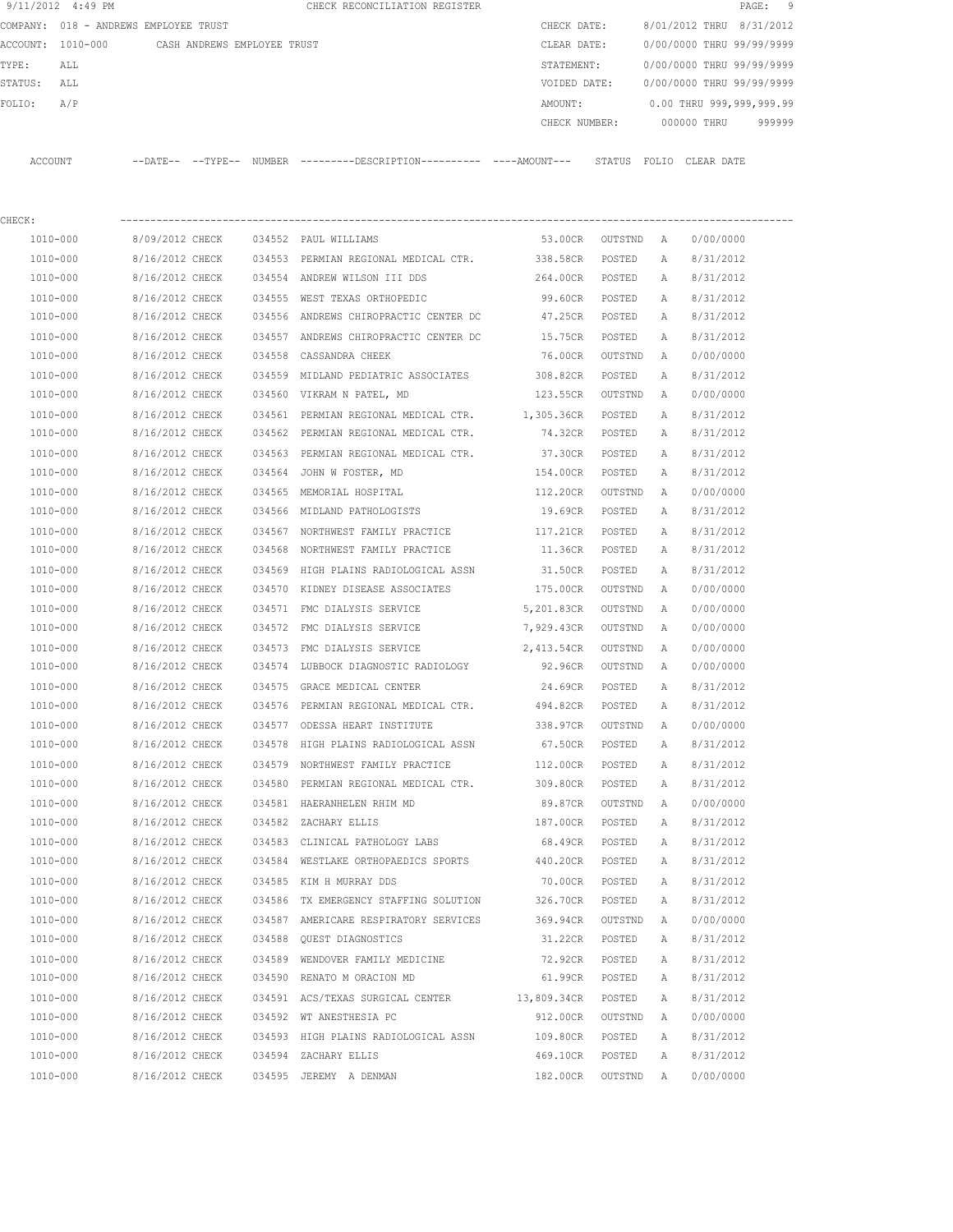|         | 9/11/2012 4:49 PM                             |                 |        | CHECK RECONCILIATION REGISTER                                                                |                   |         |   | PAGE: 10                  |        |
|---------|-----------------------------------------------|-----------------|--------|----------------------------------------------------------------------------------------------|-------------------|---------|---|---------------------------|--------|
|         | COMPANY: 018 - ANDREWS EMPLOYEE TRUST         |                 |        |                                                                                              | CHECK DATE:       |         |   | 8/01/2012 THRU 8/31/2012  |        |
|         | ACCOUNT: 1010-000 CASH ANDREWS EMPLOYEE TRUST |                 |        |                                                                                              | CLEAR DATE:       |         |   | 0/00/0000 THRU 99/99/9999 |        |
| TYPE:   | ALL                                           |                 |        |                                                                                              | STATEMENT:        |         |   | 0/00/0000 THRU 99/99/9999 |        |
| STATUS: | ALL                                           |                 |        |                                                                                              | VOIDED DATE:      |         |   | 0/00/0000 THRU 99/99/9999 |        |
| FOLIO:  | A/P                                           |                 |        |                                                                                              | AMOUNT:           |         |   | 0.00 THRU 999,999,999.99  |        |
|         |                                               |                 |        |                                                                                              | CHECK NUMBER:     |         |   | 000000 THRU               | 999999 |
|         |                                               |                 |        |                                                                                              |                   |         |   |                           |        |
| ACCOUNT |                                               |                 |        | --DATE-- --TYPE-- NUMBER ---------DESCRIPTION---------- ----AMOUNT--- STATUS FOLIO CLEARDATE |                   |         |   |                           |        |
|         |                                               |                 |        |                                                                                              |                   |         |   |                           |        |
| CHECK:  |                                               |                 |        |                                                                                              |                   |         |   |                           |        |
|         | 1010-000                                      | 8/16/2012 CHECK |        | 034596 ACS / PROPATH SERVICES LLP                                                            | 51.00CR           | POSTED  | A | 8/31/2012                 |        |
|         | 1010-000                                      | 8/16/2012 CHECK |        | 034597 E.W. HAPRER DDS                                                                       | 165.00CR          | POSTED  | A | 8/31/2012                 |        |
|         | 1010-000                                      | 8/16/2012 CHECK | 034598 | PERMIAN REGIONAL MEDICAL CTR. 258.30CR                                                       |                   | POSTED  | Α | 8/31/2012                 |        |
|         | 1010-000                                      | 8/16/2012 CHECK | 034599 | PERMIAN REGIONAL MEDICAL CTR.                                                                | 37.30CR           | POSTED  | Α | 8/31/2012                 |        |
|         | 1010-000                                      | 8/16/2012 CHECK |        | 034600 BASIN NEUROSURGICAL AND SPINE                                                         | 195.60CR          | OUTSTND | Α | 0/00/0000                 |        |
|         | 1010-000                                      | 8/16/2012 CHECK |        | 034601 SEMINOLE HOSPITAL DISTRICT                                                            | 120.00CR          | OUTSTND | Α | 0/00/0000                 |        |
|         | 1010-000                                      | 8/16/2012 CHECK |        | 034602 PERMIAN REGIONAL MEDICAL CTR.                                                         | 37.30CR           | POSTED  | Α | 8/31/2012                 |        |
|         | 1010-000                                      | 8/16/2012 CHECK |        | 034603 HIGH PLAINS RADIOLOGICAL ASSN                                                         | 70.00CR           | POSTED  | A | 8/31/2012                 |        |
|         | 1010-000                                      | 8/16/2012 CHECK |        | 034604 PERMIAN REGIONAL MEDICAL CTR.                                                         | 258.30CR          | POSTED  | A | 8/31/2012                 |        |
|         | 1010-000                                      | 8/16/2012 CHECK | 034605 | PERMIAN REGIONAL MEDICAL CTR.                                                                | 221.76CR          | POSTED  | Α | 8/31/2012                 |        |
|         | 1010-000                                      | 8/16/2012 CHECK | 034606 | PERMIAN REGIONAL MEDICAL CTR.                                                                | 105.20CR          | POSTED  | А | 8/31/2012                 |        |
|         | 1010-000                                      | 8/16/2012 CHECK |        | 034607 SEMINOLE MEMORIAL HOSPITAL                                                            | 17.11CR           | OUTSTND | A | 0/00/0000                 |        |
|         | 1010-000                                      | 8/16/2012 CHECK |        | 034608 PERMIAN GASTROENTEROLOGY PA 52.00CR                                                   |                   | POSTED  | A | 8/31/2012                 |        |
|         | 1010-000                                      | 8/16/2012 CHECK | 034609 | PERMIAN PHYSICIANS SERV                                                                      | 34.50CR           | POSTED  | Α | 8/31/2012                 |        |
|         | 1010-000                                      | 8/16/2012 CHECK |        | 034610 ANAND CHOLIA, MD                                                                      | 616.28CR          | POSTED  | Α | 8/31/2012                 |        |
|         | 1010-000                                      | 8/16/2012 CHECK |        | 034611 ANAND CHOLIA, MD                                                                      | 68.68CR           | POSTED  | Α | 8/31/2012                 |        |
|         | 1010-000                                      | 8/16/2012 CHECK | 034612 | TEXAS TECH UNIVERSITY HEALTH S                                                               | 45.00CR           | POSTED  | Α | 8/31/2012                 |        |
|         | 1010-000                                      | 8/16/2012 CHECK | 034613 | MIDLAND SURGICAL ASSOC.                                                                      | 101.00CR          | OUTSTND | A | 0/00/0000                 |        |
|         | 1010-000                                      | 8/16/2012 CHECK | 034614 | HYE TAE H KIM, MD                                                                            | 90.21CR           | OUTSTND | Α | 0/00/0000                 |        |
|         | 1010-000                                      | 8/16/2012 CHECK | 034615 | PERMIAN REGIONAL MEDICAL CTR.                                                                | 37.30CR           | POSTED  | Α | 8/31/2012                 |        |
|         | 1010-000                                      | 8/16/2012 CHECK | 034616 | TEXAS ONCOLOGY PA DALLAS SAMM                                                                | 1,149.06CR        | POSTED  | Α | 8/31/2012                 |        |
|         | 1010-000                                      | 8/16/2012 CHECK | 034617 | TEXAS ONCOLOGY PA DALLAS SAMM                                                                | 148.80CR          | POSTED  | A | 8/31/2012                 |        |
|         | 1010-000                                      | 8/16/2012 CHECK |        | 034618 TEXAS ONCOLOGY PA DALLAS SAMM                                                         | 2,823.80CR POSTED |         | Α | 8/31/2012                 |        |
|         | 1010-000                                      | 8/16/2012 CHECK | 034619 | TX EMERGENCY STAFFING SOLUTION                                                               | 621.90CR          | POSTED  | Α | 8/31/2012                 |        |
|         | 1010-000                                      | 8/16/2012 CHECK | 034620 | HEALTHY HEART CENTER                                                                         | 287.72CR          | POSTED  | А | 8/31/2012                 |        |
|         | 1010-000                                      | 8/16/2012 CHECK |        | 034621 HEALTHY HEART CENTER                                                                  | 56.90CR           | POSTED  | Α | 8/31/2012                 |        |
|         | $1010 - 000$                                  | 8/16/2012 CHECK | 034622 | HEALTHY HEART CENTER                                                                         | 1,564.51CR        | POSTED  | Α | 8/31/2012                 |        |
|         | 1010-000                                      | 8/23/2012 CHECK |        | 034623 WELLDYNE RX                                                                           | 27,618.58CR       | OUTSTND | Α | 0/00/0000                 |        |
|         | 1010-000                                      | 8/23/2012 CHECK |        | 034624 FAMILIA DENTAL ODESSA PLLC                                                            | 274.28CR          | OUTSTND | Α | 0/00/0000                 |        |
|         | 1010-000                                      | 8/23/2012 CHECK |        | 034625 NORTHWEST FAMILY PRACTICE                                                             | 88.90CR           | OUTSTND | Α | 0/00/0000                 |        |
|         | 1010-000                                      | 8/23/2012 CHECK |        | 034626 NORTHWEST FAMILY PRACTICE                                                             | 88.90CR           | OUTSTND | Α | 0/00/0000                 |        |
|         | 1010-000                                      | 8/23/2012 CHECK | 034627 | HIGH PLAINS RADIOLOGICAL ASSN                                                                | 117.90CR          | OUTSTND | Α | 0/00/0000                 |        |
|         | 1010-000                                      | 8/23/2012 CHECK | 034628 | PERMIAN REGIONAL MEDICAL CTR.                                                                | 37.30CR           | OUTSTND | Α | 0/00/0000                 |        |
|         | 1010-000                                      | 8/23/2012 CHECK | 034629 | TEXAS TECH UNIVERSITY HEALTH S                                                               | 245.00CR          | OUTSTND | Α | 0/00/0000                 |        |
|         | 1010-000                                      | 8/23/2012 CHECK | 034630 | PERMIAN REGIONAL MEDICAL CTR.                                                                | 370.40CR          | POSTED  | Α | 8/31/2012                 |        |
|         |                                               |                 |        |                                                                                              |                   |         |   |                           |        |
|         | 1010-000                                      | 8/23/2012 CHECK |        | 034631 SEARS FAMILY DENTAL                                                                   | 25.60CR           | OUTSTND | Α | 0/00/0000                 |        |
|         | 1010-000                                      | 8/23/2012 CHECK |        | 034632 JERRY W. WADE, DDS                                                                    | 219.54CR          | OUTSTND | Α | 0/00/0000                 |        |

 1010-000 8/23/2012 CHECK 034633 KALA DOBBS 167.32CR OUTSTND A 0/00/0000 1010-000 8/23/2012 CHECK 034634 PERMIAN REGIONAL MEDICAL CTR. 37.30CR OUTSTND A 0/00/0000 1010-000 8/23/2012 CHECK 034635 PERMIAN REGIONAL MEDICAL CTR. 333.36CR POSTED A 8/31/2012 1010-000 8/23/2012 CHECK 034636 FMC DIALYSIS SERVICE 7,246.32CR OUTSTND A 0/00/0000 1010-000 8/23/2012 CHECK 034637 ACS / FRANCISCO J MORALES OD 82.50CR OUTSTND A 0/00/0000 1010-000 8/23/2012 CHECK 034638 NORTHWEST FAMILY PRACTICE 62.50CR OUTSTND A 0/00/0000 1010-000 8/23/2012 CHECK 034639 ODESSA HEART INSTITUTE 111.85CR OUTSTND A 0/00/0000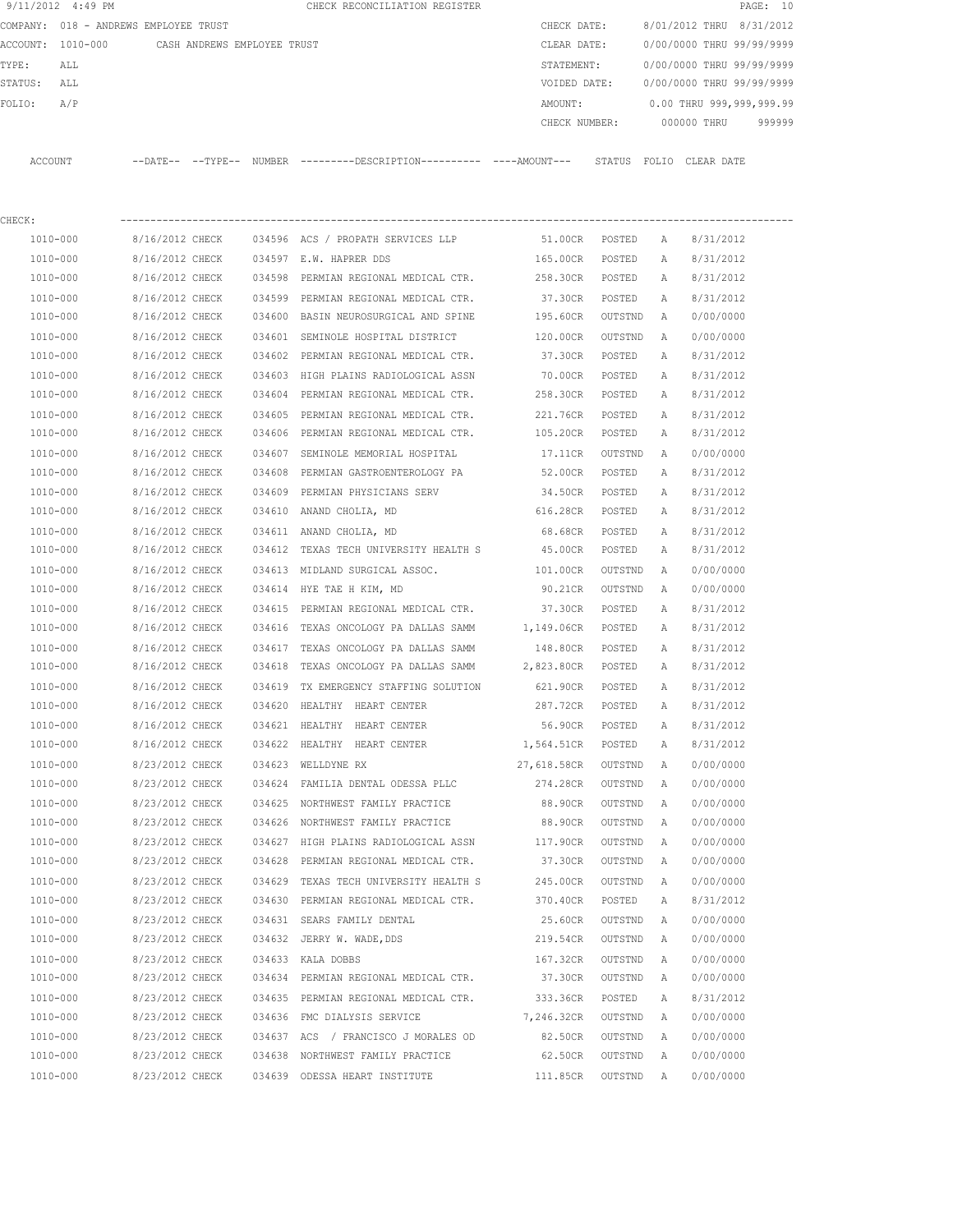| 9/11/2012 4:49 PM                             |                                    |        | CHECK RECONCILIATION REGISTER                                                               |                           |                   |   | PAGE: 11                  |  |
|-----------------------------------------------|------------------------------------|--------|---------------------------------------------------------------------------------------------|---------------------------|-------------------|---|---------------------------|--|
| COMPANY: 018 - ANDREWS EMPLOYEE TRUST         |                                    |        |                                                                                             | CHECK DATE:               |                   |   | 8/01/2012 THRU 8/31/2012  |  |
| ACCOUNT: 1010-000 CASH ANDREWS EMPLOYEE TRUST |                                    |        |                                                                                             | CLEAR DATE:               |                   |   | 0/00/0000 THRU 99/99/9999 |  |
| TYPE:<br>ALL                                  |                                    |        |                                                                                             | STATEMENT:                |                   |   | 0/00/0000 THRU 99/99/9999 |  |
| STATUS:<br>ALL                                |                                    |        |                                                                                             | VOIDED DATE:              |                   |   | 0/00/0000 THRU 99/99/9999 |  |
| FOLIO:<br>A/P                                 |                                    |        |                                                                                             | AMOUNT:                   |                   |   | 0.00 THRU 999,999,999.99  |  |
|                                               |                                    |        |                                                                                             | CHECK NUMBER: 000000 THRU |                   |   | 999999                    |  |
| ACCOUNT                                       |                                    |        | --DATE-- --TYPE-- NUMBER --------DESCRIPTION--------- ----AMOUNT--- STATUS FOLIO CLEAR-DATE |                           |                   |   |                           |  |
|                                               |                                    |        |                                                                                             |                           |                   |   |                           |  |
| CHECK:                                        |                                    |        |                                                                                             |                           |                   |   |                           |  |
| 1010-000                                      | 8/23/2012 CHECK                    |        | 034640 HEALTH DIAGNOSTIC LABORATORY                                                         | 28.80CR OUTSTND A         |                   |   | 0/00/0000                 |  |
| 1010-000                                      | 8/23/2012 CHECK                    |        | 034641 HEALTH DIAGNOSTIC LABORATORY                                                         | 497.40CR                  | OUTSTND           | A | 0/00/0000                 |  |
| 1010-000                                      | 8/23/2012 CHECK                    |        | 034642 HEALTH DIAGNOSTIC LABORATORY                                                         | 942.98CR                  | OUTSTND           | A | 0/00/0000                 |  |
| 1010-000                                      | 8/23/2012 CHECK                    |        | 034643 PERMIAN REGIONAL MEDICAL CTR.                                                        | 116.80CR                  | POSTED            | A | 8/31/2012                 |  |
| 1010-000                                      | 8/23/2012 CHECK                    |        | 034644 HEALTH DIAGNOSTIC LABORATORY                                                         | 197.04CR                  | OUTSTND           | A | 0/00/0000                 |  |
| 1010-000                                      | 8/23/2012 CHECK                    | 034645 | PERMIAN REGIONAL MEDICAL CTR.                                                               | 284.00CR                  | POSTED            | Α | 8/31/2012                 |  |
| 1010-000                                      | 8/23/2012 CHECK                    |        | 034646 HIGH PLAINS RADIOLOGICAL ASSN                                                        | 45.00CR                   | OUTSTND           | A | 0/00/0000                 |  |
| 1010-000                                      | 8/23/2012 CHECK                    |        | 034647 PERMIAN REGIONAL MEDICAL CTR.                                                        | 287.00CR                  | POSTED            | Α | 8/31/2012                 |  |
| 1010-000                                      | 8/23/2012 CHECK                    |        | 034648 HIGH PLAINS RADIOLOGICAL ASSN                                                        | 19.80CR                   | OUTSTND           | A | 0/00/0000                 |  |
| $1010 - 000$                                  | 8/23/2012 CHECK                    |        | 034649 WESTLAKE ORTHOPAEDICS SPORTS                                                         | 382.93CR                  | OUTSTND           | A | 0/00/0000                 |  |
| 1010-000                                      | 8/23/2012 CHECK                    |        | 034650 MIDLAND EMERGENCY MANAGEMENT                                                         | 204.80CR                  | OUTSTND           | A | 0/00/0000                 |  |
| 1010-000                                      | 8/23/2012 CHECK                    |        | 034651 AMERICARE RESPIRATORY SERVICES                                                       | 150.23CR                  | OUTSTND           | A | 0/00/0000                 |  |
| 1010-000                                      | 8/23/2012 CHECK                    |        | 034652 AMERICARE RESPIRATORY SERVICES                                                       | 150.23CR                  | OUTSTND           | A | 0/00/0000                 |  |
| 1010-000                                      | 8/23/2012 CHECK                    |        | 034653 OUEST DIAGNOSTICS                                                                    | 268.65CR                  | OUTSTND           | A | 0/00/0000                 |  |
| 1010-000                                      | 8/23/2012 CHECK                    |        | 034654 PAUL A HOLMES DC                                                                     | 26.88CR                   | OUTSTND           | A | 0/00/0000                 |  |
| 1010-000                                      | 8/23/2012 CHECK                    |        | 034655 PERMIAN REGIONAL MEDICAL CTR.                                                        | 276.95CR                  | OUTSTND           | A | 0/00/0000                 |  |
| 1010-000                                      | 8/23/2012 CHECK                    |        | 034656 PERMIAN REGIONAL MEDICAL CTR.                                                        | 254.50CR                  | OUTSTND           | A | 0/00/0000                 |  |
| 1010-000                                      | 8/23/2012 CHECK                    |        | 034657 JAMES H MILLER DDS                                                                   | 68.00CR                   | OUTSTND           | A | 0/00/0000                 |  |
| 1010-000                                      | 8/23/2012 CHECK                    |        | 034658 PRASAD                                                                               | 10.91CR                   | OUTSTND           | A | 0/00/0000                 |  |
| 1010-000                                      | 8/23/2012 CHECK                    |        | 034659 ANDREWS CHIROPRACTIC CENTER DC                                                       | 47.25CR                   | OUTSTND           | Α | 0/00/0000                 |  |
| 1010-000                                      | 8/23/2012 CHECK                    |        | 034660 PERMIAN REGIONAL MEDICAL CTR. 52.60CR                                                |                           | POSTED            | A | 8/31/2012                 |  |
|                                               |                                    |        | 034661 PERMIAN REGIONAL MEDICAL CTR.                                                        |                           |                   |   |                           |  |
| 1010-000                                      | 8/23/2012 CHECK<br>8/23/2012 CHECK |        |                                                                                             | 558.54CR                  | POSTED<br>OUTSTND | A | 8/31/2012                 |  |
| 1010-000                                      |                                    |        | 034662 PERMIAN REGIONAL MEDICAL CTR.                                                        | 171.34CR                  |                   | A | 0/00/0000                 |  |
| 1010-000                                      | 8/23/2012 CHECK                    |        | 034663 PERMIAN REGIONAL MEDICAL CTR.                                                        | 38.00CR                   | OUTSTND           | A | 0/00/0000                 |  |
| 1010-000                                      | 8/23/2012 CHECK                    |        | 034664 TEXAS ONCOLOGY PA DALLAS SAMM                                                        | 993.32CR                  | OUTSTND           | A | 0/00/0000                 |  |
| 1010-000                                      | 8/23/2012 CHECK                    |        | 034665 TEXAS ONCOLOGY PA DALLAS SAMM                                                        | 471.23CR                  | OUTSTND           | Α | 0/00/0000                 |  |
| 1010-000                                      | 8/23/2012 CHECK                    |        | 034666 TEXAS ONCOLOGY PA DALLAS SAMM                                                        | 992.92CR                  | OUTSTND           | Α | 0/00/0000                 |  |
| 1010-000                                      | 8/23/2012 CHECK                    |        | 034667 PERMIAN REGIONAL MEDICAL CTR.                                                        | 204.84CR                  | POSTED            | Α | 8/31/2012                 |  |
| $1010 - 000$                                  | 8/30/2012 CHECK                    |        | 034668 ABILENE DIAGNOSTIC CLINIC                                                            | 191.38CR                  | OUTSTND           | Α | 0/00/0000                 |  |
| 1010-000                                      | 8/30/2012 CHECK                    |        | 034669 E.W. HAPRER DDS                                                                      | 576.80CR                  | OUTSTND           | A | 0/00/0000                 |  |
| $1010 - 000$                                  | 8/30/2012 CHECK                    |        | 034670 SEARS FAMILY DENTAL                                                                  | 250.40CR                  | OUTSTND           | A | 0/00/0000                 |  |
| 1010-000                                      | 8/30/2012 CHECK                    |        | 034671 PERMIAN PHYSICIANS SERV 1,541.30CR                                                   |                           | OUTSTND           | Α | 0/00/0000                 |  |
| 1010-000                                      | 8/30/2012 CHECK                    |        | 034672 PERMIAN REGIONAL MEDICAL CTR.                                                        | 354.24CR                  | OUTSTND           | Α | 0/00/0000                 |  |
| 1010-000                                      | 8/30/2012 CHECK                    |        | 034673 KENDALL WONG MD                                                                      | 94.00CR                   | OUTSTND           | Α | 0/00/0000                 |  |
| 1010-000                                      | 8/30/2012 CHECK                    |        | 034674 NORTHWEST FAMILY PRACTICE                                                            | 34.50CR                   | OUTSTND           | Α | 0/00/0000                 |  |
| 1010-000                                      | 8/30/2012 CHECK                    |        | 034675 PERMIAN REGIONAL MEDICAL CTR.                                                        | 326.20CR                  | OUTSTND           | Α | 0/00/0000                 |  |
| 1010-000                                      | 8/30/2012 CHECK                    |        | 034676 PERMIAN REGIONAL MEDICAL CTR.                                                        | 1,659.60CR                | OUTSTND           | Α | 0/00/0000                 |  |
| 1010-000                                      | 8/30/2012 CHECK                    |        | 034677 PERMIAN REGIONAL MEDICAL CTR.                                                        | 204.84CR                  | OUTSTND           | Α | 0/00/0000                 |  |
| 1010-000                                      | 8/30/2012 CHECK                    |        | 034678 NORTHWEST FAMILY PRACTICE                                                            | 34.50CR                   | OUTSTND           | Α | 0/00/0000                 |  |
| 1010-000                                      | 8/30/2012 CHECK                    |        | 034679 RAVI MEDI MD                                                                         | 60.58CR                   | OUTSTND           | Α | 0/00/0000                 |  |
| 1010-000                                      | 8/30/2012 CHECK                    |        | 034680 SEARS FAMILY DENTAL                                                                  | 207.20CR                  | OUTSTND           | Α | 0/00/0000                 |  |
| 1010-000                                      | 8/30/2012 CHECK                    |        | 034681 MIDLAND MEMORIAL HOSPITAL                                                            | 179.16CR                  | OUTSTND           | Α | 0/00/0000                 |  |
| 1010-000                                      | 8/30/2012 CHECK                    |        | 034682 ODESSA HEART INSTITUTE                                                               | 61.99CR                   | OUTSTND           | Α | 0/00/0000                 |  |
| 1010-000                                      | 8/30/2012 CHECK                    |        | 034683 WENDOVER FAMILY MEDICINE                                                             | 85.83CR                   | OUTSTND           | Α | 0/00/0000                 |  |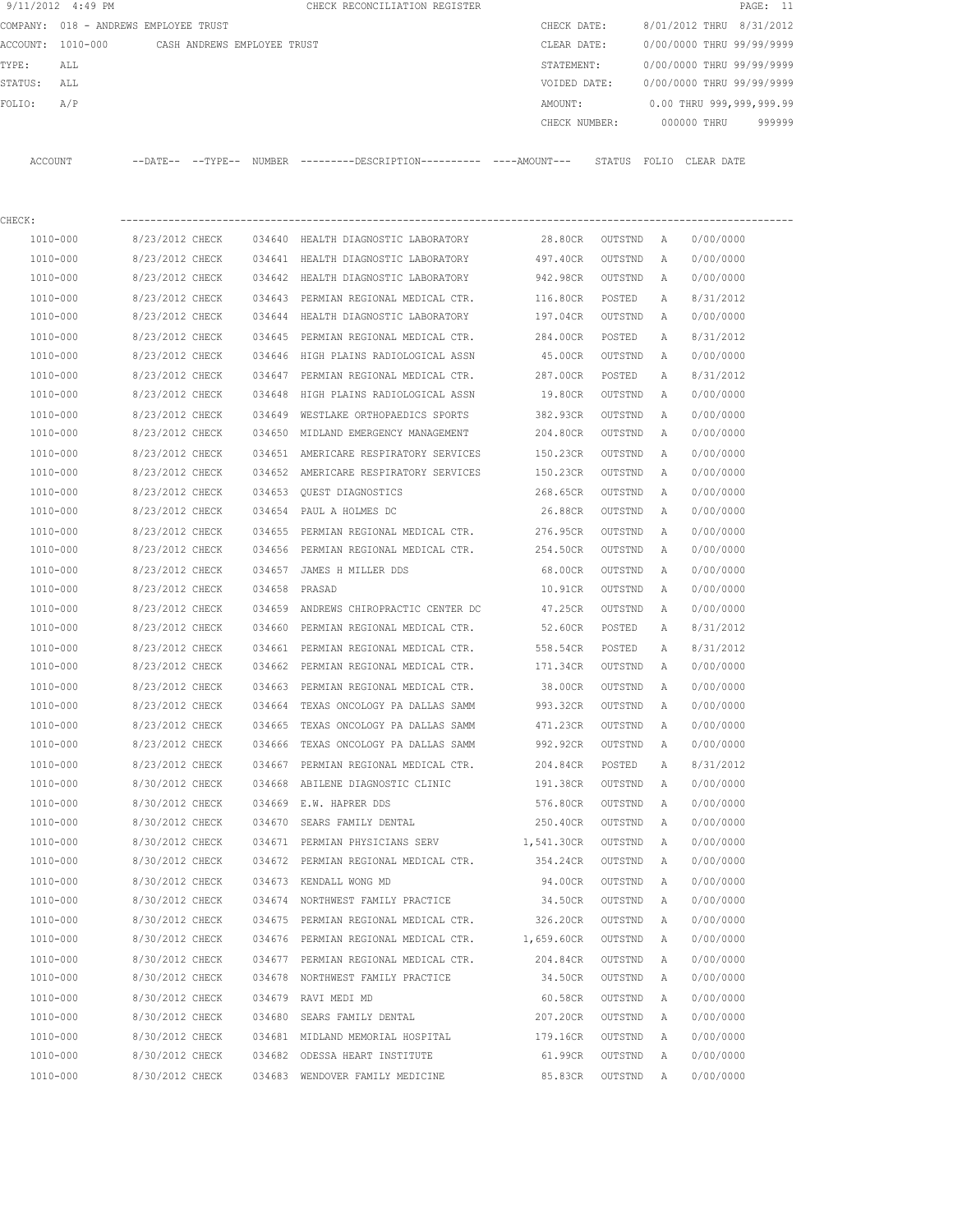| 9/11/2012 4:49 PM                             |                 |  |                                          | CHECK RECONCILIATION REGISTER                         |                                                                                             |         |              |                           | PAGE: 12 |
|-----------------------------------------------|-----------------|--|------------------------------------------|-------------------------------------------------------|---------------------------------------------------------------------------------------------|---------|--------------|---------------------------|----------|
| COMPANY: 018 - ANDREWS EMPLOYEE TRUST         |                 |  |                                          |                                                       | CHECK DATE:                                                                                 |         |              | 8/01/2012 THRU 8/31/2012  |          |
| ACCOUNT: 1010-000 CASH ANDREWS EMPLOYEE TRUST |                 |  |                                          |                                                       | CLEAR DATE:                                                                                 |         |              | 0/00/0000 THRU 99/99/9999 |          |
| TYPE:<br>ALL                                  |                 |  |                                          |                                                       | STATEMENT:                                                                                  |         |              | 0/00/0000 THRU 99/99/9999 |          |
| STATUS:<br>ALL                                |                 |  |                                          |                                                       | VOIDED DATE:                                                                                |         |              | 0/00/0000 THRU 99/99/9999 |          |
| FOLIO:<br>A/P                                 |                 |  |                                          |                                                       | AMOUNT:                                                                                     |         |              | 0.00 THRU 999,999,999.99  |          |
|                                               |                 |  |                                          |                                                       | CHECK NUMBER:                                                                               |         |              | 000000 THRU               | 999999   |
| ACCOUNT                                       |                 |  |                                          |                                                       | --DATE-- --TYPE-- NUMBER --------DESCRIPTION--------- ----AMOUNT--- STATUS FOLIO CLEAR-DATE |         |              |                           |          |
| CHECK:                                        |                 |  |                                          |                                                       |                                                                                             |         |              |                           |          |
| 1010-000                                      | 8/30/2012 CHECK |  | 034684 SHAI YUAN LIU MD                  |                                                       | 453.90CR OUTSTND A                                                                          |         |              | 0/00/0000                 |          |
| 1010-000                                      | 8/30/2012 CHECK |  | 034685 SEARS FAMILY DENTAL               |                                                       | 91.20CR                                                                                     | OUTSTND | $\mathbb{A}$ | 0/00/0000                 |          |
| 1010-000                                      | 8/30/2012 CHECK |  |                                          |                                                       | 034686 PERMIAN REGIONAL MEDICAL CTR. 1,470.42CR                                             | OUTSTND | A            | 0/00/0000                 |          |
| 1010-000                                      | 8/30/2012 CHECK |  | 034687 ZACHARY ELLIS                     |                                                       | 305.00CR                                                                                    | OUTSTND | A            | 0/00/0000                 |          |
| 1010-000                                      | 8/30/2012 CHECK |  | 034688 ZACHARY ELLIS                     |                                                       | 144.00CR                                                                                    | OUTSTND | A            | 0/00/0000                 |          |
| 1010-000                                      | 8/30/2012 CHECK |  | 034689 MANUEL R LOPEZ                    |                                                       | 70.00CR                                                                                     | OUTSTND | A            | 0/00/0000                 |          |
| 1010-000                                      | 8/30/2012 CHECK |  | 034690 FRANCISCO SALCID, MD              |                                                       | 23.00CR                                                                                     | OUTSTND | A            | 0/00/0000                 |          |
| 1010-000                                      | 8/30/2012 CHECK |  |                                          |                                                       | 034691 ACS/LABORATORY CORPORATION 25.64CR                                                   | OUTSTND | A            | 0/00/0000                 |          |
| 1010-000                                      |                 |  | 8/30/2012 CHECK 034692 JOHN M TURNBOW MD |                                                       | 56.00CR                                                                                     | OUTSTND | A            | 0/00/0000                 |          |
| 1010-000                                      |                 |  |                                          |                                                       | 8/30/2012 CHECK 034693 ANDREWS FAMILY MEDICINE 37.30CR                                      | OUTSTND | A            | 0/00/0000                 |          |
| 1010-000                                      |                 |  |                                          | 8/30/2012 CHECK 034694 NORTHWEST FAMILY PRACTICE      | 37.91CR                                                                                     | OUTSTND | A            | 0/00/0000                 |          |
| 1010-000                                      |                 |  |                                          |                                                       | 8/30/2012 CHECK   034695 TEXAS ONCOLOGY PA DALLAS SAMM      992.92CR   OUTSTND   A          |         |              | 0/00/0000                 |          |
| MISCELLANEOUS:                                |                 |  |                                          |                                                       |                                                                                             |         |              |                           |          |
| 1010-000                                      |                 |  |                                          | 8/09/2012 MISC. 034550 PERMIAN REGIONAL MEDICALVOIDED |                                                                                             |         |              |                           |          |
| 1010-000                                      |                 |  |                                          |                                                       | 8/09/2012 MISC. 034551 PERMIAN REGIONAL MEDICALVOIDED 37.30 VOIDED A 8/09/2012              |         |              |                           |          |
| TOTALS FOR ACCOUNT 1010-000                   |                 |  | CHECK                                    | TOTAL:                                                | 266,885.97CR                                                                                |         |              |                           |          |
|                                               |                 |  | DEPOSIT                                  | TOTAL:                                                | 0.00                                                                                        |         |              |                           |          |
|                                               |                 |  | INTEREST                                 | TOTAL:                                                | 0.00                                                                                        |         |              |                           |          |
|                                               |                 |  | MISCELLANEOUS TOTAL:                     |                                                       | 814.00                                                                                      |         |              |                           |          |
|                                               |                 |  | SERVICE CHARGE TOTAL:                    |                                                       | 0.00                                                                                        |         |              |                           |          |
|                                               |                 |  | EFT                                      | TOTAL:                                                | 0.00                                                                                        |         |              |                           |          |
|                                               |                 |  | BANK-DRAFT                               | TOTAL:                                                | 0.00                                                                                        |         |              |                           |          |
| TOTALS FOR ANDREWS EMPLOYEE TRUST             |                 |  | CHECK                                    | TOTAL:                                                | 266,885.97CR                                                                                |         |              |                           |          |
|                                               |                 |  | DEPOSIT                                  | TOTAL:                                                | 0.00                                                                                        |         |              |                           |          |
|                                               |                 |  | INTEREST                                 | TOTAL:                                                | 0.00                                                                                        |         |              |                           |          |
|                                               |                 |  | MISCELLANEOUS                            | TOTAL:                                                | 814.00                                                                                      |         |              |                           |          |
|                                               |                 |  | SERVICE CHARGE                           | TOTAL:                                                | 0.00                                                                                        |         |              |                           |          |
|                                               |                 |  | EFT                                      | TOTAL:                                                | 0.00                                                                                        |         |              |                           |          |
|                                               |                 |  | BANK-DRAFT                               | TOTAL:                                                | 0.00                                                                                        |         |              |                           |          |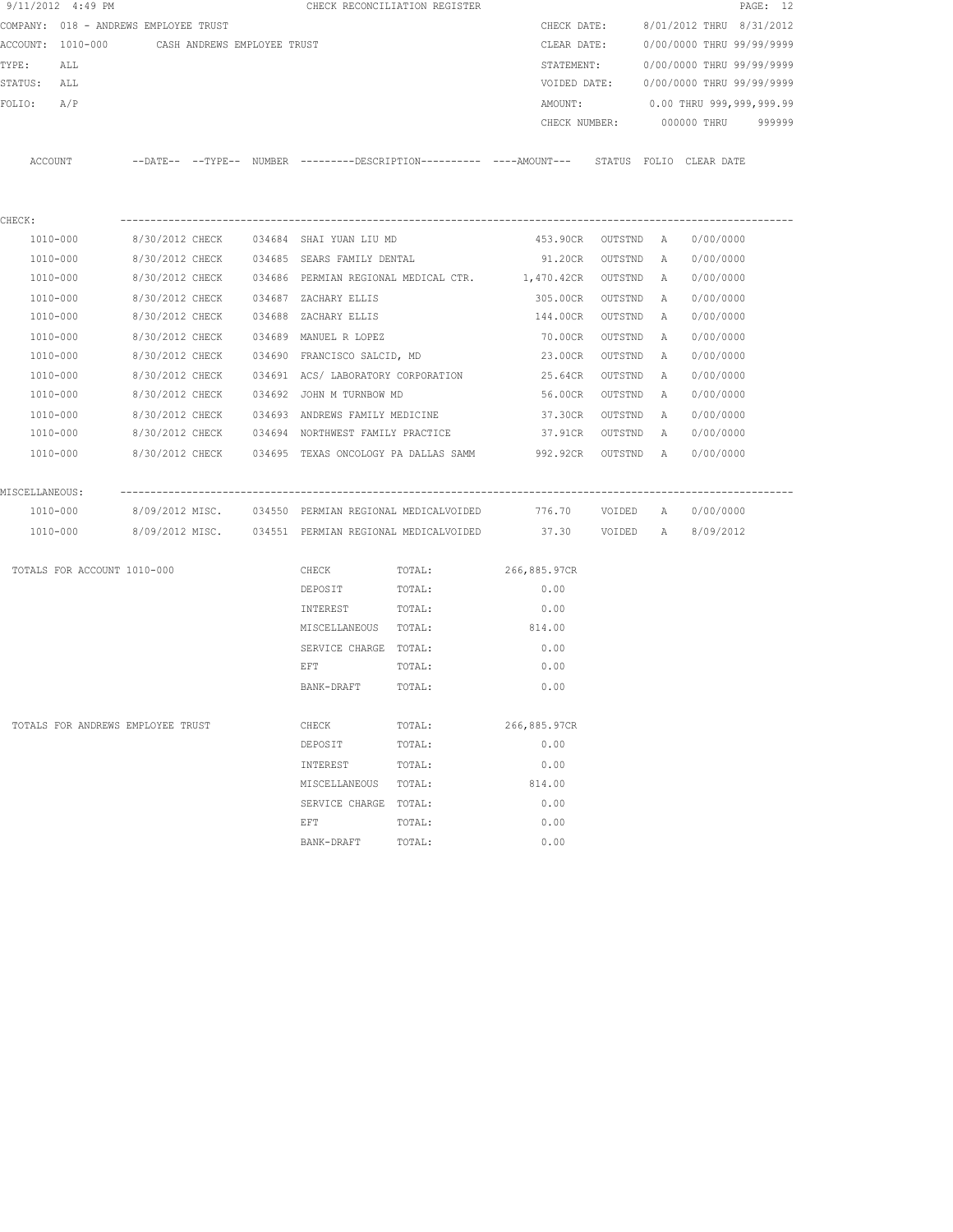|        |                  | 9/11/2012 4:49 PM |                                     |                 |              | CHECK RECONCILIATION REGISTER                                                                       |                               |           |   |                                  | PAGE: 13 |
|--------|------------------|-------------------|-------------------------------------|-----------------|--------------|-----------------------------------------------------------------------------------------------------|-------------------------------|-----------|---|----------------------------------|----------|
|        |                  |                   | COMPANY: 020 - PAYROLL ACCOUNT FUND |                 |              |                                                                                                     | CHECK DATE:                   |           |   | 8/01/2012 THRU 8/31/2012         |          |
|        |                  | ACCOUNT: 1001-000 | CASH                                |                 |              |                                                                                                     | CLEAR DATE:                   |           |   | 0/00/0000 THRU 99/99/9999        |          |
| TYPE:  |                  | ALL               |                                     |                 |              |                                                                                                     | STATEMENT:                    |           |   | 0/00/0000 THRU 99/99/9999        |          |
|        | STATUS: ALL      |                   |                                     |                 |              |                                                                                                     | VOIDED DATE:                  |           |   | 0/00/0000 THRU 99/99/9999        |          |
|        | FOLIO: A/P       |                   |                                     |                 |              |                                                                                                     |                               |           |   | AMOUNT: 0.00 THRU 999,999,999.99 |          |
|        |                  |                   |                                     |                 |              |                                                                                                     |                               |           |   | CHECK NUMBER: 000000 THRU 999999 |          |
|        | ACCOUNT          |                   |                                     |                 |              | --DATE-- --TYPE-- NUMBER --------DESCRIPTION--------- ---AMOUNT--- STATUS FOLIO CLEARDATE           |                               |           |   |                                  |          |
|        |                  |                   |                                     |                 |              |                                                                                                     |                               |           |   |                                  |          |
|        | BANK DRAFT:      |                   |                                     |                 |              |                                                                                                     |                               |           |   |                                  |          |
|        | 1001-000         |                   |                                     |                 |              | 8/01/2012 BANK-DRAFT TEXAS CHILD SUPPORT DISBURSEME                                                 | 1,407.37CR POSTED A 8/31/2012 |           |   |                                  |          |
|        | 1001-000         |                   |                                     |                 |              | 8/01/2012 BANK-DRAFT000001 INTERNAL REVENUE SERVICE 65,140.38CR POSTED                              |                               |           | A | 8/31/2012                        |          |
|        | 1001-000         |                   |                                     |                 |              | 8/15/2012 BANK-DRAFT TEXAS CHILD SUPPORT DISBURSEME 1,654.90CR POSTED                               |                               |           |   | A 8/31/2012                      |          |
|        | 1001-000         |                   |                                     |                 |              | 8/15/2012 BANK-DRAFT000001 INTERNAL REVENUE SERVICE 68,332.74CR POSTED                              |                               |           |   | A 8/31/2012                      |          |
|        | 1001-000         |                   |                                     |                 |              | 8/24/2012 BANK-DRAFT MINTERNAL REVENUE SERVICE 28,082.21CR POSTED                                   |                               |           | A | 8/31/2012                        |          |
|        | 1001-000         |                   |                                     |                 |              | 8/31/2012 BANK-DRAFT TEXAS CHILD SUPPORT DISBURSEME 1,654.90CR POSTED                               |                               |           |   | A 8/31/2012                      |          |
|        |                  |                   |                                     |                 |              | 1001-000 8/31/2012 BANK-DRAFT000001 INTERNAL REVENUE SERVICE 69,490.62CR POSTED                     |                               |           | A | 8/31/2012                        |          |
|        |                  |                   |                                     |                 |              | 1001-000 8/31/2012 BANK-DRAFT000002 TEXAS COUNTY & DISTRICT RETIRE 197,424.27CR OUTSTND A 0/00/0000 |                               |           |   |                                  |          |
|        |                  |                   |                                     |                 |              |                                                                                                     |                               |           |   |                                  |          |
| CHECK: |                  |                   |                                     |                 |              |                                                                                                     |                               |           |   |                                  |          |
|        | 1001-000         |                   |                                     |                 |              | 8/01/2012 CHECK 097665 AIG VALIC FINANCIAL ADVISORS I                                               | 250.00CR POSTED A 8/31/2012   |           |   |                                  |          |
|        | 1001-000         |                   |                                     |                 |              | 8/01/2012 CHECK 097666 C.S.B. ANDREWS COUNTY ADULT PR 1,406.11CR POSTED                             |                               |           |   | A 8/31/2012                      |          |
|        | 1001-000         |                   |                                     |                 |              | 8/01/2012 CHECK 097667 COMPLEX COMMUNITY FEDERAL CRED                                               | 75.00CR POSTED                |           | A | 8/31/2012                        |          |
|        | 1001-000         |                   | 8/01/2012 CHECK                     |                 |              | 097668 FIRST BASIN CREDIT UNION 4,403.00CR POSTED                                                   |                               |           | A | 8/31/2012                        |          |
|        | 1001-000         |                   | 8/01/2012 CHECK                     |                 |              | 097669 NACO/SOUTH CENTRAL                                                                           | 20.00CR POSTED                |           | A | 8/31/2012                        |          |
|        | 1001-000         |                   | 8/01/2012 CHECK                     |                 |              | 097670 SECURITY BENEFIT GROUP OF COMP 557.50CR POSTED                                               |                               |           | A | 8/31/2012                        |          |
|        | 1001-000         |                   | 8/01/2012 CHECK                     |                 |              | 097671 WADDELL & REED INC                                                                           | 125.00CR POSTED               |           | A | 8/31/2012                        |          |
|        | *** $1001 - 000$ |                   | 8/15/2012 CHECK                     |                 |              | 097848 AIG VALIC FINANCIAL ADVISORS I 250.00CR POSTED                                               |                               |           | A | 8/31/2012                        |          |
|        | 1001-000         |                   | 8/15/2012 CHECK                     |                 |              | 097849 COMPLEX COMMUNITY FEDERAL CRED                                                               | 75.00CR POSTED                |           | A | 8/31/2012                        |          |
|        | 1001-000         |                   |                                     | 8/15/2012 CHECK |              | 097850 FIRST BASIN CREDIT UNION 4,403.00CR                                                          |                               | POSTED    | А | 8/31/2012                        |          |
|        | 1001-000         |                   |                                     |                 |              | 8/15/2012 CHECK 097851 NACO/SOUTH CENTRAL                                                           | 20.00CR POSTED                |           | A | 8/31/2012                        |          |
|        | 1001-000         |                   |                                     |                 |              | 8/15/2012 CHECK 097852 SECURITY BENEFIT GROUP OF COMP                                               | 557.50CR POSTED               |           |   | A 8/31/2012                      |          |
|        |                  | 1001-000          |                                     |                 |              | 8/15/2012 CHECK 097853 WADDELL & REED INC                                                           | 125.00CR POSTED               |           |   | A 8/31/2012                      |          |
|        | *** 1001-000     |                   | 8/24/2012 CHECK                     |                 |              | 097883 FIRST BASIN CREDIT UNION                                                                     | 4,150.00CR POSTED             |           | A | 8/31/2012                        |          |
|        | 1001-000         |                   | 8/24/2012 CHECK                     |                 |              | 097884 WADDELL & REED INC                                                                           | 200.00CR                      | OUTSTND A |   | 0/00/0000                        |          |
|        | $1001 - 000$     |                   | 8/24/2012 CHECK                     |                 | 097885 AFLAC |                                                                                                     | 5,723.07CR                    | OUTSTND   | A | 0/00/0000                        |          |
|        | 1001-000         |                   | 8/24/2012 CHECK                     |                 |              | 097886 AMERICAN HERITAGE                                                                            | 220.34CR                      | OUTSTND   | A | 0/00/0000                        |          |
|        | 1001-000         |                   | 8/24/2012 CHECK                     |                 |              | 097887 ANDREWS COUNTY FEXIBLE SPENDIN                                                               | 540.00CR                      | POSTED    | Α | 8/31/2012                        |          |
|        | 1001-000         |                   | 8/24/2012 CHECK                     |                 |              | 097888 CONTINENTAL AMERICAN INSURANCE                                                               | 921.05CR                      | OUTSTND   | Α | 0/00/0000                        |          |
|        | 1001-000         |                   | 8/24/2012 CHECK                     |                 |              | 097889 GERALDINE TYLER                                                                              | 7.49CR                        | OUTSTND   | Α | 0/00/0000                        |          |
|        | 1001-000         |                   | 8/24/2012 CHECK                     |                 |              | 097890 NEW YORK LIFE INS.                                                                           | 1,293.51CR                    | OUTSTND   | Α | 0/00/0000                        |          |
|        | 1001-000         |                   | 8/24/2012 CHECK                     |                 |              | 097891 UNITED WAY                                                                                   | 278.00CR                      | OUTSTND   | Α | 0/00/0000                        |          |
|        | 1001-000         |                   | 8/24/2012 CHECK                     |                 |              | 097892 WASHINGTON NATIONAL INSURANCE                                                                | 882.50CR                      | OUTSTND   | А | 0/00/0000                        |          |
| * * *  | 1001-000         |                   | 8/31/2012 CHECK                     |                 |              | 098066 AIG VALIC FINANCIAL ADVISORS I                                                               | 250.00CR                      | OUTSTND   | Α | 0/00/0000                        |          |
|        | 1001-000         |                   | 8/31/2012 CHECK                     |                 |              | 098067 COMPLEX COMMUNITY FEDERAL CRED                                                               | 75.00CR                       | POSTED    | Α | 8/31/2012                        |          |
|        | $1001 - 000$     |                   | 8/31/2012 CHECK                     |                 |              | 098068 FIRST BASIN CREDIT UNION                                                                     | 4,403.00CR                    | OUTSTND   | A | 0/00/0000                        |          |
|        | 1001-000         |                   | 8/31/2012 CHECK                     |                 |              | 098069 NACO/SOUTH CENTRAL                                                                           | 20.00CR                       | OUTSTND   | A | 0/00/0000                        |          |
|        | 1001-000         |                   | 8/31/2012 CHECK                     |                 |              | 098070 SECURITY BENEFIT GROUP OF COMP                                                               | 557.50CR                      | OUTSTND   | A | 0/00/0000                        |          |
|        | $1001 - 000$     |                   | 8/31/2012 CHECK                     |                 |              | 098071 UNITED WAY                                                                                   | 96.50CR                       | OUTSTND   | A | 0/00/0000                        |          |
|        | 1001-000         |                   | 8/31/2012 CHECK                     |                 |              | 098072 WADDELL & REED INC                                                                           | 125.00CR                      | OUTSTND   | A | 0/00/0000                        |          |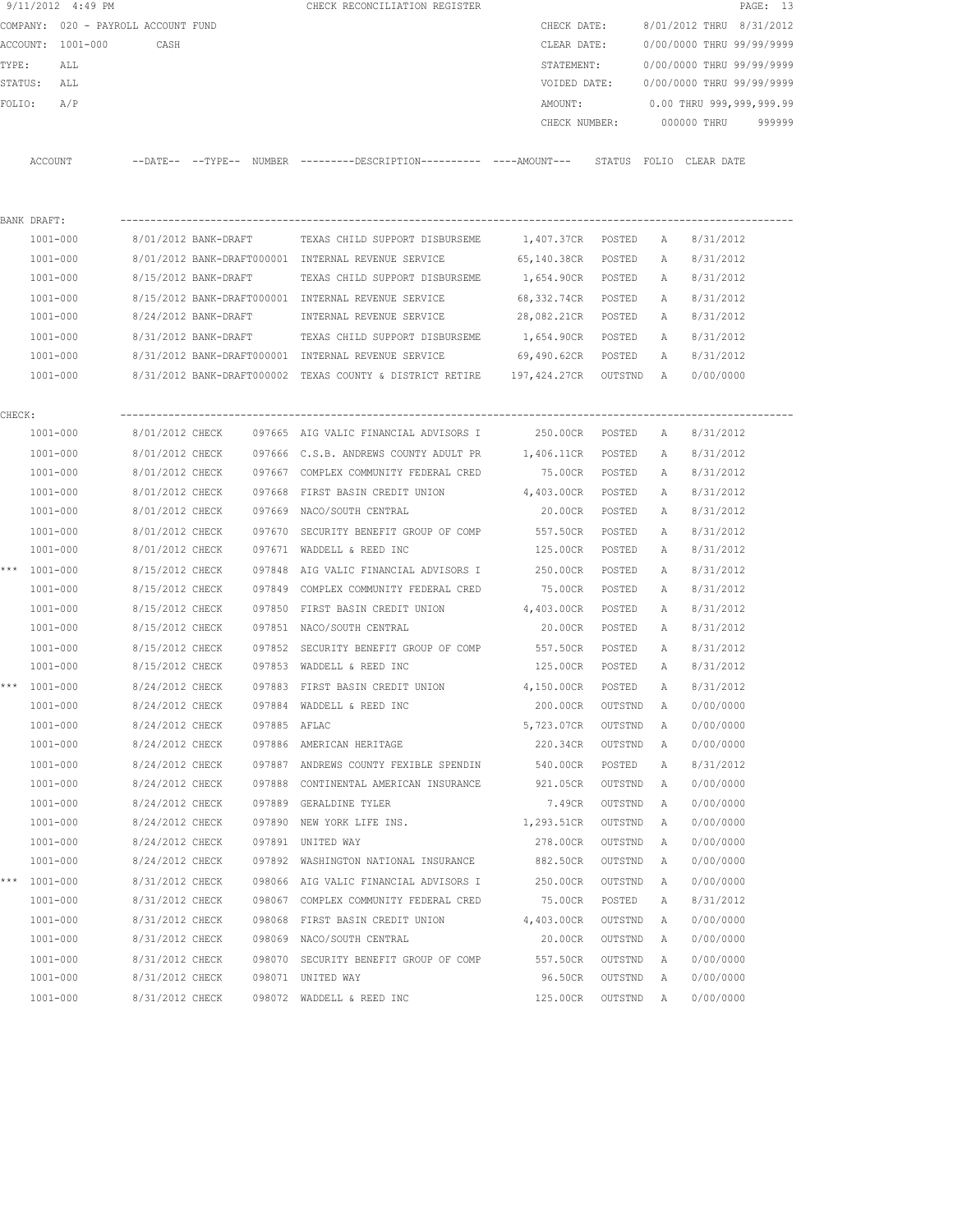|             | 9/11/2012 4:49 PM                   |  |                                                                                                                                                                                                                                | CHECK RECONCILIATION REGISTER |                                                                                                    | PAGE: 14                             |
|-------------|-------------------------------------|--|--------------------------------------------------------------------------------------------------------------------------------------------------------------------------------------------------------------------------------|-------------------------------|----------------------------------------------------------------------------------------------------|--------------------------------------|
|             | COMPANY: 020 - PAYROLL ACCOUNT FUND |  |                                                                                                                                                                                                                                |                               |                                                                                                    | CHECK DATE: 8/01/2012 THRU 8/31/2012 |
|             | ACCOUNT: 1001-000 CASH              |  |                                                                                                                                                                                                                                |                               | CLEAR DATE:                                                                                        | 0/00/0000 THRU 99/99/9999            |
| TYPE:       | ALL                                 |  |                                                                                                                                                                                                                                |                               |                                                                                                    | STATEMENT: 0/00/0000 THRU 99/99/9999 |
| STATUS: ALL |                                     |  |                                                                                                                                                                                                                                |                               | VOIDED DATE:                                                                                       | 0/00/0000 THRU 99/99/9999            |
| FOLIO:      | A/P                                 |  |                                                                                                                                                                                                                                |                               |                                                                                                    | AMOUNT: 0.00 THRU 999,999,999.99     |
|             |                                     |  |                                                                                                                                                                                                                                |                               |                                                                                                    | CHECK NUMBER: 000000 THRU 999999     |
|             |                                     |  |                                                                                                                                                                                                                                |                               |                                                                                                    |                                      |
|             |                                     |  |                                                                                                                                                                                                                                |                               | ACCOUNT -DATE-- --TYPE-- NUMBER --------DESCRIPTION--------- ----AMOUNT--- STATUS FOLIO CLEAR DATE |                                      |
|             |                                     |  |                                                                                                                                                                                                                                |                               |                                                                                                    |                                      |
|             |                                     |  |                                                                                                                                                                                                                                |                               |                                                                                                    |                                      |
|             | TOTALS FOR ACCOUNT 1001-000         |  |                                                                                                                                                                                                                                | CHECK TOTAL: 32,010.07CR      |                                                                                                    |                                      |
|             |                                     |  | DEPOSIT                                                                                                                                                                                                                        | TOTAL:                        | 0.00                                                                                               |                                      |
|             |                                     |  | INTEREST                                                                                                                                                                                                                       | TOTAL:                        | 0.00                                                                                               |                                      |
|             |                                     |  | MISCELLANEOUS TOTAL:                                                                                                                                                                                                           |                               | 0.00                                                                                               |                                      |
|             |                                     |  | SERVICE CHARGE TOTAL:                                                                                                                                                                                                          |                               | 0.00                                                                                               |                                      |
|             |                                     |  | EFT                                                                                                                                                                                                                            | TOTAL:                        | 0.00                                                                                               |                                      |
|             |                                     |  | BANK-DRAFT                                                                                                                                                                                                                     | TOTAL: 433,187.39CR           |                                                                                                    |                                      |
|             |                                     |  |                                                                                                                                                                                                                                |                               |                                                                                                    |                                      |
|             | TOTALS FOR PAYROLL ACCOUNT FUND     |  | <b>CHECK</b>                                                                                                                                                                                                                   | TOTAL:                        | 32,010.07CR                                                                                        |                                      |
|             |                                     |  | DEPOSIT                                                                                                                                                                                                                        | TOTAL:                        | 0.00                                                                                               |                                      |
|             |                                     |  | INTEREST                                                                                                                                                                                                                       | TOTAL:                        | 0.00                                                                                               |                                      |
|             |                                     |  | MISCELLANEOUS TOTAL:                                                                                                                                                                                                           |                               | 0.00                                                                                               |                                      |
|             |                                     |  | SERVICE CHARGE TOTAL:                                                                                                                                                                                                          |                               | 0.00                                                                                               |                                      |
|             |                                     |  | EFT FOR THE RESIDENCE OF THE RESIDENCE OF THE RESIDENCE OF THE RESIDENCE OF THE RESIDENCE OF THE RESIDENCE OF THE RESIDENCE OF THE RESIDENCE OF THE RESIDENCE OF THE RESIDENCE OF THE RESIDENCE OF THE RESIDENCE OF THE RESIDE | TOTAL:                        | 0.00                                                                                               |                                      |
|             |                                     |  | BANK-DRAFT                                                                                                                                                                                                                     | TOTAL:                        | 433, 187.39CR                                                                                      |                                      |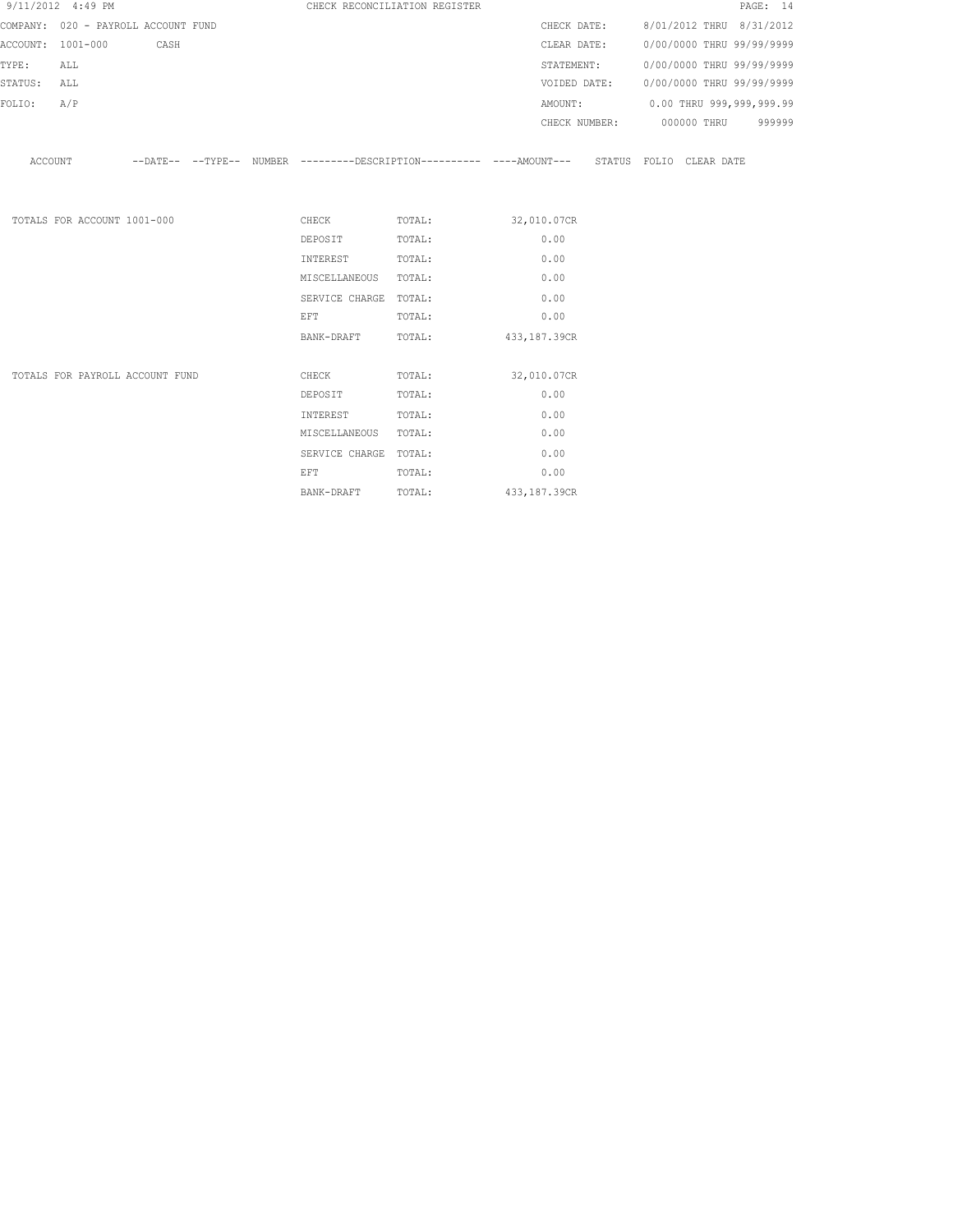| 9/11/2012 4:49 PM                    |                 |                              |        |                                    | CHECK RECONCILIATION REGISTER                                                                |                   |                |   |                           | PAGE: 15 |
|--------------------------------------|-----------------|------------------------------|--------|------------------------------------|----------------------------------------------------------------------------------------------|-------------------|----------------|---|---------------------------|----------|
| COMPANY: 979 - ANDREWS CO DESIGNATED |                 |                              |        |                                    |                                                                                              | CHECK DATE:       |                |   | 8/01/2012 THRU 8/31/2012  |          |
| ACCOUNT: 1010-000                    |                 | POOLED CASH-ANDREWS CO DESIG |        |                                    |                                                                                              | CLEAR DATE:       |                |   | 0/00/0000 THRU 99/99/9999 |          |
| TYPE:<br>ALL                         |                 |                              |        |                                    |                                                                                              | STATEMENT:        |                |   | 0/00/0000 THRU 99/99/9999 |          |
| STATUS:<br>ALL                       |                 |                              |        |                                    |                                                                                              | VOIDED DATE:      |                |   | 0/00/0000 THRU 99/99/9999 |          |
| A/P<br>FOLIO:                        |                 |                              |        |                                    |                                                                                              | AMOUNT:           |                |   | 0.00 THRU 999,999,999.99  |          |
|                                      |                 |                              |        |                                    |                                                                                              | CHECK NUMBER:     |                |   | 000000 THRU               | 999999   |
| ACCOUNT                              |                 |                              |        |                                    | --DATE-- --TYPE-- NUMBER ---------DESCRIPTION---------- ----AMOUNT--- STATUS FOLIO CLEARDATE |                   |                |   |                           |          |
|                                      |                 |                              |        |                                    |                                                                                              |                   |                |   |                           |          |
| CHECK:<br>1010-000                   | 8/03/2012 CHECK |                              |        | 014860 BEAR GRAPHICS INC           |                                                                                              | 1,107.44CR POSTED |                |   | 8/31/2012                 |          |
|                                      |                 |                              |        |                                    |                                                                                              |                   |                | A |                           |          |
| 1010-000                             | 8/03/2012 CHECK |                              |        | 014861 DIRECTV                     |                                                                                              |                   | 61.35CR POSTED | A | 8/31/2012                 |          |
| 1010-000                             | 8/03/2012 CHECK |                              |        |                                    | 014862 GUARDIAN SECURITY SOLUTIONS, L                                                        | 1,644.00CR POSTED |                | A | 8/31/2012                 |          |
| 1010-000                             | 8/03/2012 CHECK |                              |        | 014863 HOV SERVICES/LASON SERV ADM |                                                                                              | 1,570.00CR POSTED |                | Α | 8/31/2012                 |          |
| *** 1010-000                         | 8/10/2012 CHECK |                              |        | 014893 KOFILE SOLUTIONS            |                                                                                              | 893.00CR POSTED   |                | Α | 8/31/2012                 |          |
| 1010-000                             | 8/10/2012 CHECK |                              |        | 014894 PORTERS THRIFTWAY           |                                                                                              | 46.09CR           | POSTED         | А | 8/31/2012                 |          |
| 1010-000                             | 8/10/2012 CHECK |                              |        | 014895 SHERRY HATHCOCK             |                                                                                              | 1,020.00CR        | POSTED         | A | 8/31/2012                 |          |
| 1010-000                             | 8/10/2012 CHECK |                              |        | 014896 VERIZON WIRELESS            |                                                                                              | 76.02CR           | POSTED         | Α | 8/31/2012                 |          |
| *** 1010-000                         | 8/17/2012 CHECK |                              |        | 014904 ABACUS COMPUTERS INC.       |                                                                                              | 4,995.00CR POSTED |                | A | 8/31/2012                 |          |
| 1010-000                             | 8/17/2012 CHECK |                              | 014905 | ELLIOTT ELECTRIC SUPPLY            |                                                                                              | 1,545.75CR        | POSTED         | Α | 8/31/2012                 |          |
| 1010-000                             | 8/17/2012 CHECK |                              |        | 014906 MORRISON SUPPLY COMPANY     |                                                                                              | 612.11CR          | POSTED         | A | 8/31/2012                 |          |
| 1010-000                             | 8/17/2012 CHECK |                              |        | 014907 MUSTANG LUMBER CO           |                                                                                              | 22.91CR           | POSTED         | Α | 8/31/2012                 |          |
| *** 1010-000                         | 8/24/2012 CHECK |                              |        | 014916 AMANDA LYNN VANZANT         |                                                                                              | 100.00CR          | POSTED         | Α | 8/31/2012                 |          |
| 1010-000                             | 8/24/2012 CHECK |                              |        | 014917 DIAMOND LAKE BOOK CO        |                                                                                              | 127.60CR          | OUTSTND        | Α | 0/00/0000                 |          |
| 1010-000                             | 8/24/2012 CHECK |                              |        | 014918 SHAMROCK STEEL SALES, INC   |                                                                                              | 377.08CR          | POSTED         | Α | 8/31/2012                 |          |
| *** 1010-000                         | 8/31/2012 CHECK |                              |        | 014921 CMC BUSINESS SYSTEMS INC    |                                                                                              | 374.00CR          | OUTSTND        | Α | 0/00/0000                 |          |
| 1010-000                             | 8/31/2012 CHECK |                              |        | 014922 DIRECTV                     |                                                                                              | 71.35CR           | OUTSTND        | A | 0/00/0000                 |          |
| 1010-000                             | 8/31/2012 CHECK |                              |        | 014923 QUILL CORPORATION           |                                                                                              | 74.78CR           | OUTSTND        | Α | 0/00/0000                 |          |
| 1010-000                             | 8/31/2012 CHECK |                              |        | 014924 WEST PAYMENT CENTER         |                                                                                              | 106.50CR          | OUTSTND        | A | 0/00/0000                 |          |
| TOTALS FOR ACCOUNT 1010-000          |                 |                              |        | CHECK                              | TOTAL:                                                                                       | 14,824.98CR       |                |   |                           |          |
|                                      |                 |                              |        | DEPOSIT                            | TOTAL:                                                                                       | 0.00              |                |   |                           |          |
|                                      |                 |                              |        | INTEREST                           | TOTAL:                                                                                       | 0.00              |                |   |                           |          |
|                                      |                 |                              |        | MISCELLANEOUS TOTAL:               |                                                                                              | 0.00              |                |   |                           |          |
|                                      |                 |                              |        | SERVICE CHARGE                     | TOTAL:                                                                                       | 0.00              |                |   |                           |          |
|                                      |                 |                              |        | EFT                                | TOTAL:                                                                                       | 0.00              |                |   |                           |          |
|                                      |                 |                              |        | BANK-DRAFT                         | TOTAL:                                                                                       | 0.00              |                |   |                           |          |
| TOTALS FOR ANDREWS CO DESIGNATED     |                 |                              |        | CHECK                              | TOTAL:                                                                                       | 14,824.98CR       |                |   |                           |          |
|                                      |                 |                              |        | DEPOSIT                            | TOTAL:                                                                                       | 0.00              |                |   |                           |          |
|                                      |                 |                              |        | INTEREST                           | TOTAL:                                                                                       | 0.00              |                |   |                           |          |
|                                      |                 |                              |        | MISCELLANEOUS                      | TOTAL:                                                                                       | 0.00              |                |   |                           |          |
|                                      |                 |                              |        | SERVICE CHARGE TOTAL:              |                                                                                              | 0.00              |                |   |                           |          |
|                                      |                 |                              |        | EFT                                | TOTAL:                                                                                       | 0.00              |                |   |                           |          |
|                                      |                 |                              |        | BANK-DRAFT                         | TOTAL:                                                                                       | 0.00              |                |   |                           |          |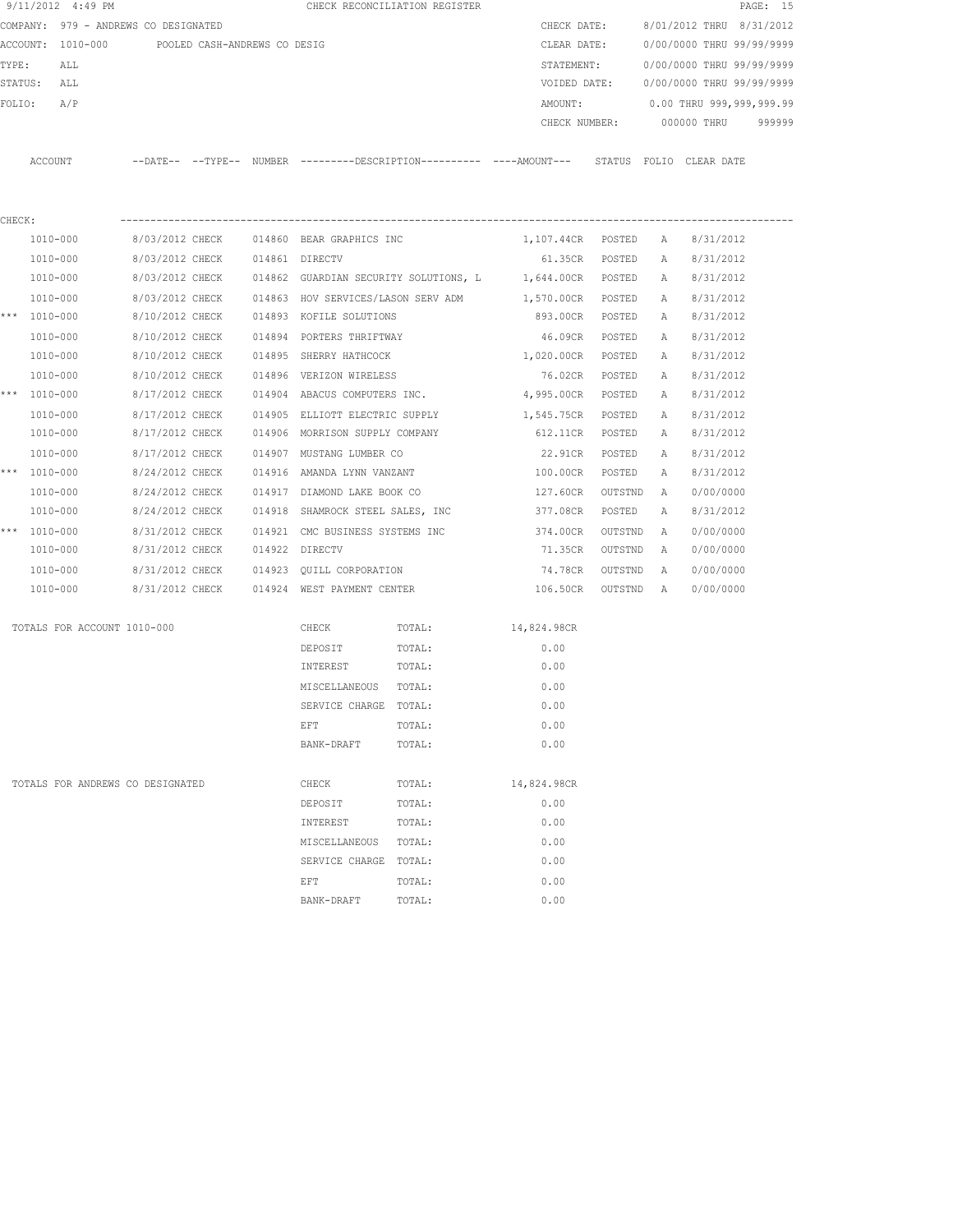|         | 9/11/2012 4:49 PM                   |                            |                    |               | CHECK RECONCILIATION REGISTER                |               |        |       |             | PAGE: 16                  |        |
|---------|-------------------------------------|----------------------------|--------------------|---------------|----------------------------------------------|---------------|--------|-------|-------------|---------------------------|--------|
|         | COMPANY: 989 - ROAD & BRIDGE POOLED |                            |                    |               |                                              | CHECK DATE:   |        |       |             | 8/01/2012 THRU 8/31/2012  |        |
|         | ACCOUNT: 1010-000                   |                            | POOLED R & B FUNDS |               |                                              | CLEAR DATE:   |        |       |             | 0/00/0000 THRU 99/99/9999 |        |
| TYPE:   | ALL                                 |                            |                    |               |                                              | STATEMENT:    |        |       |             | 0/00/0000 THRU 99/99/9999 |        |
| STATUS: | ALL                                 |                            |                    |               |                                              | VOIDED DATE:  |        |       |             | 0/00/0000 THRU 99/99/9999 |        |
| FOLIO:  | A/P                                 |                            |                    |               |                                              | AMOUNT:       |        |       |             | 0.00 THRU 999,999,999.99  |        |
|         |                                     |                            |                    |               |                                              | CHECK NUMBER: |        |       | 000000 THRU |                           | 999999 |
|         |                                     |                            |                    |               |                                              |               |        |       |             |                           |        |
| ACCOUNT |                                     | $--$ DATE $- --$ TYPE $--$ |                    | <b>NUMBER</b> | ---------DESCRIPTION---------- ----AMOUNT--- |               | STATUS | FOLIO | CLEAR DATE  |                           |        |
|         |                                     |                            |                    |               |                                              |               |        |       |             |                           |        |

| CHECK:       |                 |        |                                                          |                    |         |              |           |
|--------------|-----------------|--------|----------------------------------------------------------|--------------------|---------|--------------|-----------|
| 1010-000     | 8/03/2012 CHECK |        | 017383 ANDREWS BUILDERS SUPPLY INC                       | 59.41CR POSTED     |         | A            | 8/31/2012 |
| 1010-000     | 8/03/2012 CHECK |        | 017384 ANDREWS TIRE SERVICE INC 600 107.00CR             |                    | POSTED  | Α            | 8/31/2012 |
| 1010-000     | 8/03/2012 CHECK |        | 017385 ANDREWS TRUCK MAINTENANCE INC 3,709.01CR          |                    | POSTED  | A            | 8/31/2012 |
| 1010-000     | 8/03/2012 CHECK |        | 017386 B-P SUPPLY INC                                    | 646.80CR           | POSTED  | A            | 8/31/2012 |
| 1010-000     | 8/03/2012 CHECK |        | 017387 BASCO SUPPLY COMPANY, INC. 115.73CR               |                    | POSTED  | A            | 8/31/2012 |
| 1010-000     | 8/03/2012 CHECK |        | 017388 BRAKES AND WHEELS INC.                            | 363.28CR POSTED    |         | Α            | 8/31/2012 |
| 1010-000     | 8/03/2012 CHECK |        | 017389 BROWN PEST SOLUTIONS                              | 75.00CR POSTED     |         | A            | 8/31/2012 |
| 1010-000     | 8/03/2012 CHECK |        | 017390 C.S.B ANDREWS EMPLOYEE TRUST F 28,560.99CR POSTED |                    |         | A            | 8/31/2012 |
| 1010-000     | 8/03/2012 CHECK |        | 017391 CITY OF ANDREWS WATER DEPT.                       | 144.63CR POSTED    |         | Α            | 8/31/2012 |
| 1010-000     | 8/03/2012 CHECK |        | 017392 ECONO SIGNS LLC                                   | 463.60CR POSTED    |         | A            | 8/31/2012 |
| 1010-000     | 8/03/2012 CHECK |        | 017393 GENERAL FUND                                      | 49,052.67CR POSTED |         | A            | 8/31/2012 |
| 1010-000     | 8/03/2012 CHECK |        | 017394 LAWSON PRODUCTS, INC.                             | 559.39CR POSTED    |         | A            | 8/31/2012 |
| 1010-000     | 8/03/2012 CHECK |        | 017395 REGIONS INTERSTATE BILLING SER 364.44CR POSTED    |                    |         | A            | 8/31/2012 |
| 1010-000     | 8/03/2012 CHECK |        | 017396 RELIANT                                           | 863.39CR           | POSTED  | Α            | 8/31/2012 |
| 1010-000     | 8/03/2012 CHECK |        | 017397 SALVADOR ESPARZA                                  | 688.01CR POSTED    |         | Α            | 8/31/2012 |
| 1010-000     | 8/03/2012 CHECK |        | 017398 SC FUELS                                          | 4,953.62CR POSTED  |         | А            | 8/31/2012 |
| 1010-000     | 8/03/2012 CHECK |        | 017399 STANLEY FORD - ANDREWS                            | 87.00CR POSTED     |         | A            | 8/31/2012 |
| 1010-000     | 8/03/2012 CHECK |        | 017400 TEXAS GAS SERVICE CORP                            | 26.12CR POSTED     |         | A            | 8/31/2012 |
| 1010-000     | 8/03/2012 CHECK |        | 017401 WESTAIR-PRAXAIR DIST. I                           | 13.05CR POSTED     |         | A            | 8/31/2012 |
| 1010-000     | 8/10/2012 CHECK |        | 017402 ANDREWS OFFICE SUPPLY                             | 104.99CR POSTED    |         | Α            | 8/31/2012 |
| 1010-000     | 8/10/2012 CHECK |        | 017403 ANDREWS TIRE SERVICE INC                          | 130.00CR           | POSTED  | Α            | 8/31/2012 |
| 1010-000     | 8/10/2012 CHECK |        | 017404 DUCKWALL-ALCO STORES INC                          | 12.00CR POSTED     |         | A            | 8/31/2012 |
| 1010-000     | 8/10/2012 CHECK |        | 017405 ECONO SIGNS LLC                                   | 90.27CR POSTED     |         | А            | 8/31/2012 |
| 1010-000     | 8/10/2012 CHECK |        | 017406 INTERSTATE BILLING SERVICE INC 94.67CR            |                    | POSTED  | Α            | 8/31/2012 |
| 1010-000     | 8/10/2012 CHECK |        | 017407 LAWNMOWER SALES & SERV CO                         | 34.68CR            | POSTED  | Α            | 8/31/2012 |
| 1010-000     | 8/10/2012 CHECK |        | 017408 UM AUTO PARTS                                     | 215.25CR           | POSTED  | Α            | 8/31/2012 |
| 1010-000     | 8/10/2012 CHECK |        | 017409 WTG FUELS, INC                                    | 129.28CR           | POSTED  | Α            | 8/31/2012 |
| 1010-000     | 8/17/2012 CHECK |        | 017410 AMERICAN TIRE DISTRIBUTERS 3,319.04CR             |                    | POSTED  | А            | 8/31/2012 |
| 1010-000     | 8/17/2012 CHECK |        | 017411 ANDREWS IRON & SUPPLY                             | 272.90CR           | POSTED  | A            | 8/31/2012 |
| 1010-000     | 8/17/2012 CHECK |        | 017412 ANDREWS TIRE SERVICE INC                          | 40.00CR            | POSTED  | Α            | 8/31/2012 |
| 1010-000     | 8/17/2012 CHECK |        | 017413 BARNEY FOWLER                                     | 99.99CR            | OUTSTND | A            | 0/00/0000 |
| 1010-000     | 8/17/2012 CHECK |        | 017414 BRAKES AND WHEELS INC.                            | 363.28CR POSTED    |         | Α            | 8/31/2012 |
| 1010-000     | 8/17/2012 CHECK |        | 017415 FASTENAL COMPANY                                  | 11.99CR POSTED     |         | A            | 8/31/2012 |
| 1010-000     | 8/17/2012 CHECK |        | 017416 GEBO CREDIT CORPORATION                           | 527.20CR POSTED    |         | A            | 8/31/2012 |
| 1010-000     | 8/17/2012 CHECK |        | 017417 GENERAL FUND                                      | 41,947.81CR        | POSTED  | $\mathbb{A}$ | 8/31/2012 |
| 1010-000     | 8/17/2012 CHECK |        | 017418 GENSCO AIRCRAFT TIRES                             | 525.14CR           | POSTED  | Α            | 8/31/2012 |
| 1010-000     | 8/17/2012 CHECK |        | 017419 INTERSTATE BILLING SERVICE INC                    | 14.50CR            | POSTED  | Α            | 8/31/2012 |
| 1010-000     | 8/17/2012 CHECK | 017420 | JENKINS AUTOMOTIVE, INC.                                 | 1,000.00CR         | POSTED  | Α            | 8/31/2012 |
| $1010 - 000$ | 8/17/2012 CHECK |        | 017421 JIM WALDROP                                       | 427.35CR           | POSTED  | Α            | 8/31/2012 |
| 1010-000     | 8/17/2012 CHECK |        | 017422 MUSTANG LUMBER CO                                 | 368.38CR           | POSTED  | Α            | 8/31/2012 |
| 1010-000     | 8/17/2012 CHECK |        | 017423 VOID CHECK                                        | 0.00               | POSTED  | Α            | 8/31/2012 |
| 1010-000     | 8/17/2012 CHECK |        | 017424 SC FUELS                                          | 7,675.57CR         | POSTED  | Α            | 8/31/2012 |
| 1010-000     | 8/17/2012 CHECK |        | 017425 TEXAS GAS SERVICE CORP                            | 31.07CR            | POSTED  | Α            | 8/31/2012 |
| 1010-000     | 8/17/2012 CHECK |        | 017426 UM AUTO PARTS                                     | 21.82CR            | POSTED  | Α            | 8/31/2012 |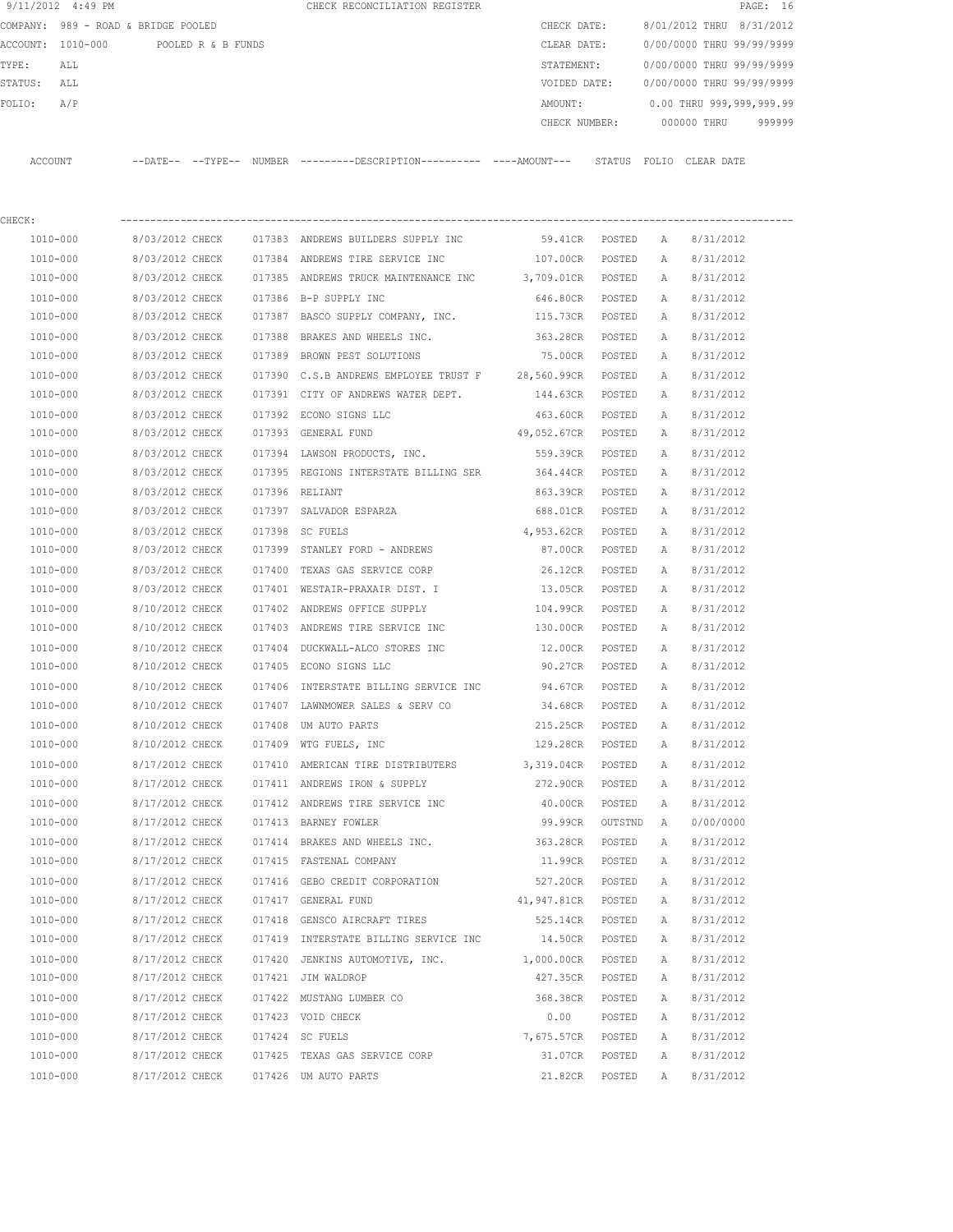|         | 9/11/2012 4:49 PM                   |                 |                    |        | CHECK RECONCILIATION REGISTER                                        |               |         |   |                           | PAGE: 17 |
|---------|-------------------------------------|-----------------|--------------------|--------|----------------------------------------------------------------------|---------------|---------|---|---------------------------|----------|
|         | COMPANY: 989 - ROAD & BRIDGE POOLED |                 |                    |        |                                                                      | CHECK DATE:   |         |   | 8/01/2012 THRU 8/31/2012  |          |
|         | ACCOUNT: 1010-000                   |                 | POOLED R & B FUNDS |        |                                                                      | CLEAR DATE:   |         |   | 0/00/0000 THRU 99/99/9999 |          |
| TYPE:   | ALL                                 |                 |                    |        |                                                                      | STATEMENT:    |         |   | 0/00/0000 THRU 99/99/9999 |          |
| STATUS: | ALL                                 |                 |                    |        |                                                                      | VOIDED DATE:  |         |   | 0/00/0000 THRU 99/99/9999 |          |
| FOLIO:  | A/P                                 |                 |                    |        |                                                                      | AMOUNT:       |         |   | 0.00 THRU 999,999,999.99  |          |
|         |                                     |                 |                    |        |                                                                      | CHECK NUMBER: |         |   | 000000 THRU               | 999999   |
|         | ACCOUNT                             |                 |                    |        | --DATE-- --TYPE-- NUMBER --------DESCRIPTION---------- ----AMOUNT--- |               |         |   | STATUS FOLIO CLEAR DATE   |          |
| CHECK:  |                                     |                 |                    |        |                                                                      |               |         |   |                           |          |
|         | 1010-000                            | 8/17/2012 CHECK |                    |        | 017427 VERIZON WIRELESS                                              | 38.01CR       | POSTED  | Α | 8/31/2012                 |          |
|         | 1010-000                            | 8/17/2012 CHECK |                    | 017428 | WARREN CAT                                                           | 3,906.96CR    | POSTED  | А | 8/31/2012                 |          |
|         | 1010-000                            | 8/17/2012 CHECK |                    |        | 017429 VOID CHECK                                                    | 0.00          | POSTED  | А | 8/31/2012                 |          |
|         | 1010-000                            | 8/17/2012 CHECK |                    | 017430 | VOID CHECK                                                           | 0.00          | POSTED  | Α | 8/31/2012                 |          |
|         | 1010-000                            | 8/17/2012 CHECK |                    |        | 017431 VOID CHECK                                                    | 0.00          | POSTED  | Α | 8/31/2012                 |          |
|         | 1010-000                            | 8/17/2012 CHECK |                    | 017432 | VOID CHECK                                                           | 0.00          | POSTED  | Α | 8/31/2012                 |          |
|         | 1010-000                            | 8/17/2012 CHECK |                    |        | 017433 VOID CHECK                                                    | 0.00          | POSTED  | Α | 8/31/2012                 |          |
|         | 1010-000                            | 8/17/2012 CHECK |                    | 017434 | VOID CHECK                                                           | 0.00          | POSTED  | Α | 8/31/2012                 |          |
|         | 1010-000                            | 8/17/2012 CHECK |                    |        | 017435 VOID CHECK                                                    | 0.00          | POSTED  | Α | 8/31/2012                 |          |
|         | 1010-000                            | 8/17/2012 CHECK |                    |        |                                                                      |               |         |   |                           |          |
|         | 1010-000                            | 8/17/2012 CHECK |                    |        | 017436 VOID CHECK                                                    | 0.00<br>0.00  | POSTED  | Α | 8/31/2012<br>8/31/2012    |          |
|         |                                     |                 |                    |        | 017437 VOID CHECK                                                    |               | POSTED  | Α |                           |          |
|         | 1010-000                            | 8/17/2012 CHECK |                    | 017438 | VOID CHECK                                                           | 0.00          | POSTED  | Α | 8/31/2012                 |          |
|         | 1010-000                            | 8/17/2012 CHECK |                    | 017439 | VOID CHECK                                                           | 0.00          | POSTED  | Α | 8/31/2012                 |          |
|         | 1010-000                            | 8/17/2012 CHECK |                    | 017440 | VOID CHECK                                                           | 0.00          | POSTED  | Α | 8/31/2012                 |          |
|         | 1010-000                            | 8/17/2012 CHECK |                    |        | 017441 VOID CHECK                                                    | 0.00          | POSTED  | Α | 8/31/2012                 |          |
|         | 1010-000                            | 8/17/2012 CHECK |                    |        | 017442 VOID CHECK                                                    | 0.00          | POSTED  | Α | 8/31/2012                 |          |
|         | 1010-000                            | 8/17/2012 CHECK |                    |        | 017443 VOID CHECK                                                    | 0.00          | POSTED  | Α | 8/31/2012                 |          |
|         | 1010-000                            | 8/17/2012 CHECK |                    | 017444 | VOID CHECK                                                           | 0.00          | POSTED  | Α | 8/31/2012                 |          |
|         | 1010-000                            | 8/17/2012 CHECK |                    |        | 017445 VOID CHECK                                                    | 0.00          | POSTED  | Α | 8/31/2012                 |          |
|         | 1010-000                            | 8/17/2012 CHECK |                    | 017446 | VOID CHECK                                                           | 0.00          | POSTED  | Α | 8/31/2012                 |          |
|         | $1010 - 000$                        | 8/17/2012 CHECK |                    |        | 017447 VOID CHECK                                                    | 0.00          | POSTED  | Α | 8/31/2012                 |          |
|         | 1010-000                            | 8/24/2012 CHECK |                    | 017448 | ABACUS COMPUTERS INC.                                                | 1,159.00CR    | POSTED  | Α | 8/31/2012                 |          |
|         | 1010-000                            | 8/24/2012 CHECK |                    | 017449 | ANDREWS BUILDERS SUPPLY INC                                          | 125.83CR      | POSTED  | Α | 8/31/2012                 |          |
|         | 1010-000                            | 8/24/2012 CHECK |                    |        | 017450 ANDREWS TIRE SERVICE INC                                      | 1,542.01CR    | POSTED  | Α | 8/31/2012                 |          |
|         | 1010-000                            | 8/24/2012 CHECK |                    |        | 017451 BIG COUNTRY BG                                                | 711.60CR      | OUTSTND | Α | 0/00/0000                 |          |
|         | 1010-000                            | 8/24/2012 CHECK |                    |        | 017452 ECONO SIGNS LLC                                               | 3,846.04CR    | OUTSTND | A | 0/00/0000                 |          |
|         | 1010-000                            | 8/24/2012 CHECK |                    |        | 017453 GENERAL FUND                                                  | 5,952.86CR    | POSTED  | Α | 8/31/2012                 |          |
|         | $1010 - 000$                        | 8/24/2012 CHECK |                    |        | 017454 GENERAL FUND                                                  | 28,102.70CR   | POSTED  | Α | 8/31/2012                 |          |
|         | 1010-000                            | 8/24/2012 CHECK |                    |        | 017455 JOHN DEERE COMPANY                                            | 6,996.69CR    | OUTSTND | Α | 0/00/0000                 |          |
|         | 1010-000                            | 8/24/2012 CHECK |                    |        | 017456 RELIANT                                                       | 1,589.76CR    | POSTED  | Α | 8/31/2012                 |          |
|         | 1010-000                            | 8/24/2012 CHECK |                    |        | 017457 SIERRA SPRINGS                                                | 58.19CR       | POSTED  | Α | 8/31/2012                 |          |
|         | 1010-000                            | 8/24/2012 CHECK |                    | 017458 | SOUTH PLAINS IMPLEMENT LTD                                           | 70.93CR       | POSTED  | Α | 8/31/2012                 |          |
|         | 1010-000                            | 8/24/2012 CHECK |                    | 017459 | STANDARD COFFEE SERVICE CO                                           | 58.40CR       | OUTSTND | Α | 0/00/0000                 |          |
|         | 1010-000                            | 8/24/2012 CHECK |                    |        | 017460 TEXAS GAS SERVICE CORP                                        | 25.92CR       | POSTED  | Α | 8/31/2012                 |          |
|         | 1010-000                            | 8/24/2012 CHECK |                    |        | 017461 WARREN CAT                                                    | 24.42CR       | POSTED  | Α | 8/31/2012                 |          |
|         | 1010-000                            | 8/24/2012 CHECK |                    |        | 017462 WESTERN DEPOT INC                                             | 5,100.00CR    | POSTED  | Α | 8/31/2012                 |          |
|         | 1010-000                            | 8/31/2012 CHECK |                    |        | 017463 ANDREWS TIRE SERVICE INC                                      | 57.95CR       | OUTSTND | Α | 0/00/0000                 |          |
|         | 1010-000                            | 8/31/2012 CHECK |                    |        | 017464 ANDREWS TRUCK MAINTENANCE INC                                 | 8,825.38CR    | OUTSTND | Α | 0/00/0000                 |          |
|         | 1010-000                            | 8/31/2012 CHECK |                    |        | 017465 B-P SUPPLY INC                                                | 186.20CR      | OUTSTND | Α | 0/00/0000                 |          |
|         | 1010-000                            | 8/31/2012 CHECK |                    |        | 017466 BIG COUNTRY BG                                                | 159.05CR      | OUTSTND | Α | 0/00/0000                 |          |
|         | 1010-000                            | 8/31/2012 CHECK |                    |        | 017467 CITY OF ANDREWS WATER DEPT.                                   | 142.16CR      | OUTSTND | Α | 0/00/0000                 |          |
|         | 1010-000                            | 8/31/2012 CHECK |                    | 017468 | CLYDE'S REFRIGERATION INC                                            | 70.00CR       | OUTSTND | Α | 0/00/0000                 |          |
|         | 1010-000                            | 8/31/2012 CHECK |                    |        | 017469 GENERAL FUND                                                  | 41,429.85CR   | OUTSTND | Α | 0/00/0000                 |          |
|         | 1010-000                            | 8/31/2012 CHECK |                    |        | 017470 SC FUELS                                                      | 8,739.72CR    | OUTSTND | Α | 0/00/0000                 |          |
|         |                                     |                 |                    |        |                                                                      |               |         |   |                           |          |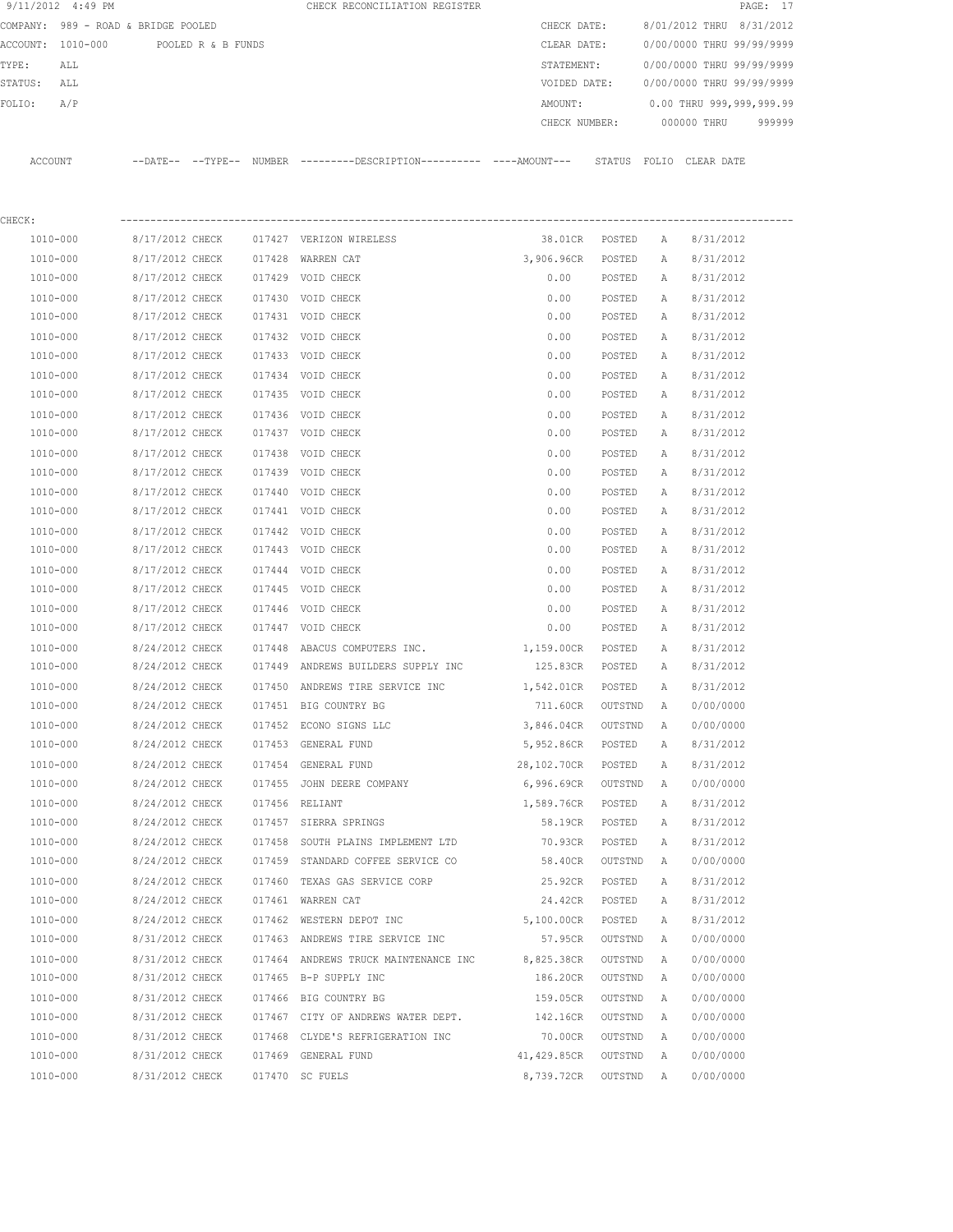|             | 9/11/2012 4:49 PM                   |                    |  |                                                                                                                | CHECK RECONCILIATION REGISTER |              |              |  |                                      | PAGE: 18 |
|-------------|-------------------------------------|--------------------|--|----------------------------------------------------------------------------------------------------------------|-------------------------------|--------------|--------------|--|--------------------------------------|----------|
|             | COMPANY: 989 - ROAD & BRIDGE POOLED |                    |  |                                                                                                                |                               |              |              |  | CHECK DATE: 8/01/2012 THRU 8/31/2012 |          |
|             | ACCOUNT: 1010-000                   | POOLED R & B FUNDS |  |                                                                                                                |                               |              | CLEAR DATE:  |  | 0/00/0000 THRU 99/99/9999            |          |
| TYPE:       | ALL                                 |                    |  |                                                                                                                |                               |              |              |  | STATEMENT: 0/00/0000 THRU 99/99/9999 |          |
| STATUS: ALL |                                     |                    |  |                                                                                                                |                               |              | VOIDED DATE: |  | 0/00/0000 THRU 99/99/9999            |          |
| FOLIO: A/P  |                                     |                    |  |                                                                                                                |                               |              |              |  | AMOUNT: 0.00 THRU 999,999,999.99     |          |
|             |                                     |                    |  |                                                                                                                |                               |              |              |  | CHECK NUMBER: 000000 THRU 999999     |          |
|             | ACCOUNT                             |                    |  | --DATE-- --TYPE-- NUMBER ---------DESCRIPTION---------- ---AMOUNT--- STATUS FOLIO CLEARDATE                    |                               |              |              |  |                                      |          |
|             |                                     |                    |  |                                                                                                                |                               |              |              |  |                                      |          |
|             |                                     |                    |  |                                                                                                                |                               |              |              |  |                                      |          |
| CHECK:      |                                     |                    |  |                                                                                                                |                               |              |              |  |                                      |          |
|             | 1010-000                            |                    |  | 8/31/2012 CHECK 017471 WARREN CAT                                                                              |                               |              |              |  | 834.00CR OUTSTND A 0/00/0000         |          |
|             | 1010-000                            |                    |  | 8/31/2012 CHECK 017472 WESTAIR-PRAXAIR                                                                         |                               |              |              |  | 13.05CR OUTSTND A 0/00/0000          |          |
|             |                                     |                    |  |                                                                                                                |                               |              |              |  |                                      |          |
|             | TOTALS FOR ACCOUNT 1010-000         |                    |  | CHECK TOTAL:                                                                                                   |                               | 268,077.00CR |              |  |                                      |          |
|             |                                     |                    |  | DEPOSIT TOTAL:                                                                                                 |                               |              | 0.00         |  |                                      |          |
|             |                                     |                    |  | INTEREST TOTAL:                                                                                                |                               |              | 0.00         |  |                                      |          |
|             |                                     |                    |  | MISCELLANEOUS TOTAL:                                                                                           |                               |              | 0.00         |  |                                      |          |
|             |                                     |                    |  | SERVICE CHARGE TOTAL:                                                                                          |                               |              | 0.00         |  |                                      |          |
|             |                                     |                    |  | EFT FOR THE STATE OF THE STATE OF THE STATE OF THE STATE OF THE STATE OF THE STATE OF THE STATE OF THE STATE O | TOTAL:                        |              | 0.00         |  |                                      |          |
|             |                                     |                    |  | BANK-DRAFT TOTAL:                                                                                              |                               |              | 0.00         |  |                                      |          |
|             |                                     |                    |  |                                                                                                                |                               |              |              |  |                                      |          |
|             | TOTALS FOR ROAD & BRIDGE POOLED     |                    |  | CHECK                                                                                                          | TOTAL:                        | 268,077.00CR |              |  |                                      |          |
|             |                                     |                    |  | DEPOSIT                                                                                                        | TOTAL:                        |              | 0.00         |  |                                      |          |
|             |                                     |                    |  | INTEREST TOTAL:                                                                                                |                               |              | 0.00         |  |                                      |          |
|             |                                     |                    |  | MISCELLANEOUS TOTAL:                                                                                           |                               |              | 0.00         |  |                                      |          |
|             |                                     |                    |  | SERVICE CHARGE TOTAL:                                                                                          |                               |              | 0.00         |  |                                      |          |
|             |                                     |                    |  | <b>EFT</b>                                                                                                     | TOTAL:                        |              | 0.00         |  |                                      |          |
|             |                                     |                    |  | BANK-DRAFT                                                                                                     | TOTAL:                        |              | 0.00         |  |                                      |          |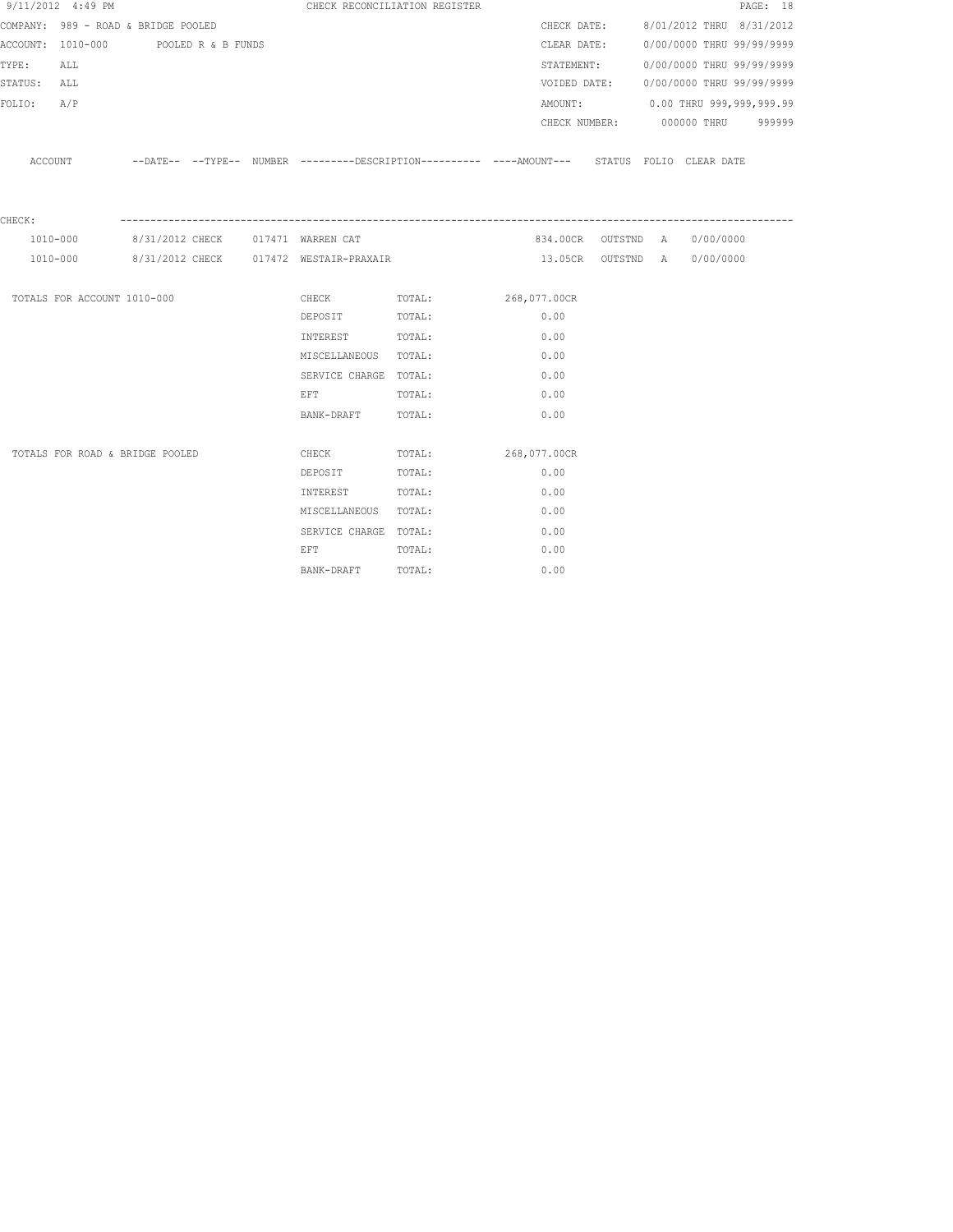|             | 9/11/2012 4:49 PM                       |                 |                          |        | CHECK RECONCILIATION REGISTER                                                                 |                   |        |   |                           | PAGE: 19 |
|-------------|-----------------------------------------|-----------------|--------------------------|--------|-----------------------------------------------------------------------------------------------|-------------------|--------|---|---------------------------|----------|
|             | COMPANY: 999 - GENERAL FUND CASH POOLED |                 |                          |        |                                                                                               | CHECK DATE:       |        |   | 8/01/2012 THRU 8/31/2012  |          |
|             | ACCOUNT: 1010-000                       |                 | GENERAL FUND POOLED CASH |        |                                                                                               | CLEAR DATE:       |        |   | 0/00/0000 THRU 99/99/9999 |          |
| TYPE:       | ALL                                     |                 |                          |        |                                                                                               | STATEMENT:        |        |   | 0/00/0000 THRU 99/99/9999 |          |
| STATUS: ALL |                                         |                 |                          |        |                                                                                               | VOIDED DATE:      |        |   | 0/00/0000 THRU 99/99/9999 |          |
| FOLIO:      | A/P                                     |                 |                          |        |                                                                                               | AMOUNT:           |        |   | 0.00 THRU 999,999,999.99  |          |
|             |                                         |                 |                          |        |                                                                                               | CHECK NUMBER:     |        |   | 000000 THRU               | 999999   |
|             | ACCOUNT                                 |                 |                          |        | --DATE-- --TYPE-- NUMBER ---------DESCRIPTION---------- ----AMOUNT--- STATUS FOLIO CLEAR DATE |                   |        |   |                           |          |
| BANK DRAFT: |                                         |                 |                          |        |                                                                                               |                   |        |   |                           |          |
|             | 1010-000                                |                 |                          |        | 8/24/2012 BANK-DRAFT082412 JPMORGAN CHASE BANK 18,409.37CR POSTED A 8/31/2012                 |                   |        |   |                           |          |
| CHECK:      |                                         |                 |                          |        |                                                                                               |                   |        |   |                           |          |
|             | 1010-000                                | 8/03/2012 CHECK |                          |        | 102777 AFFIRMED FIRST AID & SAFETY                                                            | 42.00CR POSTED    |        | A | 8/31/2012                 |          |
|             | 1010-000                                | 8/03/2012 CHECK |                          |        | 102778 AIR FILTRATION PRODUCTS AND SE                                                         | 252.85CR POSTED   |        | A | 8/31/2012                 |          |
|             | 1010-000                                | 8/03/2012 CHECK |                          |        | 102779 AMY SHERRELL                                                                           | 15.00CR           | POSTED | A | 8/31/2012                 |          |
|             | 1010-000                                | 8/03/2012 CHECK |                          |        | 102780 ANDREWS BUILDERS SUPPLY INC                                                            | 1,659.09CR POSTED |        | A | 8/31/2012                 |          |
|             | 1010-000                                | 8/03/2012 CHECK |                          |        | 102781 VOID CHECK                                                                             | 0.00              | POSTED | А | 8/31/2012                 |          |
|             | 1010-000                                | 8/03/2012 CHECK |                          |        | 102782 VOID CHECK                                                                             | 0.00              | POSTED | Α | 8/31/2012                 |          |
|             | 1010-000                                | 8/03/2012 CHECK |                          |        | 102783 ANDREWS COUNTY NEWS INC                                                                | 180.00CR          | POSTED | Α | 8/31/2012                 |          |
|             | 1010-000                                | 8/03/2012 CHECK |                          |        | 102784 ANDREWS FAMILY MEDICINE                                                                | 260.00CR          | POSTED | А | 8/31/2012                 |          |
|             | 1010-000                                | 8/03/2012 CHECK |                          |        | 102785 ANDREWS PRESCRIPTION SHOP                                                              | 603.57CR          | POSTED | A | 8/31/2012                 |          |
|             | 1010-000                                | 8/03/2012 CHECK |                          |        | 102786 ANDREWS TIRE SERVICE INC                                                               | 284.57CR          | POSTED | Α | 8/31/2012                 |          |
|             | 1010-000                                | 8/03/2012 CHECK |                          |        | 102787 AUSTIN TURF & TRACTOR                                                                  | 153.05CR          | POSTED | А | 8/31/2012                 |          |
|             | 1010-000                                | 8/03/2012 CHECK |                          |        | 102788 BAKER OFFICE PRODUCT INC                                                               | 430.81CR          | POSTED | А | 8/31/2012                 |          |
|             | 1010-000                                | 8/03/2012 CHECK |                          | 102789 | BIG COUNTRY SUPPLY                                                                            | 616.02CR          | POSTED | Α | 8/31/2012                 |          |
|             | 1010-000                                | 8/03/2012 CHECK |                          | 102790 | BRANDON CODY MOORE                                                                            | 180.03CR          | POSTED | А | 8/31/2012                 |          |
|             | 1010-000                                | 8/03/2012 CHECK |                          |        | 102791 BWI COMPANIES INC                                                                      | 472.13CR          | POSTED | Α | 8/31/2012                 |          |
|             | 1010-000                                | 8/03/2012 CHECK |                          |        | 102792 C.S.B ANDREWS EMPLOYEE TRUST F 179,851.83CR                                            |                   | POSTED | Α | 8/31/2012                 |          |
|             | 1010-000                                | 8/03/2012 CHECK |                          | 102793 | CHEMSEARCH                                                                                    | 419.00CR          | POSTED | А | 8/31/2012                 |          |
|             | 1010-000                                | 8/03/2012 CHECK |                          | 102794 | CHEVRON AND TEXACO CARD SERVIC                                                                | 36.34CR           | POSTED | Α | 8/31/2012                 |          |
|             | 1010-000                                | 8/03/2012 CHECK |                          | 102795 | CHIEF LAW ENFORECEMNT SUPPLY C                                                                | 238.75CR          | POSTED | Α | 8/31/2012                 |          |
|             | 1010-000                                | 8/03/2012 CHECK |                          |        | 102796 CITY OF ANDREWS WATER DEPT. 14,886.58CR                                                |                   | POSTED | Α | 8/31/2012                 |          |
|             | 1010-000                                | 8/03/2012 CHECK |                          |        | 102797 CORY MARSHALL                                                                          | 284.97CR          | POSTED | A | 8/31/2012                 |          |
|             | 1010-000                                | 8/03/2012 CHECK |                          | 102798 | COUNTY OF UPTON STATE OF TEXAS                                                                | 450.00CR          | POSTED | Α | 8/31/2012                 |          |
|             | $1010 - 000$                            | 8/03/2012 CHECK |                          |        | 102799 CRS DIAGNOSTIC SERVICE LLC                                                             | 60.00CR           | POSTED | Α | 8/31/2012                 |          |
|             | 1010-000                                | 8/03/2012 CHECK |                          |        | 102800 DEECO RUBBER COMPANY INC.                                                              | 5.16CR            | POSTED | Α | 8/31/2012                 |          |
|             | 1010-000                                | 8/03/2012 CHECK |                          |        | 102801 ECLINICAL WEB LLC                                                                      | 76.50CR           | POSTED | Α | 8/31/2012                 |          |
|             | 1010-000                                | 8/03/2012 CHECK |                          |        | 102802 EXXON/MOBIL                                                                            | 130.41CR          | POSTED | Α | 8/31/2012                 |          |
|             | 1010-000                                | 8/03/2012 CHECK |                          |        | 102803 FASTENAL COMPANY                                                                       | 51.58CR           | POSTED | Α | 8/31/2012                 |          |
|             | 1010-000                                | 8/03/2012 CHECK |                          |        | 102804 GENERAL FUND                                                                           | 14,028.30CR       | POSTED | Α | 8/31/2012                 |          |
|             | 1010-000                                | 8/03/2012 CHECK |                          |        | 102805 GEORGE F GOMEZ                                                                         | 1,827.00CR        | POSTED | Α | 8/31/2012                 |          |
|             | 1010-000                                | 8/03/2012 CHECK |                          |        | 102806 GUARDIAN SECURITY SOLUTIONS, L                                                         | 756.50CR          | POSTED | Α | 8/31/2012                 |          |
|             | 1010-000                                | 8/03/2012 CHECK |                          |        | 102807 I C S JAIL SUPPLIES INC                                                                | 350.06CR          | POSTED | Α | 8/31/2012                 |          |
|             | 1010-000                                | 8/03/2012 CHECK |                          |        | 102808 ICOP INC                                                                               | 28.64CR           | POSTED | Α | 8/31/2012                 |          |
|             | 1010-000                                | 8/03/2012 CHECK |                          |        | 102809 J WATSON GOLF SALES                                                                    | 45.20CR           | POSTED | Α | 8/31/2012                 |          |
|             | 1010-000                                | 8/03/2012 CHECK |                          |        | 102810 JAMES C GILBERT DDS                                                                    | 1,030.00CR        | POSTED | Α | 8/31/2012                 |          |
|             | 1010-000                                | 8/03/2012 CHECK |                          |        | 102811 JENNY WOODY                                                                            | 15.00CR           | POSTED | Α | 8/31/2012                 |          |
|             | 1010-000                                | 8/03/2012 CHECK |                          |        | 102812 JMR ENGINEERING                                                                        | 369.98CR          | POSTED | Α | 8/31/2012                 |          |
|             | 1010-000                                | 8/03/2012 CHECK |                          |        | 102813 JOANNA PACK                                                                            | 392.94CR          | POSTED | Α | 8/31/2012                 |          |
|             | 1010-000                                | 8/03/2012 CHECK |                          |        | 102814 KENDA HECKLER                                                                          | 256.71CR          | POSTED | Α | 8/31/2012                 |          |
|             | 1010-000                                | 8/03/2012 CHECK |                          |        | 102815 KIMBERLY GRYDER                                                                        | 25.00CR           | POSTED | Α | 8/31/2012                 |          |
|             | 1010-000                                | 8/03/2012 CHECK |                          |        | 102816 MUSTANG PRINTERS & ENGRAVERS I                                                         | 7.95CR            | POSTED | Α | 8/31/2012                 |          |
|             | 1010-000                                | 8/03/2012 CHECK |                          |        | 102817 NANCY DILDINE                                                                          | 32.96CR           | POSTED | Α | 8/31/2012                 |          |
|             |                                         |                 |                          |        |                                                                                               |                   |        |   |                           |          |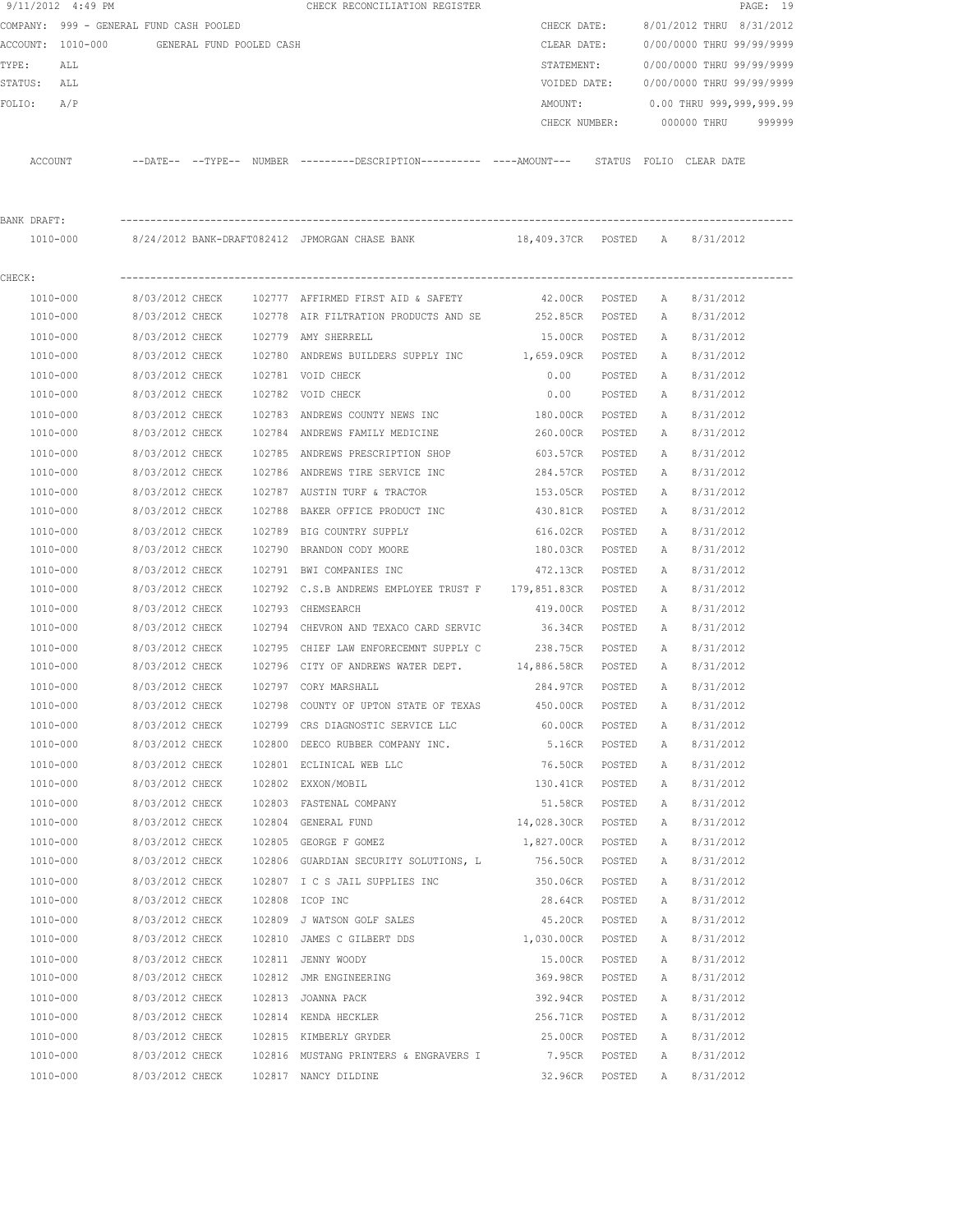| 9/11/2012 4:49 PM                       |                 |                          |             | CHECK RECONCILIATION REGISTER                                                              |                   |                          |   | PAGE: 20                   |        |
|-----------------------------------------|-----------------|--------------------------|-------------|--------------------------------------------------------------------------------------------|-------------------|--------------------------|---|----------------------------|--------|
| COMPANY: 999 - GENERAL FUND CASH POOLED |                 |                          | CHECK DATE: |                                                                                            |                   | 8/01/2012 THRU 8/31/2012 |   |                            |        |
| ACCOUNT: 1010-000                       |                 | GENERAL FUND POOLED CASH |             |                                                                                            | CLEAR DATE:       |                          |   | 0/00/0000 THRU 99/99/9999  |        |
| TYPE:<br>ALL                            |                 |                          |             |                                                                                            | STATEMENT:        |                          |   | 0/00/0000 THRU 99/99/9999  |        |
| STATUS: ALL                             |                 |                          |             |                                                                                            | VOIDED DATE:      |                          |   | 0/00/0000 THRU 99/99/9999  |        |
| A/P<br>FOLIO:                           |                 |                          |             |                                                                                            | AMOUNT:           |                          |   | 0.00 THRU 999,999,999.99   |        |
|                                         |                 |                          |             |                                                                                            | CHECK NUMBER:     |                          |   | 000000 THRU                | 999999 |
| ACCOUNT                                 |                 |                          |             | --DATE-- --TYPE-- NUMBER --------DESCRIPTION--------- ---AMOUNT--- STATUS FOLIO CLEAR DATE |                   |                          |   |                            |        |
|                                         |                 |                          |             |                                                                                            |                   |                          |   |                            |        |
| CHECK:                                  |                 |                          |             |                                                                                            |                   |                          |   |                            |        |
| 1010-000                                | 8/03/2012 CHECK |                          |             | 102818 OAKS DISTRIBUTING                                                                   | 242.50CR          | POSTED                   | Α | 8/31/2012                  |        |
| 1010-000                                | 8/03/2012 CHECK |                          |             | 102819 OFFICE DEPOT                                                                        | 140.79CR          | POSTED                   | Α | 8/31/2012                  |        |
| 1010-000                                | 8/03/2012 CHECK |                          |             | 102820 PAYTON MERICK                                                                       | 120.00CR          | OUTSTND                  | A | 0/00/0000                  |        |
| 1010-000                                | 8/03/2012 CHECK |                          |             | 102821 PERMIAN REGIONAL MEDICAL CENTE                                                      | 1,030.97CR        | POSTED                   | А | 8/31/2012                  |        |
| 1010-000                                | 8/03/2012 CHECK |                          |             | 102822 PERRY M MARCHIONI, PH D                                                             | 200.00CR          | POSTED                   | A | 8/31/2012                  |        |
| 1010-000                                | 8/03/2012 CHECK |                          |             | 102823 QUILL CORPORATION                                                                   | 554.97CR          | POSTED                   | Α | 8/31/2012                  |        |
| 1010-000                                | 8/03/2012 CHECK |                          |             | 102824 RELIANT                                                                             | 29,370.44CR       | POSTED                   | A | 8/31/2012                  |        |
| 1010-000                                | 8/03/2012 CHECK |                          |             | 102825 RICHARD H DOLGENER                                                                  | 33.56CR           | POSTED                   | A | 8/31/2012                  |        |
| 1010-000                                | 8/03/2012 CHECK |                          |             | 102826 SAM'S CLUB DIRECT                                                                   | 702.95CR          | POSTED                   | A | 8/31/2012                  |        |
| 1010-000                                | 8/03/2012 CHECK |                          |             | 102827 SARA RUIZ                                                                           | 25.00CR           | POSTED                   | A | 8/31/2012                  |        |
| 1010-000                                | 8/03/2012 CHECK |                          |             | 102828 SC FUELS                                                                            | 3,685.75CR        | POSTED                   | A | 8/31/2012                  |        |
|                                         |                 |                          |             |                                                                                            |                   |                          |   |                            |        |
| 1010-000                                | 8/03/2012 CHECK |                          |             | 102829 SC FUELS                                                                            | 4,690.25CR        | POSTED                   | Α | 8/31/2012                  |        |
| 1010-000                                | 8/03/2012 CHECK |                          |             | 102830 SCOTT MERRIMAN INC                                                                  | 758.00CR          | POSTED                   | Α | 8/31/2012                  |        |
| 1010-000                                | 8/03/2012 CHECK |                          |             | 102831 SIERRA SPRINGS                                                                      | 91.37CR           | POSTED                   | A | 8/31/2012                  |        |
| 1010-000                                | 8/03/2012 CHECK |                          |             | 102832 SONYA TORBERT MA, LPC, NCC, LS                                                      | 1,666.50CR        | POSTED                   | A | 8/31/2012                  |        |
| 1010-000                                | 8/03/2012 CHECK |                          |             | 102833 SOUTH PLAINS FORENSIC PATHOLOG                                                      | 2,000.00CR        | POSTED                   | A | 8/31/2012                  |        |
| 1010-000                                | 8/03/2012 CHECK |                          |             | 102834 SPRINT                                                                              | 649.14CR          | POSTED                   | A | 8/31/2012                  |        |
| 1010-000                                | 8/03/2012 CHECK |                          |             | 102835 STANLEY FORD - ANDREWS                                                              | 844.96CR          | POSTED                   | A | 8/31/2012                  |        |
| 1010-000                                | 8/03/2012 CHECK |                          | 102836 TACA |                                                                                            | 110.00CR          | POSTED                   | Α | 8/31/2012                  |        |
| 1010-000                                | 8/03/2012 CHECK |                          |             | 102837 TEXAS GAS SERVICE CORP                                                              | 355.50CR          | POSTED                   | Α | 8/31/2012                  |        |
| 1010-000                                | 8/03/2012 CHECK |                          |             | 102838 TIMOTHY MASON                                                                       | 1,335.08CR POSTED |                          | A | 8/31/2012                  |        |
| 1010-000                                | 8/03/2012 CHECK |                          |             | 102839 TODD A RICHARDSON                                                                   | 1,162.00CR POSTED |                          | A | 8/31/2012                  |        |
| 1010-000                                | 8/03/2012 CHECK |                          |             | 102840 UM AUTO PARTS                                                                       | 369.00CR POSTED   |                          | Α | 8/31/2012                  |        |
| 1010-000                                |                 |                          |             | 8/03/2012 CHECK 102841 VERIZON WIRELESS                                                    |                   |                          |   | 75.98CR POSTED A 8/31/2012 |        |
| 1010-000                                | 8/03/2012 CHECK |                          |             | 102842 WINDSTREAM COMMUNICATIONS                                                           | 2,939.29CR POSTED |                          | Α | 8/31/2012                  |        |
| 1010-000                                | 8/10/2012 CHECK |                          |             | 102843 VOID CHECK                                                                          | 0.00              | POSTED                   | Α | 8/31/2012                  |        |
| 1010-000                                | 8/10/2012 CHECK |                          |             | 102844 VOID CHECK                                                                          | 0.00              | POSTED                   | Α | 8/31/2012                  |        |
| 1010-000                                | 8/10/2012 CHECK |                          |             | 102845 VOID CHECK                                                                          | 0.00              | POSTED                   | Α | 8/31/2012                  |        |
| 1010-000                                | 8/10/2012 CHECK |                          |             | 102846 VOID CHECK                                                                          | 0.00              | POSTED                   | Α | 8/31/2012                  |        |
| 1010-000                                | 8/10/2012 CHECK |                          |             | 102847 VOID CHECK                                                                          | 0.00              | POSTED                   | Α | 8/31/2012                  |        |
| 1010-000                                | 8/10/2012 CHECK |                          |             | 102848 VOID CHECK                                                                          | 0.00              | POSTED                   | Α | 8/31/2012                  |        |
| $1010 - 000$                            | 8/10/2012 CHECK |                          |             | 102849 VOID CHECK                                                                          | 0.00              | POSTED                   | Α | 8/31/2012                  |        |
| 1010-000                                | 8/10/2012 CHECK |                          |             | 102850 VOID CHECK                                                                          | 0.00              | POSTED                   | Α | 8/31/2012                  |        |
| 1010-000                                | 8/10/2012 CHECK |                          |             | 102851 VOID CHECK                                                                          | 0.00              | POSTED                   | Α | 8/31/2012                  |        |
| 1010-000                                | 8/10/2012 CHECK |                          |             | 102852 VOID CHECK                                                                          | 0.00              | POSTED                   | Α | 8/31/2012                  |        |
| 1010-000                                | 8/10/2012 CHECK |                          |             | 102853 VOID CHECK                                                                          | 0.00              | POSTED                   | Α | 8/31/2012                  |        |
| 1010-000                                | 8/10/2012 CHECK |                          |             | 102854 VOID CHECK                                                                          | 0.00              | POSTED                   | Α | 8/31/2012                  |        |
| 1010-000                                | 8/10/2012 CHECK |                          |             | 102855 VOID CHECK                                                                          | 0.00              | POSTED                   | Α | 8/31/2012                  |        |
| 1010-000                                | 8/10/2012 CHECK |                          |             | 102856 VOID CHECK                                                                          | 0.00              | POSTED                   | Α | 8/31/2012                  |        |
| 1010-000                                | 8/10/2012 CHECK |                          |             | 102857 VOID CHECK                                                                          | 0.00              | POSTED                   | Α | 8/31/2012                  |        |
| 1010-000                                | 8/10/2012 CHECK |                          |             | 102858 VOID CHECK                                                                          | 0.00              | POSTED                   | A | 8/31/2012                  |        |

 1010-000 8/10/2012 CHECK 102859 VOID CHECK 0.00 POSTED A 8/31/2012 1010-000 8/10/2012 CHECK 102860 VOID CHECK 0.00 POSTED A 8/31/2012 1010-000 8/10/2012 CHECK 102861 VOID CHECK 0.00 POSTED A 8/31/2012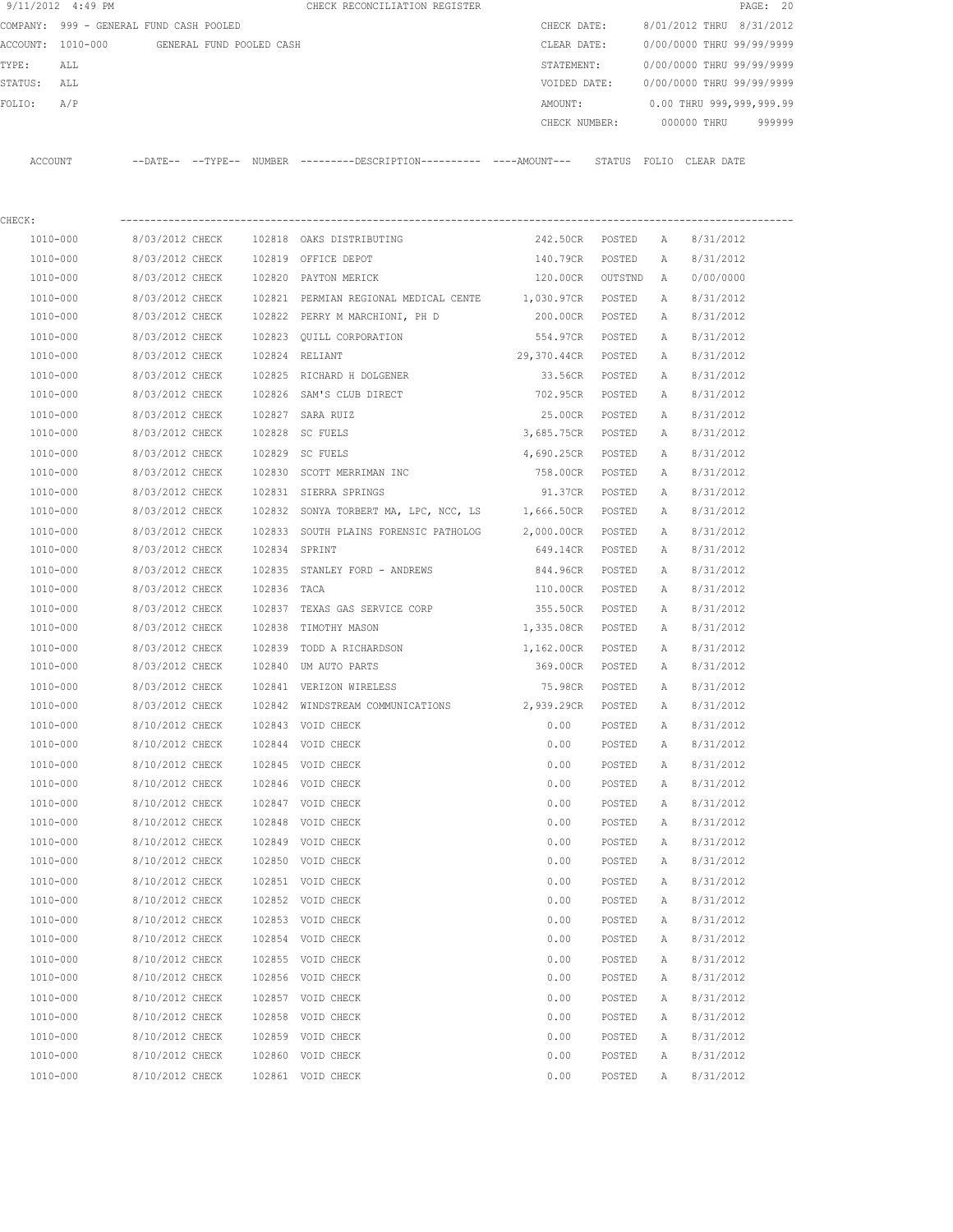|         | 9/11/2012 4:49 PM                       |                                    |                          |        | CHECK RECONCILIATION REGISTER                                                              |               |                  |              |                           | PAGE: 21 |
|---------|-----------------------------------------|------------------------------------|--------------------------|--------|--------------------------------------------------------------------------------------------|---------------|------------------|--------------|---------------------------|----------|
|         | COMPANY: 999 - GENERAL FUND CASH POOLED |                                    |                          |        |                                                                                            | CHECK DATE:   |                  |              | 8/01/2012 THRU 8/31/2012  |          |
|         | ACCOUNT: 1010-000                       |                                    | GENERAL FUND POOLED CASH |        |                                                                                            | CLEAR DATE:   |                  |              | 0/00/0000 THRU 99/99/9999 |          |
| TYPE:   | ALL                                     |                                    |                          |        |                                                                                            | STATEMENT:    |                  |              | 0/00/0000 THRU 99/99/9999 |          |
| STATUS: | ALL                                     |                                    |                          |        |                                                                                            | VOIDED DATE:  |                  |              | 0/00/0000 THRU 99/99/9999 |          |
| FOLIO:  | A/P                                     |                                    |                          |        |                                                                                            | AMOUNT:       |                  |              | 0.00 THRU 999,999,999.99  |          |
|         |                                         |                                    |                          |        |                                                                                            | CHECK NUMBER: |                  |              | 000000 THRU               | 999999   |
|         | ACCOUNT                                 |                                    |                          |        | --DATE-- --TYPE-- NUMBER --------DESCRIPTION--------- ---AMOUNT--- STATUS FOLIO CLEAR DATE |               |                  |              |                           |          |
|         |                                         |                                    |                          |        |                                                                                            |               |                  |              |                           |          |
| CHECK:  |                                         |                                    |                          |        |                                                                                            |               |                  |              |                           |          |
|         | 1010-000                                | 8/10/2012 CHECK                    |                          |        | 102862 VOID CHECK                                                                          | 0.00          | POSTED           | Α            | 8/31/2012                 |          |
|         | 1010-000                                | 8/10/2012 CHECK                    |                          |        | 102863 VOID CHECK                                                                          | 0.00          | POSTED           | Α            | 8/31/2012                 |          |
|         | 1010-000                                | 8/10/2012 CHECK                    |                          |        | 102864 VOID CHECK                                                                          | 0.00          | POSTED           | Α            | 8/31/2012                 |          |
|         | 1010-000                                | 8/10/2012 CHECK                    |                          |        | 102865 VOID CHECK                                                                          | 0.00          | POSTED           | Α            | 8/31/2012                 |          |
|         | 1010-000                                | 8/10/2012 CHECK                    |                          |        | 102866 VOID CHECK                                                                          | 0.00          | POSTED           | Α            | 8/31/2012                 |          |
|         | 1010-000                                | 8/10/2012 CHECK                    |                          |        | 102867 VOID CHECK                                                                          | 0.00          | POSTED           | Α            | 8/31/2012                 |          |
|         | 1010-000                                | 8/10/2012 CHECK                    |                          | 102868 | VOID CHECK                                                                                 | 0.00          | POSTED           | Α            | 8/31/2012                 |          |
|         | 1010-000                                | 8/10/2012 CHECK                    |                          | 102869 | VOID CHECK                                                                                 | 0.00          | POSTED           | Α            | 8/31/2012                 |          |
|         | 1010-000                                | 8/10/2012 CHECK                    |                          |        | 102870 VOID CHECK                                                                          | 0.00          | POSTED           | Α            | 8/31/2012                 |          |
|         | 1010-000                                | 8/10/2012 CHECK                    |                          |        | 102871 VOID CHECK                                                                          | 0.00          | POSTED           | Α            | 8/31/2012                 |          |
|         | 1010-000                                | 8/10/2012 CHECK                    |                          |        | 102872 VOID CHECK                                                                          | 0.00          | POSTED           | Α            | 8/31/2012                 |          |
|         | 1010-000                                | 8/10/2012 CHECK                    |                          |        | 102873 VOID CHECK                                                                          | 0.00          | POSTED           | Α            | 8/31/2012                 |          |
|         | 1010-000                                | 8/10/2012 CHECK                    |                          |        | 102874 VOID CHECK                                                                          | 0.00          | POSTED           | Α            | 8/31/2012                 |          |
|         | 1010-000                                | 8/10/2012 CHECK                    |                          |        | 102875 VOID CHECK                                                                          | 0.00          | POSTED           | Α            | 8/31/2012                 |          |
|         | 1010-000                                | 8/10/2012 CHECK                    |                          |        | 102876 VOID CHECK                                                                          | 0.00          | POSTED           | Α            | 8/31/2012                 |          |
|         | 1010-000                                | 8/10/2012 CHECK                    |                          |        | 102877 VOID CHECK                                                                          | 0.00          | POSTED           | Α            | 8/31/2012                 |          |
|         | 1010-000                                | 8/10/2012 CHECK                    |                          | 102878 | VOID CHECK                                                                                 | 0.00          | POSTED           | Α            | 8/31/2012                 |          |
|         | 1010-000                                | 8/10/2012 CHECK                    |                          | 102879 | VOID CHECK                                                                                 | 0.00          | POSTED           | Α            | 8/31/2012                 |          |
|         | 1010-000                                | 8/10/2012 CHECK                    |                          | 102880 | VOID CHECK                                                                                 | 0.00          | POSTED           | Α            | 8/31/2012                 |          |
|         | 1010-000<br>1010-000                    | 8/10/2012 CHECK<br>8/10/2012 CHECK |                          |        | 102881 VOID CHECK<br>102882 VOID CHECK                                                     | 0.00<br>0.00  | POSTED<br>POSTED | Α<br>Α       | 8/31/2012<br>8/31/2012    |          |
|         |                                         | 8/10/2012 CHECK                    |                          |        |                                                                                            |               | POSTED           |              |                           |          |
|         | 1010-000<br>1010-000                    | 8/10/2012 CHECK                    |                          |        | 102883 VOID CHECK<br>102884 VOID CHECK                                                     | 0.00<br>0.00  | POSTED           | А<br>А       | 8/31/2012<br>8/31/2012    |          |
|         | 1010-000                                | 8/10/2012 CHECK                    |                          |        | 102885 VOID CHECK                                                                          | 0.00          | POSTED           | $\mathbb{A}$ | 8/31/2012                 |          |
|         | 1010-000                                | 8/10/2012 CHECK                    |                          | 102886 | VOID CHECK                                                                                 | 0.00          | POSTED           |              | 8/31/2012                 |          |
|         | 1010-000                                | 8/10/2012 CHECK                    |                          |        | 102887 VOID CHECK                                                                          | 0.00          | POSTED           | Α<br>Α       | 8/31/2012                 |          |
|         | 1010-000                                | 8/10/2012 CHECK                    |                          | 102888 | VOID CHECK                                                                                 | 0.00          | POSTED           | Α            | 8/31/2012                 |          |
|         | 1010-000                                | 8/10/2012 CHECK                    |                          | 102889 | VOID CHECK                                                                                 | 0.00          | POSTED           | Α            | 8/31/2012                 |          |
|         | 1010-000                                | 8/10/2012 CHECK                    |                          | 102890 | VOID CHECK                                                                                 | 0.00          | POSTED           | Α            | 8/31/2012                 |          |
|         | 1010-000                                | 8/10/2012 CHECK                    |                          |        | 102891 VOID CHECK                                                                          | 0.00          | POSTED           | Α            | 8/31/2012                 |          |
|         | 1010-000                                | 8/10/2012 CHECK                    |                          | 102892 | VOID CHECK                                                                                 | 0.00          | POSTED           | Α            | 8/31/2012                 |          |
|         | 1010-000                                | 8/10/2012 CHECK                    |                          |        | 102893 VOID CHECK                                                                          | 0.00          | POSTED           | Α            | 8/31/2012                 |          |
|         | 1010-000                                | 8/10/2012 CHECK                    |                          | 102894 | VOID CHECK                                                                                 | 0.00          | POSTED           | А            | 8/31/2012                 |          |
|         | 1010-000                                | 8/10/2012 CHECK                    |                          |        | 102895 VOID CHECK                                                                          | 0.00          | POSTED           | Α            | 8/31/2012                 |          |
|         | 1010-000                                | 8/10/2012 CHECK                    |                          |        | 102896 VOID CHECK                                                                          | 0.00          | POSTED           | Α            | 8/31/2012                 |          |
|         | 1010-000                                | 8/10/2012 CHECK                    |                          |        | 102897 VOID CHECK                                                                          | 0.00          | POSTED           | Α            | 8/31/2012                 |          |
|         | 1010-000                                | 8/10/2012 CHECK                    |                          | 102898 | VOID CHECK                                                                                 | 0.00          | POSTED           | Α            | 8/31/2012                 |          |
|         | 1010-000                                | 8/10/2012 CHECK                    |                          | 102899 | VOID CHECK                                                                                 | 0.00          | POSTED           | Α            | 8/31/2012                 |          |
|         | 1010-000                                | 8/10/2012 CHECK                    |                          | 102900 | VOID CHECK                                                                                 | 0.00          | POSTED           | Α            | 8/31/2012                 |          |
|         | 1010-000                                | 8/10/2012 CHECK                    |                          | 102901 | VOID CHECK                                                                                 | 0.00          | POSTED           | Α            | 8/31/2012                 |          |
|         | 1010-000                                | 8/10/2012 CHECK                    |                          | 102902 | VOID CHECK                                                                                 | 0.00          | POSTED           | Α            | 8/31/2012                 |          |
|         | 1010-000                                | 8/10/2012 CHECK                    |                          |        | 102903 VOID CHECK                                                                          | 0.00          | POSTED           | Α            | 8/31/2012                 |          |
|         | 1010-000                                | 8/10/2012 CHECK                    |                          |        | 102904 VOID CHECK                                                                          | 0.00          | POSTED           | Α            | 8/31/2012                 |          |
|         | 1010-000                                | 8/10/2012 CHECK                    |                          |        | 102905 VOID CHECK                                                                          | 0.00          | POSTED           | Α            | 8/31/2012                 |          |
|         |                                         |                                    |                          |        |                                                                                            |               |                  |              |                           |          |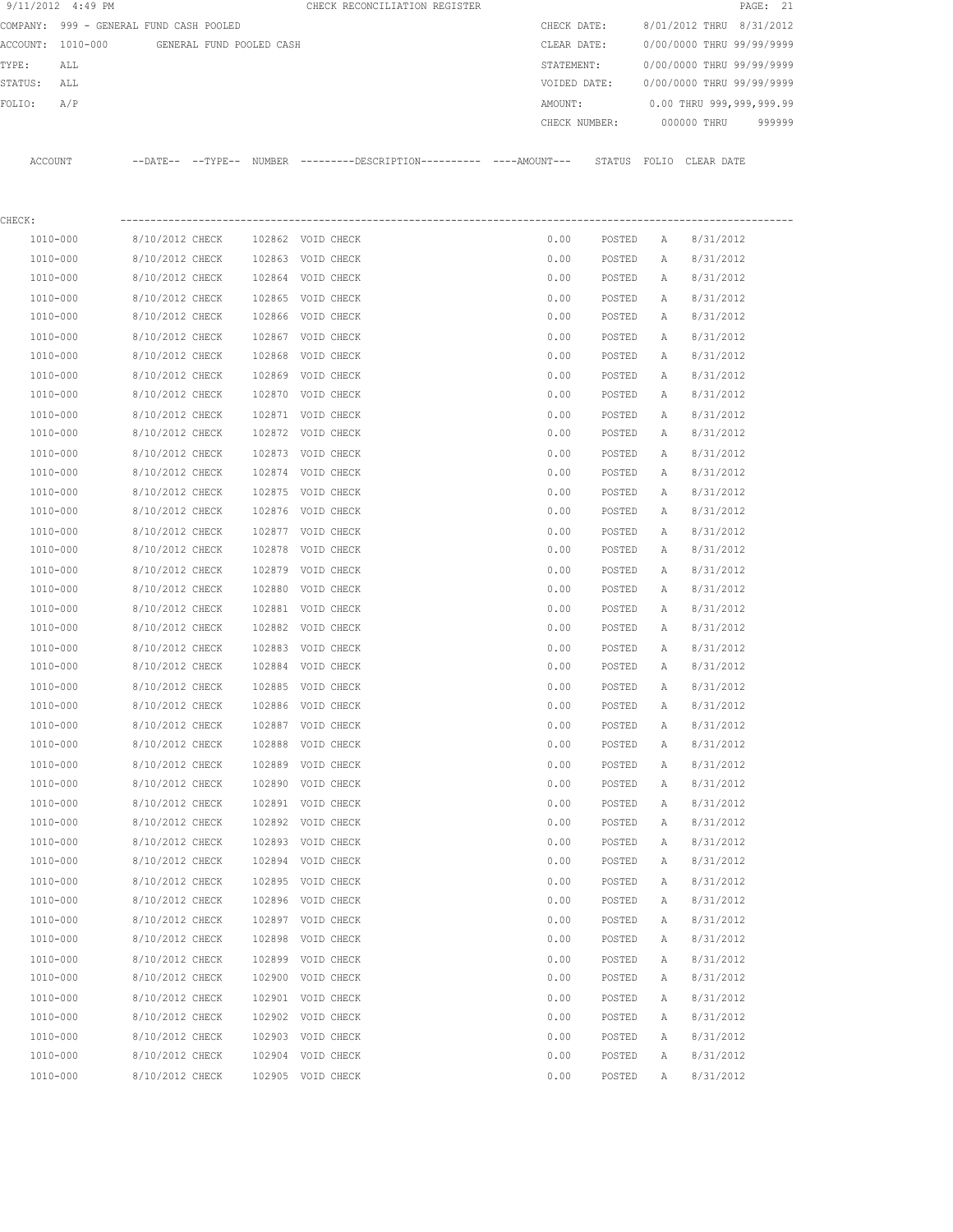| 9/11/2012 4:49 PM        |                                         |             | CHECK RECONCILIATION REGISTER                                                               |               |        |              | PAGE: 22                  |
|--------------------------|-----------------------------------------|-------------|---------------------------------------------------------------------------------------------|---------------|--------|--------------|---------------------------|
|                          | COMPANY: 999 - GENERAL FUND CASH POOLED |             |                                                                                             | CHECK DATE:   |        |              | 8/01/2012 THRU 8/31/2012  |
| ACCOUNT: 1010-000        | GENERAL FUND POOLED CASH                |             |                                                                                             | CLEAR DATE:   |        |              | 0/00/0000 THRU 99/99/9999 |
| TYPE:<br>ALL             |                                         |             |                                                                                             | STATEMENT:    |        |              | 0/00/0000 THRU 99/99/9999 |
| STATUS:<br>ALL           |                                         |             |                                                                                             | VOIDED DATE:  |        |              | 0/00/0000 THRU 99/99/9999 |
| A/P<br>FOLIO:            |                                         |             |                                                                                             | AMOUNT:       |        |              | 0.00 THRU 999,999,999.99  |
|                          |                                         |             |                                                                                             | CHECK NUMBER: |        |              | 000000 THRU<br>999999     |
| ACCOUNT                  |                                         |             | --DATE-- --TYPE-- NUMBER --------DESCRIPTION---------- ----AMOUNT--- STATUS FOLIO CLEARDATE |               |        |              |                           |
|                          |                                         |             |                                                                                             |               |        |              |                           |
| CHECK:<br>1010-000       | 8/10/2012 CHECK                         |             | 102906 VOID CHECK                                                                           | 0.00          |        |              | 8/31/2012                 |
|                          |                                         |             |                                                                                             |               | POSTED | Α            |                           |
| 1010-000<br>$1010 - 000$ | 8/10/2012 CHECK<br>8/10/2012 CHECK      |             | 102907 VOID CHECK                                                                           | 0.00          | POSTED | Α            | 8/31/2012                 |
|                          |                                         |             | 102908 VOID CHECK                                                                           | 0.00          | POSTED | A            | 8/31/2012                 |
| 1010-000                 | 8/10/2012 CHECK                         |             | 102909 VOID CHECK                                                                           | 0.00          | POSTED | A            | 8/31/2012                 |
| 1010-000                 | 8/10/2012 CHECK                         |             | 102910 VOID CHECK                                                                           | 0.00          | POSTED | A            | 8/31/2012                 |
| 1010-000                 | 8/10/2012 CHECK                         |             | 102911 VOID CHECK                                                                           | 0.00          | POSTED | $\mathbb{A}$ | 8/31/2012                 |
| 1010-000                 | 8/10/2012 CHECK                         |             | 102912 VOID CHECK                                                                           | 0.00          | POSTED | А            | 8/31/2012                 |
| 1010-000                 | 8/10/2012 CHECK                         |             | 102913 VOID CHECK                                                                           | 0.00          | POSTED | Α            | 8/31/2012                 |
| 1010-000                 | 8/10/2012 CHECK                         |             | 102914 VOID CHECK                                                                           | 0.00          | POSTED | Α            | 8/31/2012                 |
| 1010-000                 | 8/10/2012 CHECK                         |             | 102915 VOID CHECK                                                                           | 0.00          | POSTED | Α            | 8/31/2012                 |
| 1010-000                 | 8/10/2012 CHECK                         |             | 102916 VOID CHECK                                                                           | 0.00          | POSTED | Α            | 8/31/2012                 |
| 1010-000                 | 8/10/2012 CHECK                         |             | 102917 VOID CHECK                                                                           | 0.00          | POSTED | Α            | 8/31/2012                 |
| 1010-000                 | 8/10/2012 CHECK                         | 102918      | VOID CHECK                                                                                  | 0.00          | POSTED | Α            | 8/31/2012                 |
| 1010-000                 | 8/10/2012 CHECK                         | 102919      | 4M YOUTH SERVICES                                                                           | 4,352.00CR    | POSTED | Α            | 8/31/2012                 |
| 1010-000                 | 8/10/2012 CHECK                         | 102920      | ANDREWS FAMILY MEDICINE                                                                     | 33.95CR       | POSTED | Α            | 8/31/2012                 |
| 1010-000                 | 8/10/2012 CHECK                         | 102921      | ANDREWS OFFICE SUPPLY                                                                       | 618.00CR      | POSTED | Α            | 8/31/2012                 |
| 1010-000                 | 8/10/2012 CHECK                         | 102922      | ANDREWS PRESCRIPTION SHOP LLC                                                               | 1,654.28CR    | POSTED | Α            | 8/31/2012                 |
| 1010-000                 | 8/10/2012 CHECK                         | 102923      | ANDREWS TIRE SERVICE INC                                                                    | 69.00CR       | POSTED | Α            | 8/31/2012                 |
| 1010-000                 | 8/10/2012 CHECK                         | 102924      | ANDREWS VISION CENTER                                                                       | 350.00CR      | POSTED | Α            | 8/31/2012                 |
| 1010-000                 | 8/10/2012 CHECK                         | 102925      | BASCO SUPPLY COMPANY, INC.                                                                  | 128.48CR      | POSTED | Α            | 8/31/2012                 |
| 1010-000                 | 8/10/2012 CHECK                         | 102926      | BEAR GRAPHICS INC                                                                           | 172.02CR      | POSTED | Α            | 8/31/2012                 |
| 1010-000                 | 8/10/2012 CHECK                         | 102927      | BEN E. KEITH                                                                                | 3,224.03CR    | POSTED | Α            | 8/31/2012                 |
| 1010-000                 | 8/10/2012 CHECK                         | 102928      | BLAINE INDUSTRIAL SUPPLY                                                                    | 472.31CR      | POSTED | Α            | 8/31/2012                 |
| 1010-000                 | 8/10/2012 CHECK                         |             | 102929 BRODART CO                                                                           | 203.71CR      | POSTED | Α            | 8/31/2012                 |
| 1010-000                 | 8/10/2012 CHECK                         | 102930 BWI  |                                                                                             | 699.35CR      | POSTED | Α            | 8/31/2012                 |
| 1010-000                 | 8/10/2012 CHECK                         |             | 102931 CAROLYN JONES                                                                        | 107.00CR      | POSTED | Α            | 8/31/2012                 |
| 1010-000                 | 8/10/2012 CHECK                         |             | 102932 CHEVRON AND TEXACO CARD SERVIC                                                       | 52.99CR       | POSTED | Α            | 8/31/2012                 |
| 1010-000                 | 8/10/2012 CHECK                         |             | 102933 CRS DIAGNOSTIC SERVICE LLC                                                           | 20.00CR       | POSTED | Α            | 8/31/2012                 |
| 1010-000                 | 8/10/2012 CHECK                         |             | 102934 DAVID B BROOKS                                                                       | 100.00CR      | POSTED | Α            | 8/31/2012                 |
| 1010-000                 | 8/10/2012 CHECK                         |             | 102935 DEECO RUBBER COMPANY INC.                                                            | 5.16CR        | POSTED | Α            | 8/31/2012                 |
| 1010-000                 | 8/10/2012 CHECK                         |             | 102936 DONNA WRIGHT COUNTY CLERK                                                            | 258.00CR      | POSTED | Α            | 8/31/2012                 |
| 1010-000                 | 8/10/2012 CHECK                         |             | 102937 DR. WRIGHT'S VISION SOURCE                                                           | 420.00CR      | POSTED | Α            | 8/31/2012                 |
| 1010-000                 | 8/10/2012 CHECK                         |             | 102938 DUCKWALL-ALCO STORES INC                                                             | 13.99CR       | POSTED | Α            | 8/31/2012                 |
| 1010-000                 | 8/10/2012 CHECK                         |             | 102939 E-FILLIATE INC.                                                                      | 259.67CR      | POSTED | Α            | 8/31/2012                 |
| 1010-000                 | 8/10/2012 CHECK                         |             | 102940 E.W. HARPER, D.D.S.                                                                  | 433.00CR      | POSTED | Α            | 8/31/2012                 |
| 1010-000                 | 8/10/2012 CHECK                         |             | 102941 ELECTION SYSTEMS & SOFTWARE, I                                                       | 138.25CR      | POSTED | Α            | 8/31/2012                 |
| 1010-000                 | 8/10/2012 CHECK                         |             | 102942 FALCON SEPTIC SERVICE                                                                | 300.00CR      | POSTED | Α            | 8/31/2012                 |
| 1010-000                 | 8/10/2012 CHECK                         | 102943 GALE |                                                                                             | 222.06CR      | POSTED | Α            | 8/31/2012                 |
| 1010-000                 | 8/10/2012 CHECK                         |             | 102944 GT DISTRIBUTORS INC AUSTIN                                                           | 3,090.00CR    | POSTED | Α            | 8/31/2012                 |
| 1010-000                 | 8/10/2012 CHECK                         |             | 102945 HENRY SCHEIN                                                                         | 935.52CR      | POSTED | Α            | 8/31/2012                 |
| 1010-000                 | 8/10/2012 CHECK                         |             | 102946 INTERSTATE BILLING SERVICE INC                                                       | 14.50CR       | POSTED | Α            | 8/31/2012                 |
| 1010-000                 | 8/10/2012 CHECK                         |             | 102947 JOE BLANCO                                                                           | 324.76CR      | POSTED | Α            | 8/31/2012                 |
| 1010-000                 | 8/10/2012 CHECK                         |             | 102948 JOYCE ORSAK                                                                          | 239.51CR      | POSTED | Α            | 8/31/2012                 |
| 1010-000                 | 8/10/2012 CHECK                         |             | 102949 KENDA HECKLER                                                                        | 29.40CR       | POSTED | Α            | 8/31/2012                 |
|                          |                                         |             |                                                                                             |               |        |              |                           |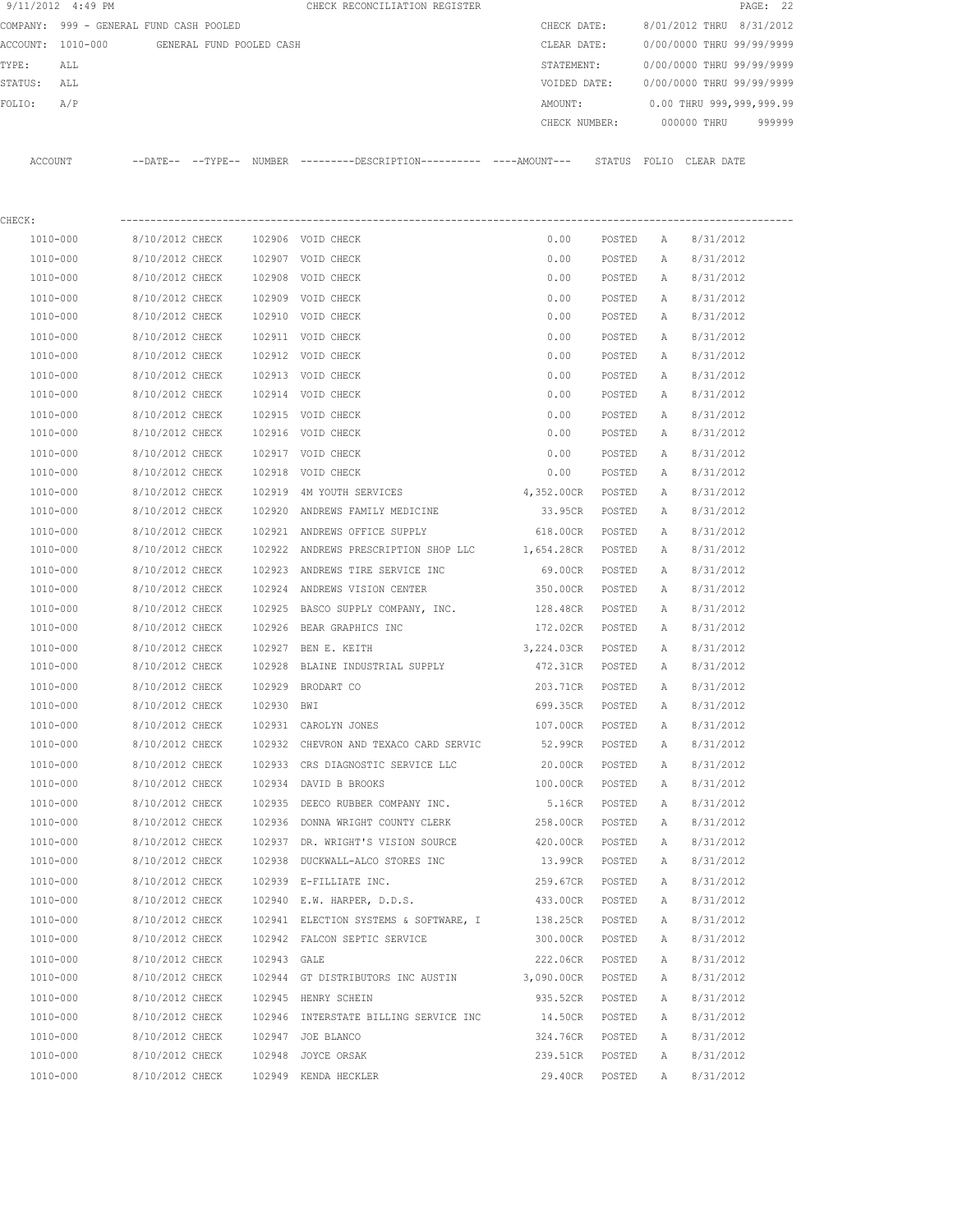|                   | 9/11/2012 4:49 PM                       |                          |        | CHECK RECONCILIATION REGISTER                                                               |              |         |              |                                  | PAGE: 23 |
|-------------------|-----------------------------------------|--------------------------|--------|---------------------------------------------------------------------------------------------|--------------|---------|--------------|----------------------------------|----------|
|                   | COMPANY: 999 - GENERAL FUND CASH POOLED |                          |        |                                                                                             | CHECK DATE:  |         |              | 8/01/2012 THRU 8/31/2012         |          |
| ACCOUNT: 1010-000 |                                         | GENERAL FUND POOLED CASH |        |                                                                                             | CLEAR DATE:  |         |              | 0/00/0000 THRU 99/99/9999        |          |
| TYPE:             | ALL                                     |                          |        |                                                                                             | STATEMENT:   |         |              | 0/00/0000 THRU 99/99/9999        |          |
| STATUS:           | ALL                                     |                          |        |                                                                                             | VOIDED DATE: |         |              | 0/00/0000 THRU 99/99/9999        |          |
| FOLIO:            | A/P                                     |                          |        |                                                                                             | AMOUNT:      |         |              | 0.00 THRU 999,999,999.99         |          |
|                   |                                         |                          |        |                                                                                             |              |         |              | CHECK NUMBER: 000000 THRU 999999 |          |
| ACCOUNT           |                                         |                          |        | --DATE-- --TYPE-- NUMBER --------DESCRIPTION--------- ----AMOUNT--- STATUS FOLIO CLEAR-DATE |              |         |              |                                  |          |
| CHECK:            |                                         |                          |        |                                                                                             |              |         |              |                                  |          |
| 1010-000          |                                         | 8/10/2012 CHECK          |        | 102950 KONICA MINOLTA BUSINESS SOLUTI 199.00CR POSTED                                       |              |         | A,           | 8/31/2012                        |          |
| 1010-000          |                                         | 8/10/2012 CHECK          |        | 102951 KYOCERA MITA AMERICA, INC.                                                           | 252.01CR     | POSTED  | A            | 8/31/2012                        |          |
| 1010-000          |                                         | 8/10/2012 CHECK          |        | 102952 LAURA TOMPKINS                                                                       | 25.00CR      | POSTED  | A            | 8/31/2012                        |          |
| 1010-000          |                                         | 8/10/2012 CHECK          |        | 102953 LAWNMOWER SALES & SERV CO                                                            | 127.34CR     | POSTED  | A            | 8/31/2012                        |          |
| 1010-000          |                                         | 8/10/2012 CHECK          | 102954 | LEO RAMIREZ                                                                                 | 25.00CR      | OUTSTND | A            | 0/00/0000                        |          |
| 1010-000          |                                         | 8/10/2012 CHECK          | 102955 | MANUEL AND RITA GONZLES DBA                                                                 | 25.00CR      | POSTED  | A            | 8/31/2012                        |          |
| 1010-000          |                                         | 8/10/2012 CHECK          |        | 102956 MARIA A FLORES                                                                       | 15.00CR      | POSTED  | А            | 8/31/2012                        |          |
| 1010-000          |                                         | 8/10/2012 CHECK          |        | 102957 MICROMARKETING, LLC                                                                  | 114.92CR     | POSTED  | A            | 8/31/2012                        |          |
| 1010-000          |                                         | 8/10/2012 CHECK          |        | 102958 MIDLAND MEMORIAL HOSP                                                                | 250.00CR     | POSTED  | Α            | 8/31/2012                        |          |
| 1010-000          |                                         | 8/10/2012 CHECK          |        | 102959 MIDLAND RAPE CRISIS AND CHILDR                                                       | 361.00CR     | POSTED  | $\mathbb{A}$ | 8/31/2012                        |          |
| 1010-000          |                                         | 8/10/2012 CHECK          |        | 102960 MUSTANG PRINTERS & ENGRAVERS I 73.62CR                                               |              | POSTED  | A            | 8/31/2012                        |          |
| 1010-000          |                                         | 8/10/2012 CHECK          |        | 102961 NEW DAY COUNSELING                                                                   | 516.00CR     | POSTED  | $\mathbb{A}$ | 8/31/2012                        |          |
| 1010-000          |                                         | 8/10/2012 CHECK          |        | 102962 OFFICE TIME SAVERS                                                                   | 26.85CR      | POSTED  | A            | 8/31/2012                        |          |
| 1010-000          |                                         | 8/10/2012 CHECK          |        | 102963 OVERHEAD DOOR CO-PERMIAN BASIN                                                       | 184.00CR     | POSTED  | A            | 8/31/2012                        |          |
| 1010-000          |                                         | 8/10/2012 CHECK          |        | 102964 PATTY DRIVER                                                                         | 63.04CR      | POSTED  | A            | 8/31/2012                        |          |
| 1010-000          |                                         | 8/10/2012 CHECK          |        | 102965 PAYTON MERICK                                                                        | 12,240.00CR  | OUTSTND | A            | 0/00/0000                        |          |

 1010-000 8/10/2012 CHECK 102966 PERMIAN PHYSCIANS SERVICES 41.09CR POSTED A 8/31/2012 1010-000 8/10/2012 CHECK 102967 PERMIAN REGIONAL MEDICAL CENTE 1,161.91CR POSTED A 8/31/2012 1010-000 8/10/2012 CHECK 102968 PERMIAN REGIONAL MEDICAL CENTE 188.23CR POSTED A 8/31/2012 1010-000 8/10/2012 CHECK 102969 PERMIAN REGIONAL MEDICAL CENTE 30.00CR POSTED A 8/31/2012 1010-000 8/10/2012 CHECK 102970 PETRO COMMUNICATION INC 814.50CR POSTED A 8/31/2012 1010-000 8/10/2012 CHECK 102971 PHYSICIANS DESK REFERENCE 77.90CR OUTSTND A 0/00/0000 1010-000 8/10/2012 CHECK 102972 PIPER MCKINLEY FISHER MORGAN 300.00CR OUTSTND A 0/00/0000 1010-000 8/10/2012 CHECK 102973 PORTERS THRIFTWAY 129.45CR POSTED A 8/31/2012 1010-000 8/10/2012 CHECK 102974 QUILL CORPORATION 475.64CR POSTED A 8/31/2012 1010-000 8/10/2012 CHECK 102975 RANKIN COUNTY HOSPITAL DVOIDED 247.20CR VOIDED A 0/00/0000 1010-000 8/10/2012 CHECK 102976 RICHARD H DOLGENER 44.40CR POSTED A 0/00/0000 1010-000 8/10/2012 CHECK 102977 ROBERT W GARCIA MD 2,687.50CR OUTSTND A 0/00/0000 1010-000 8/10/2012 CHECK 102978 SATISH NAYAK MD 33.95CR POSTED A 8/31/2012 1010-000 8/10/2012 CHECK 102979 SIERRA SPRINGS 255.23CR POSTED A 8/31/2012 1010-000 8/10/2012 CHECK 102980 SKYLINE SPECIALTIES, LLC 91.25CR POSTED A 8/31/2012 1010-000 8/10/2012 CHECK 102981 SOUTH PLAINS FORENSIC PATHOLOG 2,000.00CR POSTED A 8/31/2012 1010-000 8/10/2012 CHECK 102982 STANDARD COFFEE SERVICE CO 64.65CR POSTED A 8/31/2012 1010-000 8/10/2012 CHECK 102983 STERICYCLE INC 751.45CR POSTED A 8/31/2012 1010-000 8/10/2012 CHECK 102984 SUDDENLINK 26.34CR POSTED A 8/31/2012 1010-000 8/10/2012 CHECK 102985 SUGAR ASSOCIATION, INC. 5.00CR POSTED A 8/31/2012 1010-000 8/10/2012 CHECK 102986 TASCOSA OFFICE MACHINES INC 596.16CR POSTED A 8/31/2012 1010-000 8/10/2012 CHECK 102987 THAD'S APPLIANCE REPAIR 75.00CR POSTED A 8/31/2012 1010-000 8/10/2012 CHECK 102988 THE GOUGLER COMPANY 1,800.00CR POSTED A 8/31/2012 1010-000 8/10/2012 CHECK 102989 TRANE US INC. 3,595.75CR POSTED A 8/31/2012 1010-000 8/10/2012 CHECK 102990 UM AUTO PARTS 6.49CR POSTED A 8/31/2012 1010-000 8/10/2012 CHECK 102991 VERIZON WIRELESS 854.29CR POSTED A 8/31/2012 1010-000 8/10/2012 CHECK 102992 VERNON HOBBS 354.04CR POSTED A 8/31/2012 1010-000 8/10/2012 CHECK 102993 W & F FINE ACCOUMMODATIONS 170.00CR POSTED A 8/31/2012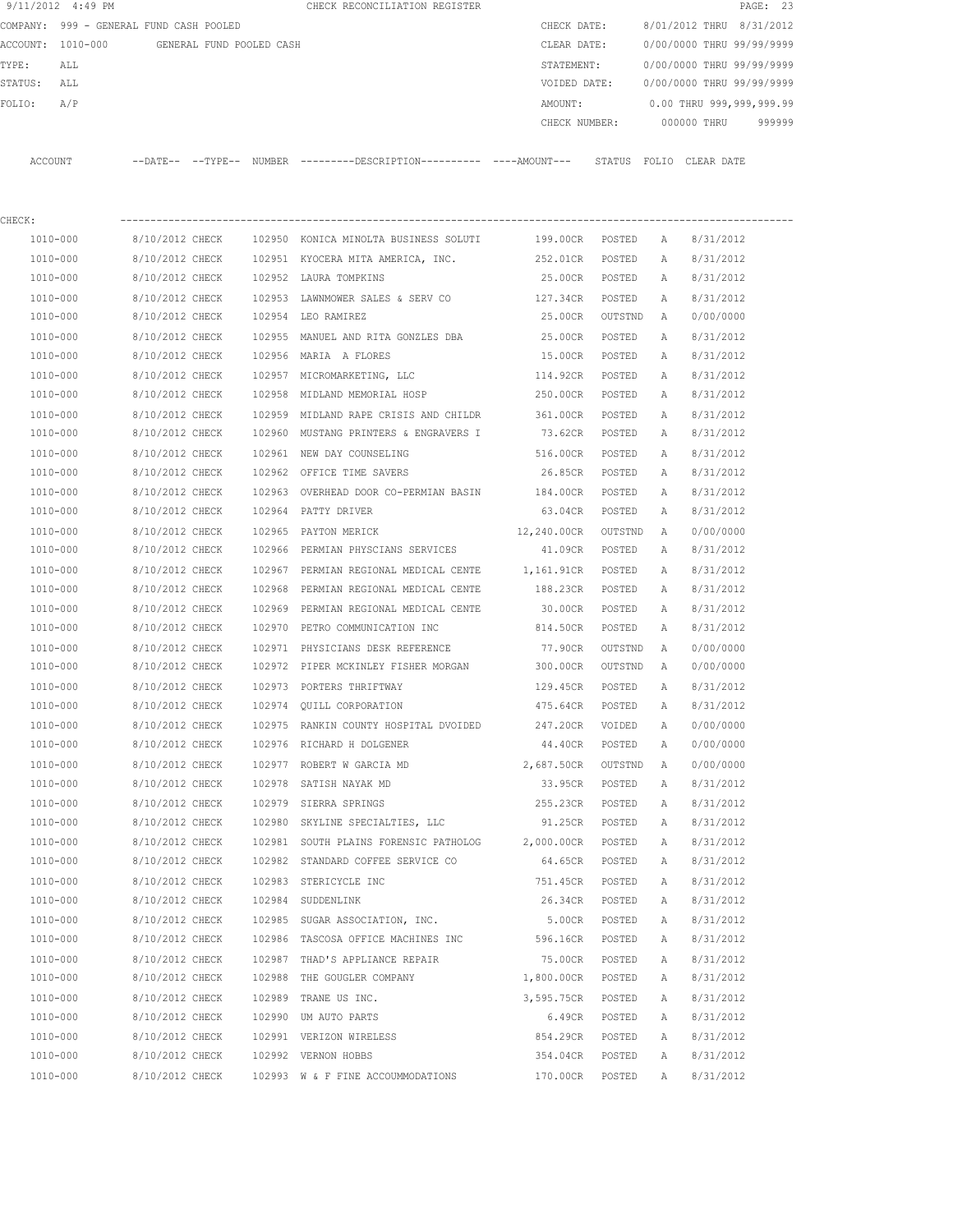| 9/11/2012 4:49 PM |                                         |             | CHECK RECONCILIATION REGISTER                                                              |                 |         |              |                           | PAGE: 24 |
|-------------------|-----------------------------------------|-------------|--------------------------------------------------------------------------------------------|-----------------|---------|--------------|---------------------------|----------|
|                   | COMPANY: 999 - GENERAL FUND CASH POOLED |             |                                                                                            | CHECK DATE:     |         |              | 8/01/2012 THRU 8/31/2012  |          |
| ACCOUNT: 1010-000 | GENERAL FUND POOLED CASH                |             |                                                                                            | CLEAR DATE:     |         |              | 0/00/0000 THRU 99/99/9999 |          |
| TYPE:<br>ALL      |                                         |             |                                                                                            | STATEMENT:      |         |              | 0/00/0000 THRU 99/99/9999 |          |
| STATUS:<br>ALL    |                                         |             |                                                                                            | VOIDED DATE:    |         |              | 0/00/0000 THRU 99/99/9999 |          |
| A/P<br>FOLIO:     |                                         |             |                                                                                            | AMOUNT:         |         |              | 0.00 THRU 999,999,999.99  |          |
|                   |                                         |             |                                                                                            | CHECK NUMBER:   |         |              | 000000 THRU               | 999999   |
| ACCOUNT           |                                         |             | --DATE-- --TYPE-- NUMBER --------DESCRIPTION---------- ---AMOUNT--- STATUS FOLIO CLEARDATE |                 |         |              |                           |          |
| CHECK:            |                                         |             |                                                                                            |                 |         |              |                           |          |
| 1010-000          | 8/10/2012 CHECK                         |             | 102994 WINDSTREAM COMMUNICATIONS                                                           | 96.36CR POSTED  |         | A            | 8/31/2012                 |          |
| 1010-000          | 8/17/2012 CHECK                         |             | 102995 4IMPRINT, INC.                                                                      | 192.95CR        | POSTED  | A            | 8/31/2012                 |          |
| 1010-000          | 8/17/2012 CHECK                         |             | 102996 A & E SEAT COVERS                                                                   | 350.00CR POSTED |         | A            | 8/31/2012                 |          |
| 1010-000          | 8/17/2012 CHECK                         |             | 102997 ADVANCED BUSINESS SOLUTIONS                                                         | 219.50CR        | POSTED  | A            | 8/31/2012                 |          |
| 1010-000          | 8/17/2012 CHECK                         |             | 102998 AFFIRMED FIRST AID & SAFETY                                                         | 65.86CR         | POSTED  | A            | 8/31/2012                 |          |
| 1010-000          | 8/17/2012 CHECK                         |             | 102999 AMERICAN TIRE DISTRIBUTERS                                                          | 743.96CR        | POSTED  | Α            | 8/31/2012                 |          |
| 1010-000          | 8/17/2012 CHECK                         |             | 103000 ANDREWS COUNTY NEWS INC                                                             | 756.00CR        | POSTED  | A            | 8/31/2012                 |          |
| 1010-000          | 8/17/2012 CHECK                         |             | 103001 ANDREWS FAMILY MEDICINE                                                             | 33.95CR         | POSTED  | A            | 8/31/2012                 |          |
| 1010-000          | 8/17/2012 CHECK                         |             | 103002 ANDREWS IRON & SUPPLY                                                               | 195.84CR        | POSTED  | A            | 8/31/2012                 |          |
| 1010-000          | 8/17/2012 CHECK                         |             | 103003 ANDREWS OFFICE SUPPLY                                                               | 27.62CR         | POSTED  | Α            | 8/31/2012                 |          |
| 1010-000          | 8/17/2012 CHECK                         |             | 103004 ANDREWS PEST CONTROL                                                                | 730.00CR        | POSTED  | A            | 8/31/2012                 |          |
| 1010-000          | 8/17/2012 CHECK                         |             | 103005 ANDREWS TIRE SERVICE INC                                                            | 128.00CR        | POSTED  | Α            | 8/31/2012                 |          |
| 1010-000          | 8/17/2012 CHECK                         |             | 103006 ANDREWS TRUCK MAINTENANCE INC                                                       | 49.00CR         | OUTSTND | A            | 0/00/0000                 |          |
| 1010-000          | 8/17/2012 CHECK                         |             | 103007 ANDREWS VETERINARY CLINIC CORP                                                      | 431.10CR        | POSTED  | Α            | 8/31/2012                 |          |
| 1010-000          | 8/17/2012 CHECK                         | 103008      | BEAR GRAPHICS INC                                                                          | 412.58CR        | POSTED  | A            | 8/31/2012                 |          |
| 1010-000          | 8/17/2012 CHECK                         | 103009      | BEN E BREWER                                                                               | 39.97CR         | OUTSTND | A            | 0/00/0000                 |          |
| 1010-000          | 8/17/2012 CHECK                         |             | 103010 BIG COUNTRY SUPPLY<br>VOIDED                                                        | 328.95CR        | VOIDED  | A            | 0/00/0000                 |          |
| 1010-000          | 8/17/2012 CHECK                         |             | 103011 BORDER STATES ELECTRIC SUPPLY 2,755.72CR                                            |                 | POSTED  | Α            | 0/00/0000                 |          |
| 1010-000          | 8/17/2012 CHECK                         | 103012 BWI  |                                                                                            | 647.79CR        | POSTED  | A            | 8/31/2012                 |          |
| 1010-000          | 8/17/2012 CHECK                         |             | 103013 CAREER TRACK                                                                        | 79.00CR         | POSTED  | Α            | 8/31/2012                 |          |
| 1010-000          | 8/17/2012 CHECK                         |             | 103014 CENTER FOR DISEASE DETECTION 288.00CR                                               |                 | POSTED  | A            | 8/31/2012                 |          |
| 1010-000          | 8/17/2012 CHECK                         |             | 103015 CENTER POINT LARGE PRINT                                                            | 77.88CR         | POSTED  | А            | 8/31/2012                 |          |
| 1010-000          | 8/17/2012 CHECK                         |             | 103016 CHRIS VALLES                                                                        | 25.00CR         | OUTSTND | A            | 0/00/0000                 |          |
| 1010-000          | 8/17/2012 CHECK                         | 103017 CIMA |                                                                                            | 502.84CR        | POSTED  | $\mathbb{A}$ | 8/31/2012                 |          |
| 1010-000          | 8/17/2012 CHECK                         |             | 103018 CISCO EQUIPMENT                                                                     | 1,558.00CR      | POSTED  | Α            | 8/31/2012                 |          |
| 1010-000          | 8/17/2012 CHECK                         |             | 103019 CITY OF ODESSA                                                                      | 12.00CR         | POSTED  | Α            | 8/31/2012                 |          |
| 1010-000          | 8/17/2012 CHECK                         |             | 103020 CLYDE'S REFRIGERATION INC                                                           | 11.58CR         | POSTED  | Α            | 8/31/2012                 |          |
| 1010-000          | 8/17/2012 CHECK                         |             | 103021 COCA-COLA REFRESHMENTS                                                              | 297.12CR POSTED |         | Α            | 8/31/2012                 |          |
| 1010-000          | 8/17/2012 CHECK                         |             | 103022 CONCEPT REFRIGERATION COMPANY                                                       | 441.16CR POSTED |         | Α            | 8/31/2012                 |          |
| 1010-000          | 8/17/2012 CHECK                         |             | 103023 CORNERSTONE PROGRAMS                                                                | 2,128.00CR      | POSTED  | Α            | 8/31/2012                 |          |
| 1010-000          | 8/17/2012 CHECK                         |             | 103024 CRS DIAGNOSTIC SERVICE LLC                                                          | 95.00CR         | POSTED  | Α            | 8/31/2012                 |          |
| 1010-000          | 8/17/2012 CHECK                         |             | 103025 CUSTOM WHOLESALE SUPPLY CO INC 6,891.11CR                                           |                 | POSTED  | Α            | 8/31/2012                 |          |
| 1010-000          | 8/17/2012 CHECK                         |             | 103026 DAMRON SAND AND GRAVEL CORP                                                         | 867.68CR        | POSTED  | Α            | 8/31/2012                 |          |
| 1010-000          | 8/17/2012 CHECK                         |             | 103027 DAVID SMYLIE                                                                        | 4.99CR          | OUTSTND | Α            | 0/00/0000                 |          |
| 1010-000          | 8/17/2012 CHECK                         |             | 103028 DEB MCCULLOUGH                                                                      | 16.19CR         | OUTSTND | Α            | 0/00/0000                 |          |
| 1010-000          | 8/17/2012 CHECK                         |             | 103029 DEBRA D GUTHRIE                                                                     | 338.85CR        | OUTSTND | Α            | 0/00/0000                 |          |
| 1010-000          | 8/17/2012 CHECK                         |             | 103030 DELILAH SCHROEDER                                                                   | 1,314.20CR      | POSTED  | Α            | 8/31/2012                 |          |
| 1010-000          | 8/17/2012 CHECK                         |             | 103031 DPC INDUSTRIES, INC.                                                                | 315.00CR        | POSTED  | Α            | 8/31/2012                 |          |
| 1010-000          | 8/17/2012 CHECK                         |             | 103032 DR. ZACHARY ELLIS                                                                   | 1,157.00CR      | POSTED  | Α            | 8/31/2012                 |          |
| 1010-000          | 8/17/2012 CHECK                         |             | 103033 DRS E M AND DAVID WRIGHT                                                            | 210.00CR        | POSTED  | Α            | 8/31/2012                 |          |
| 1010-000          | 8/17/2012 CHECK                         |             | 103034 DUCKWALL-ALCO STORES INC                                                            | 464.64CR POSTED |         | Α            | 8/31/2012                 |          |
| 1010-000          | 8/17/2012 CHECK                         |             | 103035 E.W. HARPER, D.D.S.                                                                 | 647.00CR        | POSTED  | Α            | 8/31/2012                 |          |
| 1010-000          | 8/17/2012 CHECK                         |             | 103036 ECLINICAL WEB LLC                                                                   | 946.75CR        | POSTED  | Α            | 8/31/2012                 |          |
| 1010-000          | 8/17/2012 CHECK                         |             | 103037 ELLIOTT ELECTRIC SUPPLY                                                             | 1,952.50CR      | POSTED  | A            | 8/31/2012                 |          |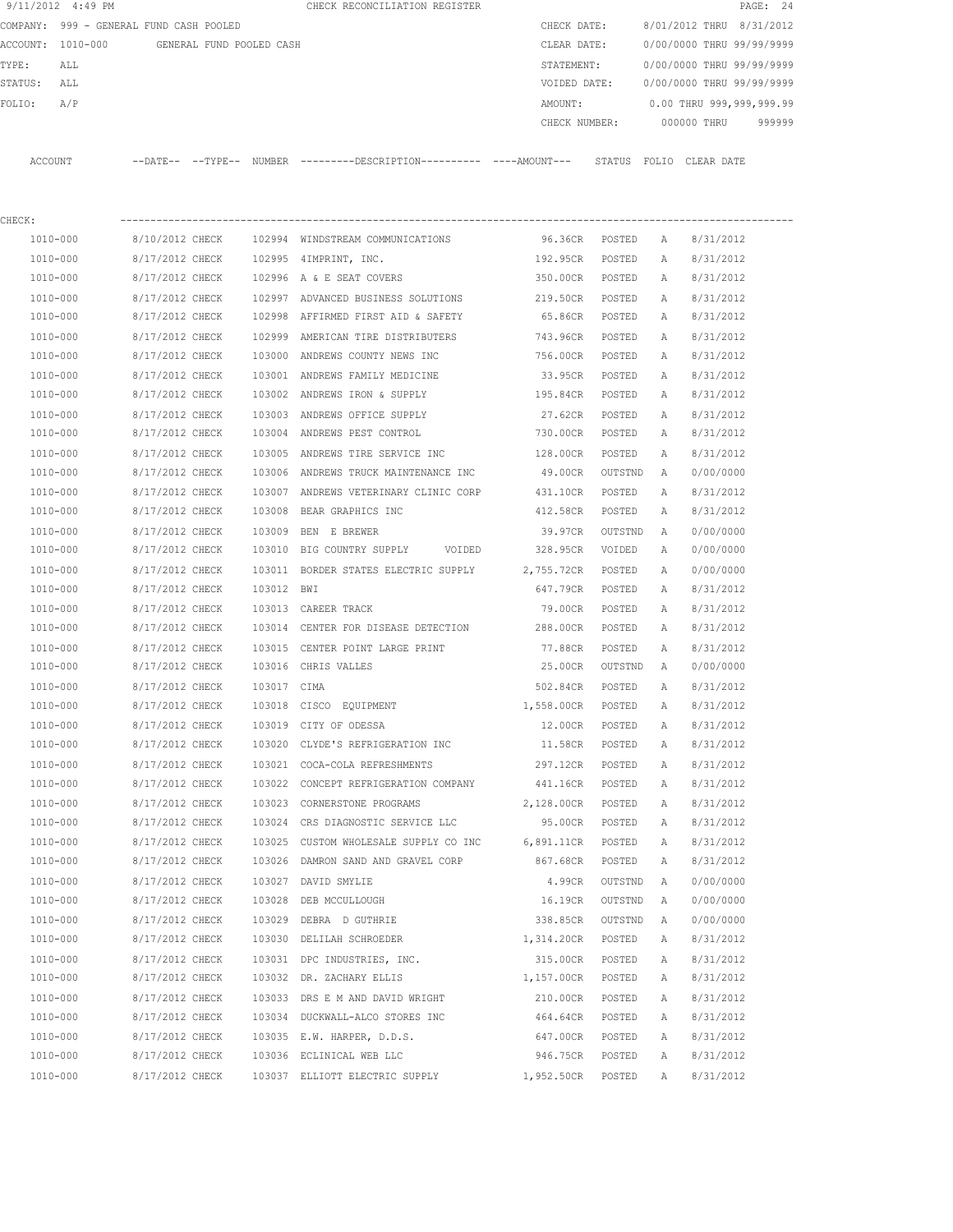| 9/11/2012 4:49 PM                          |                 |  |             | PAGE: 25<br>CHECK RECONCILIATION REGISTER                            |               |         |   |                           |
|--------------------------------------------|-----------------|--|-------------|----------------------------------------------------------------------|---------------|---------|---|---------------------------|
| COMPANY: 999 - GENERAL FUND CASH POOLED    |                 |  |             |                                                                      | CHECK DATE:   |         |   | 8/01/2012 THRU 8/31/2012  |
| ACCOUNT: 1010-000 GENERAL FUND POOLED CASH |                 |  |             |                                                                      | CLEAR DATE:   |         |   | 0/00/0000 THRU 99/99/9999 |
| TYPE:<br>ALL                               |                 |  |             |                                                                      | STATEMENT:    |         |   | 0/00/0000 THRU 99/99/9999 |
| STATUS:<br>ALL                             |                 |  |             |                                                                      | VOIDED DATE:  |         |   | 0/00/0000 THRU 99/99/9999 |
| FOLIO:<br>A/P                              |                 |  |             |                                                                      | AMOUNT:       |         |   | 0.00 THRU 999,999,999.99  |
|                                            |                 |  |             |                                                                      | CHECK NUMBER: |         |   | 000000 THRU<br>999999     |
|                                            |                 |  |             |                                                                      |               |         |   |                           |
| ACCOUNT                                    |                 |  |             | --DATE-- --TYPE-- NUMBER --------DESCRIPTION---------- ----AMOUNT--- |               |         |   | STATUS FOLIO CLEAR DATE   |
|                                            |                 |  |             |                                                                      |               |         |   |                           |
|                                            |                 |  |             |                                                                      |               |         |   |                           |
| CHECK:                                     |                 |  |             |                                                                      |               |         |   |                           |
| 1010-000                                   | 8/17/2012 CHECK |  |             | 103038 VOID CHECK                                                    | 0.00          | POSTED  | Α | 8/31/2012                 |
| 1010-000                                   | 8/17/2012 CHECK |  | 103039 GALE |                                                                      | 445.65CR      | POSTED  | Α | 8/31/2012                 |
| 1010-000                                   | 8/17/2012 CHECK |  |             | 103040 GEBO CREDIT CORPORATION                                       | 605.78CR      | POSTED  | А | 8/31/2012                 |
| 1010-000                                   | 8/17/2012 CHECK |  |             | 103041 GORDON MATTIMOE                                               | 350.00CR      | POSTED  | A | 8/31/2012                 |
| 1010-000                                   | 8/17/2012 CHECK |  |             | 103042 GRAINGER INC                                                  | 4,683.24CR    | POSTED  | Α | 8/31/2012                 |
| 1010-000                                   | 8/17/2012 CHECK |  |             | 103043 GRAPPLERS, INC                                                | 541.20CR      | POSTED  | A | 8/31/2012                 |
| 1010-000                                   | 8/17/2012 CHECK |  |             | 103044 GT DISTRIBUTORS INC AUSTIN                                    | 560.60CR      | POSTED  | А | 8/31/2012                 |
| 1010-000                                   | 8/17/2012 CHECK |  |             | 103045 HEARTLAND AG-BUSINESS GROUP                                   | 68.00CR       | POSTED  | А | 8/31/2012                 |
| 1010-000                                   | 8/17/2012 CHECK |  |             | 103046 HENRY SCHEIN                                                  | 1,282.77CR    | POSTED  | А | 8/31/2012                 |
| 1010-000                                   | 8/17/2012 CHECK |  | 103047      | INTERSTATE BILLING SERVICE INC                                       | 207.15CR      | POSTED  | Α | 8/31/2012                 |
| 1010-000                                   | 8/17/2012 CHECK |  |             | 103048 J ROXANE BLOUNT                                               | 185.19CR      | OUTSTND | A | 0/00/0000                 |
| 1010-000                                   | 8/17/2012 CHECK |  | 103049      | JNL STEEL COMPONENTS INC                                             | 247.95CR      | POSTED  | Α | 8/31/2012                 |
| 1010-000                                   | 8/17/2012 CHECK |  |             | 103050 JOANNA PACK                                                   | 204.80CR      | POSTED  | Α | 8/31/2012                 |
| 1010-000                                   | 8/17/2012 CHECK |  |             | 103051 JOHN F WATSON                                                 | 4,206.75CR    | POSTED  | Α | 8/31/2012                 |
| 1010-000                                   | 8/17/2012 CHECK |  |             | 103052 KENDA HECKLER                                                 | 1,282.38CR    | POSTED  | Α | 8/31/2012                 |
| 1010-000                                   | 8/17/2012 CHECK |  |             | 103053 KIM RANSOM                                                    | 49.95CR       | OUTSTND | A | 0/00/0000                 |
| 1010-000                                   | 8/17/2012 CHECK |  |             | 103054 KYOCERA MITA AMERICA, INC.                                    | 210.94CR      | POSTED  | Α | 8/31/2012                 |
| 1010-000                                   | 8/17/2012 CHECK |  |             | 103055 LAWSON PRODUCTS, INC.                                         | 5,277.50CR    | POSTED  | Α | 8/31/2012                 |
| 1010-000                                   | 8/17/2012 CHECK |  |             | 103056 LEXISNEXIS                                                    | 557.53CR      | POSTED  | A | 8/31/2012                 |
| 1010-000                                   | 8/17/2012 CHECK |  |             | 103057 LILLY A PLUMMER                                               | 736.82CR      | POSTED  | Α | 8/31/2012                 |
| 1010-000                                   | 8/17/2012 CHECK |  |             | 103058 LUBER BROS INC                                                | 2,138.44CR    | POSTED  | A | 8/31/2012                 |
| 1010-000                                   | 8/17/2012 CHECK |  |             | 103059 MIDLAND COUNTY JUVENILE PROBAT                                | 3,630.00CR    | POSTED  | A | 8/31/2012                 |
| 1010-000                                   | 8/17/2012 CHECK |  |             | 103060 MORRISON SUPPLY COMPANY                                       | 2,509.53CR    | POSTED  | A | 8/31/2012                 |
| 1010-000                                   | 8/17/2012 CHECK |  |             | 103061 MOVIE LICENSING USA                                           | 250.00CR      | POSTED  | Α | 8/31/2012                 |
| 1010-000                                   | 8/17/2012 CHECK |  |             | 103062 MUSTANG LUMBER CO                                             | 3,507.44CR    | POSTED  | Α | 8/31/2012                 |
| 1010-000                                   | 8/17/2012 CHECK |  |             | 103063 VOID CHECK                                                    | 0.00          | POSTED  | Α | 8/31/2012                 |
| 1010-000                                   | 8/17/2012 CHECK |  |             | 103064 VOID CHECK                                                    | 0.00          | POSTED  | Α | 8/31/2012                 |
| 1010-000                                   | 8/17/2012 CHECK |  |             | 103065 MUSTANG PRINTERS & ENGRAVERS I                                | 160.00CR      | POSTED  | Α | 8/31/2012                 |
| 1010-000                                   | 8/17/2012 CHECK |  |             | 103066 NATIONAL 4-H COUNCIL                                          | 113.49CR      | POSTED  | Α | 8/31/2012                 |
| 1010-000                                   | 8/17/2012 CHECK |  |             | 103067 NAVICURE, INC                                                 | 158.00CR      | POSTED  | Α | 8/31/2012                 |
| 1010-000                                   | 8/17/2012 CHECK |  |             | 103068 NXTEC SALES GROUP INC.                                        | 4,393.02CR    | POSTED  | Α | 8/31/2012                 |
| 1010-000                                   | 8/17/2012 CHECK |  |             | 103069 OFFICE DEPOT                                                  | 75.34CR       | POSTED  | A | 8/31/2012                 |

 1010-000 8/17/2012 CHECK 103070 PEAK COMMUNICATIONS & SECURITY 2,623.75CR POSTED A 8/31/2012 1010-000 8/17/2012 CHECK 103071 PIPER MCKINLEY FISHER MORGAN 800.00CR OUTSTND A 0/00/0000 1010-000 8/17/2012 CHECK 103072 PROFESSIONAL TURF PRODUCTS 1,999.25CR POSTED A 8/31/2012 1010-000 8/17/2012 CHECK 103073 PSS WORLD MEDICAL INC 729.59CR POSTED A 8/31/2012 1010-000 8/17/2012 CHECK 103074 QUICKSTART MOWER AND ENGINE 478.10CR POSTED A 8/31/2012 1010-000 8/17/2012 CHECK 103075 QUILL CORPORATION 2,268.30CR POSTED A 8/31/2012 1010-000 8/17/2012 CHECK 103076 RECORDED BOOKS, LLC 550.99CR POSTED A 8/31/2012 1010-000 8/17/2012 CHECK 103077 RECOVERY HEALTHCARE CORP 310.00CR POSTED A 8/31/2012 1010-000 8/17/2012 CHECK 103078 ROBERT EDWARD LEAHEY 400.00CR POSTED A 8/31/2012 1010-000 8/17/2012 CHECK 103079 ROSARIO PERALEZ 917.45CR OUTSTND A 0/00/0000 1010-000 8/17/2012 CHECK 103080 ROYER & SCHUTTS INC 317.33CR POSTED A 8/31/2012 1010-000 8/17/2012 CHECK 103081 SALVADOR ESPARZA 320.90CR POSTED A 8/31/2012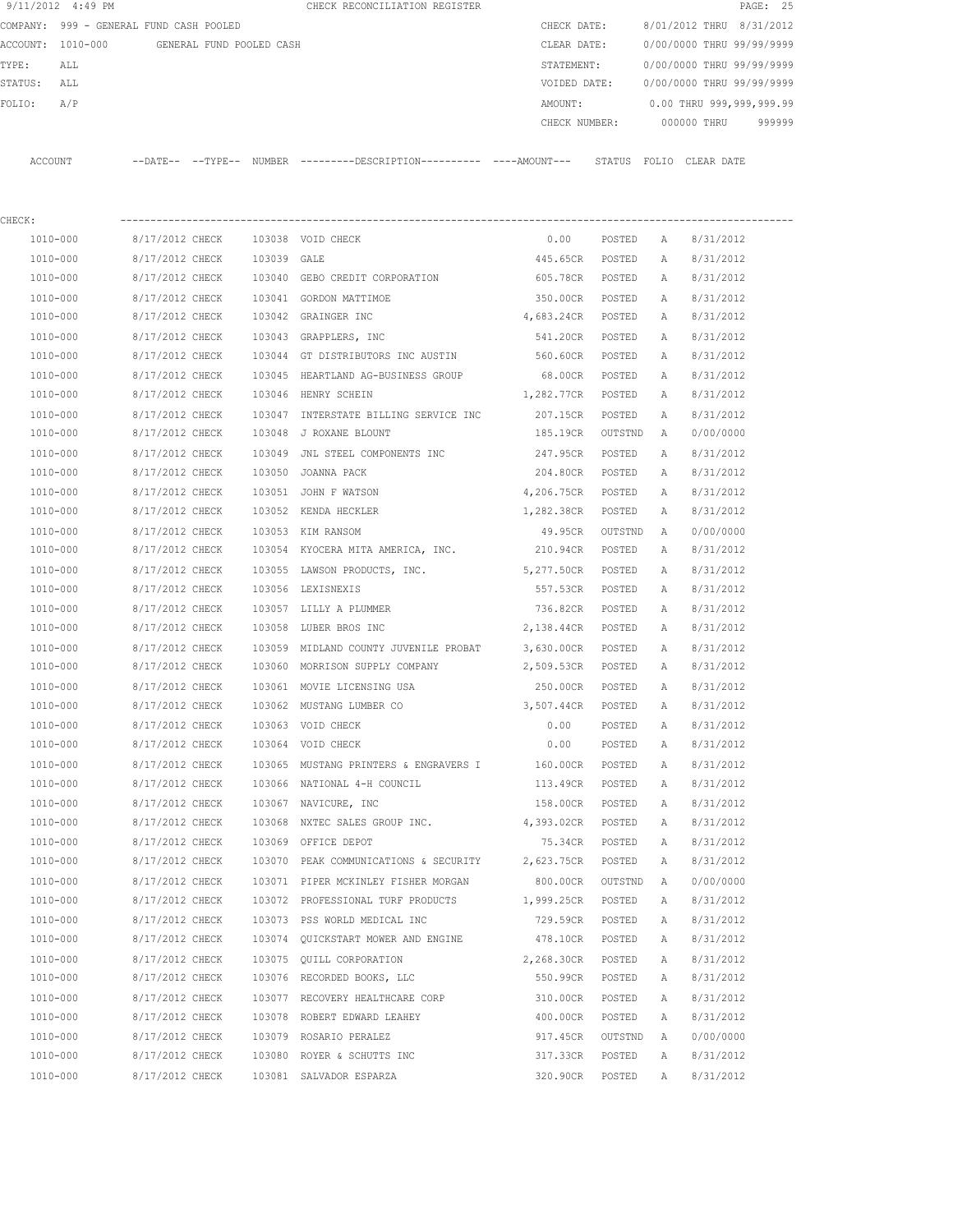|                   | 9/11/2012 4:49 PM                       |                   |                          |        | CHECK RECONCILIATION REGISTER                 |               |        |                           | PAGE: 26 |        |
|-------------------|-----------------------------------------|-------------------|--------------------------|--------|-----------------------------------------------|---------------|--------|---------------------------|----------|--------|
|                   | COMPANY: 999 - GENERAL FUND CASH POOLED |                   |                          |        |                                               | CHECK DATE:   |        | 8/01/2012 THRU 8/31/2012  |          |        |
| ACCOUNT: 1010-000 |                                         |                   | GENERAL FUND POOLED CASH |        |                                               | CLEAR DATE:   |        | 0/00/0000 THRU 99/99/9999 |          |        |
| TYPE:             | ALL                                     |                   |                          |        |                                               | STATEMENT:    |        | 0/00/0000 THRU 99/99/9999 |          |        |
| STATUS:           | ALL                                     |                   |                          |        |                                               | VOIDED DATE:  |        | 0/00/0000 THRU 99/99/9999 |          |        |
| FOLIO:            | A/P                                     |                   |                          |        |                                               | AMOUNT:       |        | 0.00 THRU 999,999,999.99  |          |        |
|                   |                                         |                   |                          |        |                                               | CHECK NUMBER: |        | 000000 THRU               |          | 999999 |
|                   |                                         |                   |                          |        |                                               |               |        |                           |          |        |
| ACCOUNT           |                                         | --DATE-- --TYPE-- |                          | NUMBER | ---------DESCRIPTION----------- ----AMOUNT--- |               | STATUS | FOLIO CLEAR DATE          |          |        |
|                   |                                         |                   |                          |        |                                               |               |        |                           |          |        |
|                   |                                         |                   |                          |        |                                               |               |        |                           |          |        |

| CHECK:   |                                         |                                                                         |                     |         |              |           |
|----------|-----------------------------------------|-------------------------------------------------------------------------|---------------------|---------|--------------|-----------|
|          |                                         | 1010-000 8/17/2012 CHECK 103082 SATISH NAYAK MD 893.99CR POSTED A       |                     |         |              | 8/31/2012 |
| 1010-000 | 8/17/2012 CHECK 103083 SC FUELS         |                                                                         | 3,229.10CR POSTED A |         |              | 8/31/2012 |
| 1010-000 | 8/17/2012 CHECK 103084 SC FUELS         |                                                                         | 5,426.13CR POSTED A |         |              | 8/31/2012 |
| 1010-000 |                                         | 8/17/2012 CHECK 103085 SEMINOLE DIESEL SERVICE                          | 1,750.00CR POSTED   |         | A            | 8/31/2012 |
| 1010-000 | 8/17/2012 CHECK 103086 SHELL FLEET PLUS |                                                                         | 40.99CR POSTED A    |         |              | 8/31/2012 |
| 1010-000 | 8/17/2012 CHECK 103087 SHELL FLEET PLUS |                                                                         | 223.08CR POSTED     |         | A            | 8/31/2012 |
| 1010-000 | 8/17/2012 CHECK 103088 SIERRA SPRINGS   |                                                                         | 14.23CR POSTED      |         | A            | 8/31/2012 |
| 1010-000 |                                         | 8/17/2012 CHECK 103089 SIMS PLASTICS, INC.                              | 2,049.91CR POSTED   |         | A            | 8/31/2012 |
| 1010-000 |                                         | 8/17/2012 CHECK 103090 SIRCHIE FINGER PRINT LAB INC.                    | 91.00CR POSTED      |         | A            | 8/31/2012 |
| 1010-000 |                                         | 8/17/2012 CHECK 103091 SOUTH PLAINS FORENSIC PATHOLOG 2,000.00CR POSTED |                     |         | A            | 8/31/2012 |
| 1010-000 |                                         | 8/17/2012 CHECK 103092 SOUTH PLAINS IMPLEMENT LTD                       | 99.43CR POSTED      |         | A            | 8/31/2012 |
| 1010-000 | 8/17/2012 CHECK 103093 SPRINT           |                                                                         | 511.81CR POSTED     |         | A            | 8/31/2012 |
| 1010-000 |                                         | 8/17/2012 CHECK 103094 STANLEY FORD - ANDREWS 106.41CR POSTED           |                     |         | A            | 8/31/2012 |
| 1010-000 | 8/17/2012 CHECK 103095 SYNETRA INC      |                                                                         | 6,387.00CR POSTED   |         | A            | 8/31/2012 |
| 1010-000 |                                         | 8/17/2012 CHECK 103096 SYSCO WEST TEXAS INC 2,224.50CR POSTED           |                     |         | A            | 8/31/2012 |
| 1010-000 |                                         | 8/17/2012 CHECK 103097 TASCOSA OFFICE MACHINES INC                      | 354.95CR POSTED     |         | A            | 8/31/2012 |
| 1010-000 |                                         | 8/17/2012 CHECK 103098 TEXAS GAS SERVICE CORP                           | 146.92CR POSTED     |         | A            | 8/31/2012 |
| 1010-000 |                                         | 8/17/2012 CHECK 103099 TEXAS JUSTICE COURT TRAINING C                   | 200.00CR OUTSTND    |         | A            | 0/00/0000 |
| 1010-000 |                                         | 8/17/2012 CHECK 103100 TEXAS PROBATION ASSOCIATION                      | 60.00CR OUTSTND     |         | A            | 0/00/0000 |
| 1010-000 |                                         | 8/17/2012 CHECK 103101 THE MCCRELESS CO.                                | 122.17CR POSTED     |         | A            | 8/31/2012 |
| 1010-000 | 8/17/2012 CHECK 103102 TRACEY SCOWN     |                                                                         | 2,481.80CR POSTED A |         |              | 8/31/2012 |
| 1010-000 | 8/17/2012 CHECK 103103 VOID CHECK       |                                                                         | 0.00 POSTED A       |         |              | 8/31/2012 |
| 1010-000 |                                         | 8/17/2012 CHECK 103104 UM AUTO PARTS 1,014.20CR POSTED A                |                     |         |              | 8/31/2012 |
| 1010-000 | 8/17/2012 CHECK 103105 VOID CHECK       |                                                                         | 0.00 POSTED         |         | A            | 8/31/2012 |
| 1010-000 | 8/17/2012 CHECK 103106 UNIFIRST         |                                                                         | 28.32CR POSTED      |         | A            | 8/31/2012 |
| 1010-000 |                                         | 8/17/2012 CHECK 103107 VERIZON WIRELESS 226.38CR POSTED                 |                     |         | A            | 8/31/2012 |
| 1010-000 | 8/17/2012 CHECK 103108 WARREN CAT       |                                                                         | 830.43CR POSTED     |         | A            | 8/31/2012 |
| 1010-000 |                                         | 8/17/2012 CHECK 103109 WEST PAYMENT CENTER                              | 25.00CR POSTED      |         | A            | 8/31/2012 |
| 1010-000 |                                         | 8/17/2012 CHECK 103110 WEST TEXAS CONSULTANTS INC                       | 6,814.03CR POSTED   |         | A            | 8/31/2012 |
| 1010-000 |                                         | 8/17/2012 CHECK 103111 WEST TEXAS OFFICE EQUIPMENT                      | 488.25CR POSTED     |         | A            | 8/31/2012 |
| 1010-000 |                                         | 8/17/2012 CHECK 103112 WEST TX FIRE EXTINGUISHER INC                    | 554.57CR POSTED     |         | A            | 8/31/2012 |
| 1010-000 |                                         | 8/17/2012 CHECK 103113 WINDSTREAM COMMUNICATIONS                        | 1,327.99CR POSTED   |         | A            | 8/31/2012 |
| 1010-000 |                                         | 8/17/2012 CHECK 103114 WINFIELD SOLUTIONS LLC                           | 2,740.00CR POSTED A |         |              | 8/31/2012 |
| 1010-000 |                                         | $8/17/2012$ CHECK 103115 WINZER CORPORATION 3,208.14CR POSTED A         |                     |         |              | 8/31/2012 |
| 1010-000 |                                         | 8/24/2012 CHECK 103116 ABACUS COMPUTERS INC. 868.00CR POSTED A          |                     |         |              | 8/31/2012 |
| 1010-000 | 8/24/2012 CHECK                         | 103117 ACE PETTY CASH                                                   | 41.50CR             | OUTSTND | $\mathbb{A}$ | 0/00/0000 |
| 1010-000 | 8/24/2012 CHECK                         | 103118 AGRI-TEX WOOD SHAVINGS                                           | 5,309.40CR          | POSTED  | Α            | 8/31/2012 |
| 1010-000 | 8/24/2012 CHECK                         | 103119 AIR FILTRATION PRODUCTS AND SE                                   | 252.85CR            | POSTED  | Α            | 8/31/2012 |
| 1010-000 | 8/24/2012 CHECK                         | 103120 ALICIA HARPER                                                    | 25.00CR             | POSTED  | Α            | 8/31/2012 |
| 1010-000 | 8/24/2012 CHECK                         | 103121 AMERICAN EXPRESS                                                 | 224.13CR            | POSTED  | Α            | 8/31/2012 |
| 1010-000 | 8/24/2012 CHECK                         | 103122 AMERICAN TIRE DISTRIBUTERS                                       | 200.96CR            | OUTSTND | Α            | 0/00/0000 |
| 1010-000 | 8/24/2012 CHECK                         | 103123 ANDREWS BUILDERS SUPPLY INC                                      | 1,012.97CR          | POSTED  | Α            | 8/31/2012 |
| 1010-000 | 8/24/2012 CHECK                         | 103124 VOID CHECK                                                       | 0.00                | POSTED  | Α            | 8/31/2012 |
| 1010-000 | 8/24/2012 CHECK                         | 103125 VOID CHECK                                                       | 0.00                | POSTED  | Α            | 8/31/2012 |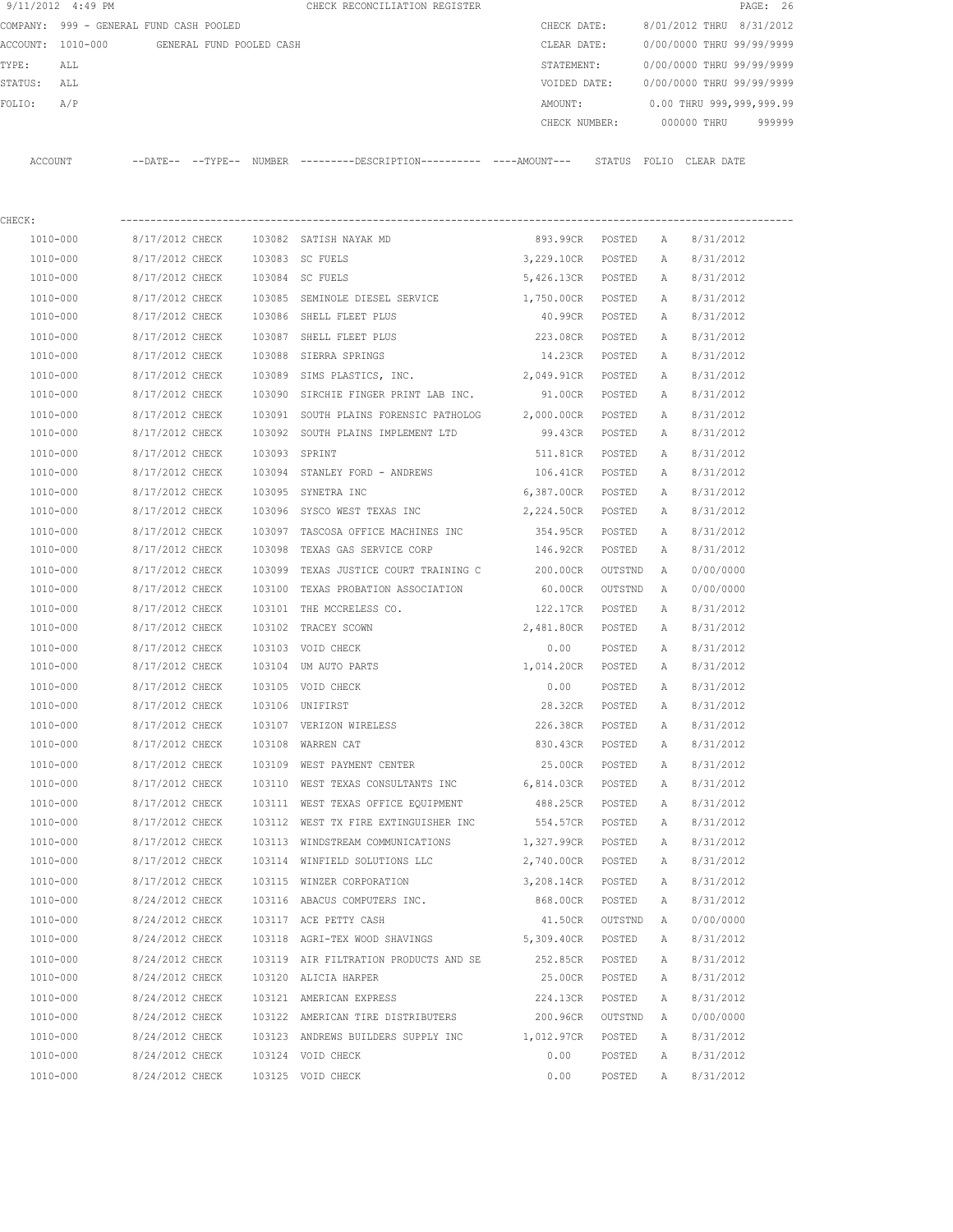| 9/11/2012 4:49 PM |                                            | CHECK RECONCILIATION REGISTER                                                                         |                             |           |          | PAGE: 27                               |
|-------------------|--------------------------------------------|-------------------------------------------------------------------------------------------------------|-----------------------------|-----------|----------|----------------------------------------|
|                   | COMPANY: 999 - GENERAL FUND CASH POOLED    |                                                                                                       | CHECK DATE:                 |           |          | 8/01/2012 THRU 8/31/2012               |
|                   | ACCOUNT: 1010-000 GENERAL FUND POOLED CASH |                                                                                                       | CLEAR DATE:                 |           |          | 0/00/0000 THRU 99/99/9999              |
| TYPE:<br>ALL      |                                            |                                                                                                       |                             |           |          | STATEMENT: 0/00/0000 THRU 99/99/9999   |
| STATUS: ALL       |                                            |                                                                                                       |                             |           |          | VOIDED DATE: 0/00/0000 THRU 99/99/9999 |
| FOLIO:<br>A/P     |                                            |                                                                                                       |                             |           |          | AMOUNT: 0.00 THRU 999,999,999.99       |
|                   |                                            |                                                                                                       |                             |           |          | CHECK NUMBER: 000000 THRU 999999       |
|                   |                                            | ACCOUNT --DATE-- --TYPE-- NUMBER ---------DESCRIPTION---------- ----AMOUNT--- STATUS FOLIO CLEAR DATE |                             |           |          |                                        |
| CHECK:            |                                            |                                                                                                       |                             |           |          |                                        |
| 1010-000          | 8/24/2012 CHECK 103126 VOID CHECK          |                                                                                                       | 0.00                        |           |          | POSTED A 8/31/2012                     |
| 1010-000          | 8/24/2012 CHECK 103127 VOID CHECK          |                                                                                                       |                             |           |          | $0.00$ POSTED A $8/31/2012$            |
| 1010-000          |                                            | 8/24/2012 CHECK 103128 ANDREWS COUNTY NEWS INC                                                        | 186.00CR POSTED A 8/31/2012 |           |          |                                        |
| 1010-000          |                                            | 8/24/2012 CHECK 103129 ANDREWS FAMILY MEDICINE                                                        | 33.95CR POSTED A            |           |          | 8/31/2012                              |
| 1010-000          |                                            | 8/24/2012 CHECK 103130 ANDREWS OFFICE SUPPLY                                                          | 206.21CR POSTED A           |           |          | 8/31/2012                              |
| 1010-000          |                                            | 8/24/2012 CHECK 103131 ANDREWS PEST CONTROL                                                           | 195.00CR                    | OUTSTND A |          | 0/00/0000                              |
| 1010-000          |                                            | 8/24/2012 CHECK 103132 AUTOZONE COMMERCIAL                                                            | 490.88CR POSTED A           |           |          | 8/31/2012                              |
| 1010-000          | 8/24/2012 CHECK 103133 VOID CHECK          |                                                                                                       | 0.00                        | POSTED    | A        | 8/31/2012                              |
| 1010-000          |                                            | 8/24/2012 CHECK 103134 BIG COUNTRY BG                                                                 | 328.95CR OUTSTND A          |           |          | 0/00/0000                              |
| 1010-000          |                                            | 8/24/2012 CHECK 103135 BIG COUNTRY SUPPLY                                                             | 192.69CR OUTSTND A          |           |          | 0/00/0000                              |
| 1010-000          |                                            | 8/24/2012 CHECK 103136 BLAINE INDUSTRIAL SUPPLY, INC.                                                 | 236.10CR POSTED             |           | <b>A</b> | 8/31/2012                              |
| 1010-000          | 8/24/2012 CHECK 103137 BRODART CO          |                                                                                                       | 69.94CR OUTSTND A           |           |          | 0/00/0000                              |
| 1010-000          | 8/24/2012 CHECK                            | 103138 CAIN ELECTRICAL SUPPLY CORP                                                                    | 715.39CR POSTED             |           | A        | 8/31/2012                              |
| 1010-000          |                                            | 8/24/2012 CHECK 103139 CMC BUSINESS SYSTEMS INC                                                       | 261.64CR OUTSTND A          |           |          | 0/00/0000                              |
| 1010-000          | 8/24/2012 CHECK                            | 103140 COCA-COLA REFRESHMENTS                                                                         | 191.93CR POSTED             |           | A        | 8/31/2012                              |
| 1010-000          | 8/24/2012 CHECK                            | 103141 DEBBIE GOMEZ                                                                                   | 35.00CR POSTED A            |           |          | 8/31/2012                              |
| 1010-000          |                                            | 8/24/2012 CHECK 103142 DELL MARKETING LP 1,336.40CR POSTED A                                          |                             |           |          | 8/31/2012                              |
| 1010-000          | 8/24/2012 CHECK 103143 DIANE PATTILLO      |                                                                                                       | 55.00CR                     | OUTSTND A |          | 0/00/0000                              |
| 1010-000          | 8/24/2012 CHECK 103144 DISH NETWORK        |                                                                                                       | 92.61CR                     | OUTSTND   | A        | 0/00/0000                              |
| 1010-000          |                                            | 8/24/2012 CHECK 103145 DUCKWALL-ALCO STORES INC 16.37CR                                               |                             | OUTSTND   | <b>A</b> | 0/00/0000                              |
| 1010-000          |                                            | 8/24/2012 CHECK 103146 EMERGENCY MEDICINE 69/24/2012 CHECK 103146 EMERGENCY MEDICINE                  |                             | OUTSTND   | A        | 0/00/0000                              |
| 1010-000          | 8/24/2012 CHECK 103147 EXXON/MOBIL         |                                                                                                       | 95.42CR POSTED A            |           |          | 8/31/2012                              |
| 1010-000          | 8/24/2012 CHECK 103148 EXXON/MOBIL         |                                                                                                       | 130.41CR POSTED A           |           |          | 8/31/2012                              |
| 1010-000          |                                            | 8/24/2012 CHECK 103149 FITZWATER ENTERPRISES-EVARING-                                                 | 438.31CR                    | POSTED A  |          | 8/31/2012                              |
| 1010-000          | 8/24/2012 CHECK                            | 103150 INGRAM LIBRARY SERVICES                                                                        | 23.85CR                     | POSTED    | Α        | 8/31/2012                              |
| 1010-000          | 8/24/2012 CHECK                            | 103151 J ROXANE BLOUNT                                                                                | 850.00CR                    | OUTSTND   | Α        | 0/00/0000                              |
| 1010-000          | 8/24/2012 CHECK                            | 103152 JOANNA PACK                                                                                    | 48.84CR                     | OUTSTND   | Α        | 0/00/0000                              |
| $1010 - 000$      | 8/24/2012 CHECK                            | 103153 LAMICHA HOGAN                                                                                  | 222.00CR                    | OUTSTND   | Α        | 0/00/0000                              |
| 1010-000          | 8/24/2012 CHECK                            | 103154 MARK'S PLUMBING PARTS                                                                          | 333.95CR                    | OUTSTND   | Α        | 0/00/0000                              |
| 1010-000          | 8/24/2012 CHECK                            | 103155 MARTHA M ALVARADO                                                                              | 200.00CR                    | POSTED    | Α        | 8/31/2012                              |
| 1010-000          | 8/24/2012 CHECK                            | 103156 MICROMARKETING, LLC                                                                            | 9.53CR                      | POSTED    | Α        | 8/31/2012                              |
| $1010 - 000$      | 8/24/2012 CHECK                            | 103157 MORRISON SUPPLY COMPANY                                                                        | 9.33CR                      | POSTED    | Α        | 8/31/2012                              |
| 1010-000          | 8/24/2012 CHECK                            | 103158 OFFICE DEPOT                                                                                   | 80.86CR                     | OUTSTND   | Α        | 0/00/0000                              |
| 1010-000          | 8/24/2012 CHECK                            | 103159 PORTERS THRIFTWAY                                                                              | 417.38CR                    | POSTED    | Α        | 8/31/2012                              |
| 1010-000          | 8/24/2012 CHECK                            | 103160 QUILL CORPORATION                                                                              | 1,782.87CR                  | OUTSTND   | Α        | 0/00/0000                              |
| 1010-000          | 8/24/2012 CHECK                            | 103161 RELIANT                                                                                        | 47,138.28CR                 | POSTED    | Α        | 8/31/2012                              |
| 1010-000          | 8/24/2012 CHECK                            | 103162 REVIZE LLC                                                                                     | 500.00CR                    | OUTSTND   | Α        | 0/00/0000                              |
| 1010-000          | 8/24/2012 CHECK                            | 103163 RICHARD H DOLGENER                                                                             | 44.40CR                     | OUTSTND   | Α        | 0/00/0000                              |
| 1010-000          | 8/24/2012 CHECK                            | 103164 SPRINT                                                                                         | 152.81CR                    | OUTSTND   | Α        | 0/00/0000                              |
| 1010-000          | 8/24/2012 CHECK                            | 103165 STACY GALLIER                                                                                  | 25.00CR                     | OUTSTND   | Α        | 0/00/0000                              |
| 1010-000          | 8/24/2012 CHECK                            | 103166 STANDARD COFFEE SERVICE CO                                                                     | 214.18CR                    | OUTSTND   | Α        | 0/00/0000                              |
| 1010-000          | 8/24/2012 CHECK                            | 103167 SUSANA DE LA ROSA                                                                              | 135.00CR                    | OUTSTND   | Α        | 0/00/0000                              |
| 1010-000          | 8/24/2012 CHECK                            | 103168 SYNETRA INC                                                                                    | 1,232.00CR                  | OUTSTND   | Α        | 0/00/0000                              |
| 1010-000          | 8/24/2012 CHECK                            | 103169 TASCOSA OFFICE MACHINES INC                                                                    | 461.23CR                    | OUTSTND   | Α        | 0/00/0000                              |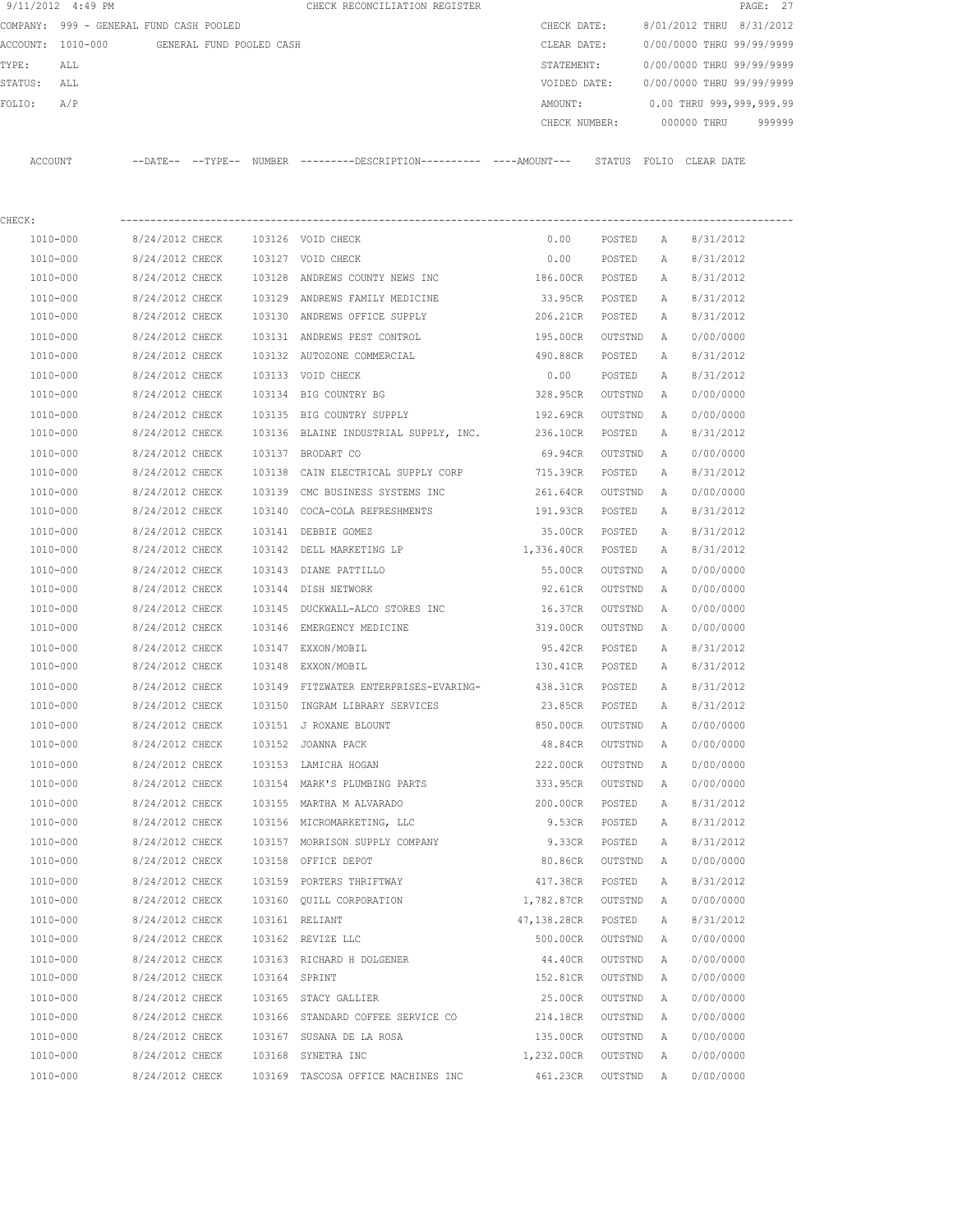|                | 9/11/2012 4:49 PM    |                                         |                          |        | CHECK RECONCILIATION REGISTER                                                              |               |                  |              | PAGE: 28                  |
|----------------|----------------------|-----------------------------------------|--------------------------|--------|--------------------------------------------------------------------------------------------|---------------|------------------|--------------|---------------------------|
|                |                      | COMPANY: 999 - GENERAL FUND CASH POOLED |                          |        |                                                                                            | CHECK DATE:   |                  |              | 8/01/2012 THRU 8/31/2012  |
|                | ACCOUNT: 1010-000    |                                         | GENERAL FUND POOLED CASH |        |                                                                                            | CLEAR DATE:   |                  |              | 0/00/0000 THRU 99/99/9999 |
| TYPE:          | ALL                  |                                         |                          |        |                                                                                            | STATEMENT:    |                  |              | 0/00/0000 THRU 99/99/9999 |
| STATUS: ALL    |                      |                                         |                          |        |                                                                                            | VOIDED DATE:  |                  |              | 0/00/0000 THRU 99/99/9999 |
| FOLIO:         | A/P                  |                                         |                          |        |                                                                                            | AMOUNT:       |                  |              | 0.00 THRU 999,999,999.99  |
|                |                      |                                         |                          |        |                                                                                            | CHECK NUMBER: |                  |              | 000000 THRU<br>999999     |
| <b>ACCOUNT</b> |                      |                                         |                          |        | --DATE-- --TYPE-- NUMBER --------DESCRIPTION--------- ---AMOUNT--- STATUS FOLIO CLEAR DATE |               |                  |              |                           |
|                |                      |                                         |                          |        |                                                                                            |               |                  |              |                           |
| CHECK:         |                      |                                         |                          |        |                                                                                            |               |                  |              |                           |
|                | 1010-000             | 8/24/2012 CHECK                         |                          |        | 103170 TEXAS AGRILIFE EXTENSION SERVI                                                      | 96.00CR       | OUTSTND          | A            | 0/00/0000                 |
|                | 1010-000             | 8/24/2012 CHECK                         |                          |        | 103171 TEXAS GAS SERVICE CORP                                                              | 126.84CR      | POSTED           | Α            | 8/31/2012                 |
|                | 1010-000             | 8/24/2012 CHECK                         |                          |        | 103172 TEXAS JUVENILE JUSTICE DEPT                                                         | 258.87CR      | OUTSTND          | A            | 0/00/0000                 |
|                | 1010-000             | 8/24/2012 CHECK                         |                          | 103173 | TRANE US INC.                                                                              | 503,628.52CR  | OUTSTND          | A            | 0/00/0000                 |
|                | 1010-000             | 8/24/2012 CHECK                         |                          | 103174 | TYLER TECHNOLOGIES, INC                                                                    | 14,463.18CR   | POSTED           | Α            | 8/31/2012                 |
|                | 1010-000             | 8/24/2012 CHECK                         |                          |        | 103175 VERIZON WIRELESS                                                                    | 75.98CR       | OUTSTND          | Α            | 0/00/0000                 |
|                | 1010-000             | 8/27/2012 CHECK                         |                          |        | 103176 ALMA DYER                                                                           | 40.00CR       | OUTSTND          | Α            | 0/00/0000                 |
|                | 1010-000             | 8/27/2012 CHECK                         |                          |        | 103177 BOBBY SMITH                                                                         | 8.00CR        | POSTED           | $\mathbb{A}$ | 8/31/2012                 |
|                | 1010-000             | 8/27/2012 CHECK                         |                          |        | 103178 CARL BROWN                                                                          | 40.00CR       | OUTSTND          | Α            | 0/00/0000                 |
|                | 1010-000             | 8/27/2012 CHECK                         |                          | 103179 | DEBBIE STAGGS                                                                              | 40.00CR       | OUTSTND          | Α            | 0/00/0000                 |
|                | 1010-000             | 8/27/2012 CHECK                         |                          |        | 103180 ESTELLA VASQUEZ                                                                     | 40.00CR       | OUTSTND          | Α            | 0/00/0000                 |
|                | 1010-000             | 8/27/2012 CHECK                         |                          |        | 103181 EVA ANDRADE                                                                         | 40.00CR       | OUTSTND          | Α            | 0/00/0000                 |
|                | 1010-000             | 8/27/2012 CHECK                         |                          |        | 103182 ISIDRO BAEZA                                                                        | 8.00CR        | OUTSTND          | Α            | 0/00/0000                 |
|                |                      |                                         |                          |        |                                                                                            |               |                  |              | 0/00/0000                 |
|                | 1010-000<br>1010-000 | 8/27/2012 CHECK<br>8/27/2012 CHECK      |                          |        | 103183 JEFF SALDIVAR                                                                       | 40.00CR       | OUTSTND          | Α<br>Α       | 0/00/0000                 |
|                |                      |                                         |                          |        | 103184 JOAN THOMPSON                                                                       | 8.00CR        | OUTSTND          |              |                           |
|                | 1010-000             | 8/27/2012 CHECK                         |                          | 103185 | JOHN PARRA                                                                                 | 40.00CR       | OUTSTND          | А            | 0/00/0000                 |
|                | 1010-000             | 8/27/2012 CHECK                         |                          |        | 103186 JUDY SCARBROUGH                                                                     | 40.00CR       | OUTSTND          | А            | 0/00/0000                 |
|                | 1010-000             | 8/27/2012 CHECK                         |                          |        | 103187 LINDA MARQUEZ                                                                       | 8.00CR        | OUTSTND          | А            | 0/00/0000                 |
|                | 1010-000             | 8/27/2012 CHECK                         |                          |        | 103188 MELINDA WOODS                                                                       | 8.00CR        | OUTSTND          | А            | 0/00/0000                 |
|                | 1010-000             | 8/27/2012 CHECK                         |                          |        | 103189 MELISSA ANN STOKES                                                                  | 40.00CR       | OUTSTND          | Α            | 0/00/0000                 |
|                | 1010-000             | 8/27/2012 CHECK                         |                          |        | 103190 SHANNON MORGETTE                                                                    | 40.00CR       | OUTSTND          | Α            | 0/00/0000                 |
|                | 1010-000             | 8/27/2012 CHECK                         |                          |        | 103191 STEPHANIE MILLER                                                                    | 40.00CR       | OUTSTND          | Α            | 0/00/0000                 |
|                | 1010-000             | 8/27/2012 CHECK                         |                          |        | 103192 YVONNE CADRA                                                                        | 40.00CR       | POSTED           | Α            | 8/31/2012                 |
|                | 1010-000             |                                         |                          |        | 8/29/2012 CHECK 103193 ALYSON R GARRETT                                                    |               | 8.00CR OUTSTND A |              | 0/00/0000                 |
|                | 1010-000             | 8/29/2012 CHECK                         |                          |        | 103194 DAVID G JENNINGS                                                                    | 8.00CR        | OUTSTND          | A            | 0/00/0000                 |
|                | 1010-000             | 8/29/2012 CHECK                         |                          |        | 103195 DEBORAH BURNETT                                                                     | 40.00CR       | OUTSTND          | Α            | 0/00/0000                 |
|                | 1010-000             | 8/29/2012 CHECK                         |                          |        | 103196 DUSTIN E GREENWOOD                                                                  | 8.00CR        | OUTSTND          | A            | 0/00/0000                 |
|                | 1010-000             | 8/29/2012 CHECK                         |                          |        | 103197 ELOY FIGUEROA                                                                       | 40.00CR       | OUTSTND          | Α            | 0/00/0000                 |
|                | 1010-000             | 8/29/2012 CHECK                         |                          |        | 103198 JESUS ADAM RODRIQUEZ                                                                | 8.00CR        | OUTSTND          | Α            | 0/00/0000                 |
|                | 1010-000             | 8/29/2012 CHECK                         |                          |        | 103199 JOSELITO PALENTINOS                                                                 | 8.00CR        | OUTSTND          | Α            | 0/00/0000                 |
|                | 1010-000             | 8/29/2012 CHECK                         |                          |        | 103200 JULIA M SHIRLEY                                                                     | 8.00CR        | OUTSTND          | A            | 0/00/0000                 |
|                | 1010-000             | 8/29/2012 CHECK                         |                          |        | 103201 KEITH B ANGUISH                                                                     | 8.00CR        | OUTSTND          | A            | 0/00/0000                 |
|                | 1010-000             | 8/29/2012 CHECK                         |                          |        | 103202 MARIAN DENISE RATLIFF                                                               | 8.00CR        | OUTSTND          | A            | 0/00/0000                 |
|                | $1010 - 000$         | 8/29/2012 CHECK                         |                          |        | 103203 MARILYN B OLIVE                                                                     | 8.00CR        | OUTSTND          | Α            | 0/00/0000                 |
|                | 1010-000             | 8/29/2012 CHECK                         |                          |        | 103204 NATHAN R PHELPS                                                                     | 8.00CR        | OUTSTND          | A            | 0/00/0000                 |
|                | 1010-000             | 8/29/2012 CHECK                         |                          |        | 103205 PAYTON MERRICK                                                                      | 40.00CR       | OUTSTND          | $\mathbb{A}$ | 0/00/0000                 |
|                | 1010-000             | 8/29/2012 CHECK                         |                          |        | 103206 RHONDA G TRAVIS                                                                     | 8.00CR        | OUTSTND          | Α            | 0/00/0000                 |
|                | 1010-000             | 8/29/2012 CHECK                         |                          |        | 103207 ROBERT CLYDE ORSON                                                                  | 8.00CR        | OUTSTND          | Α            | 0/00/0000                 |
|                | 1010-000             | 8/29/2012 CHECK                         |                          |        | 103208 ROBERT L LARUE                                                                      | 8.00CR        | OUTSTND          | Α            | 0/00/0000                 |
|                | 1010-000             | 8/29/2012 CHECK                         |                          |        | 103209 ROBERTO L SOTELO                                                                    | 40.00CR       | OUTSTND          | Α            | 0/00/0000                 |
|                | 1010-000             | 8/29/2012 CHECK                         |                          |        | 103210 SHARON D NIXON                                                                      | 40.00CR       | OUTSTND          | А            | 0/00/0000                 |
|                | 1010-000             | 8/29/2012 CHECK                         |                          |        | 103211 STEPHEN J FLORES                                                                    |               | 8.00CR OUTSTND A |              | 0/00/0000                 |

 1010-000 8/29/2012 CHECK 103212 WILLIAM K HOOPER 40.00CR OUTSTND A 0/00/0000 1010-000 8/31/2012 CHECK 103213 AGSOURCE LABORATORIES 266.40CR OUTSTND A 0/00/0000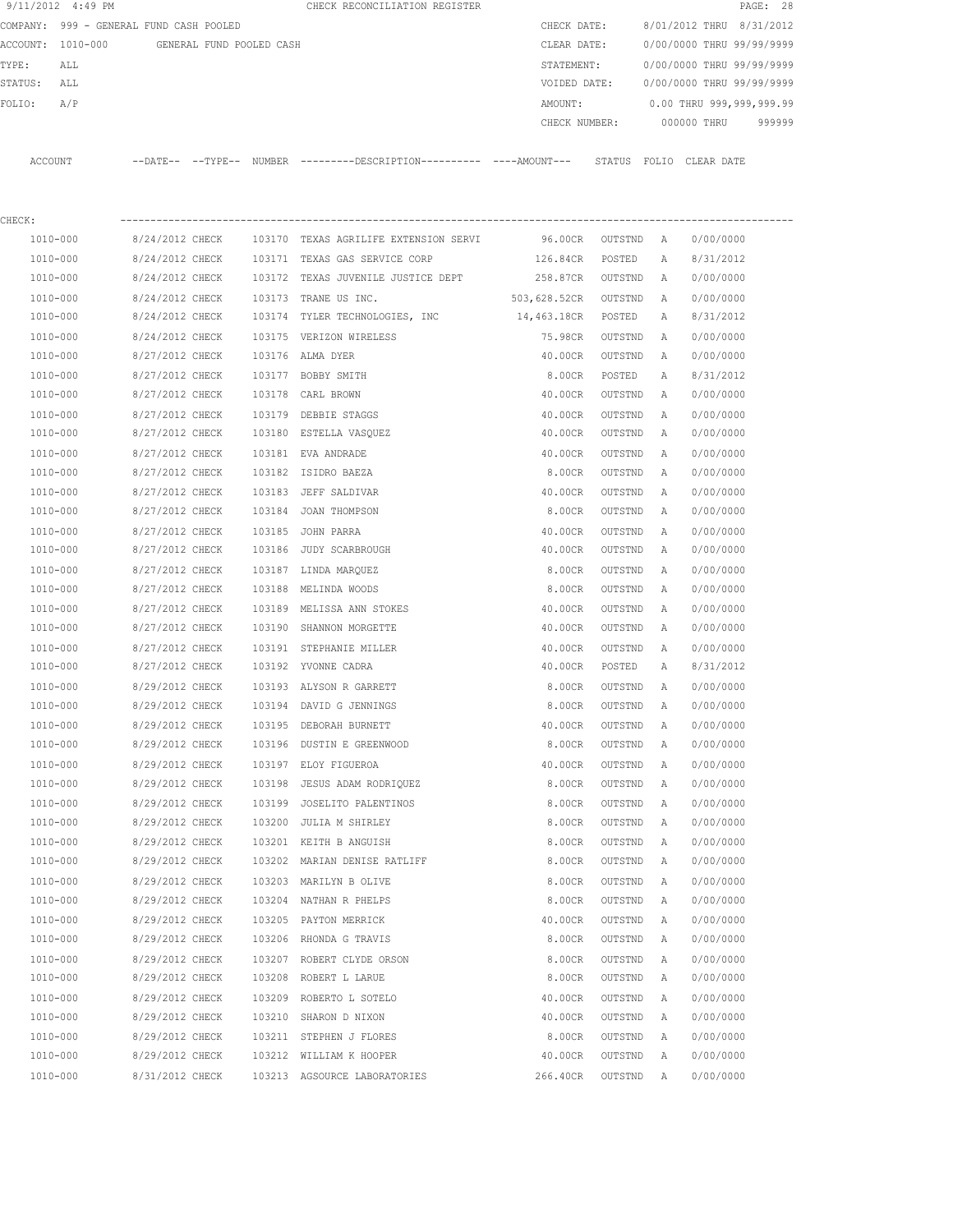|         | 9/11/2012 4:49 PM                       |                          |               | CHECK RECONCILIATION REGISTER                                                               |               |         |   |                           | PAGE: 29 |
|---------|-----------------------------------------|--------------------------|---------------|---------------------------------------------------------------------------------------------|---------------|---------|---|---------------------------|----------|
|         | COMPANY: 999 - GENERAL FUND CASH POOLED |                          |               |                                                                                             | CHECK DATE:   |         |   | 8/01/2012 THRU 8/31/2012  |          |
|         | ACCOUNT: 1010-000                       | GENERAL FUND POOLED CASH |               |                                                                                             | CLEAR DATE:   |         |   | 0/00/0000 THRU 99/99/9999 |          |
| TYPE:   | ALL                                     |                          |               |                                                                                             | STATEMENT:    |         |   | 0/00/0000 THRU 99/99/9999 |          |
| STATUS: | ALL                                     |                          |               |                                                                                             | VOIDED DATE:  |         |   | 0/00/0000 THRU 99/99/9999 |          |
| FOLIO:  | A/P                                     |                          |               |                                                                                             | AMOUNT:       |         |   | 0.00 THRU 999,999,999.99  |          |
|         |                                         |                          |               |                                                                                             | CHECK NUMBER: |         |   | 000000 THRU               | 999999   |
|         | ACCOUNT                                 |                          |               | --DATE-- --TYPE-- NUMBER --------DESCRIPTION---------- ----AMOUNT--- STATUS FOLIO CLEARDATE |               |         |   |                           |          |
|         |                                         |                          |               |                                                                                             |               |         |   |                           |          |
| CHECK:  |                                         |                          |               |                                                                                             |               |         |   |                           |          |
|         | 1010-000                                | 8/31/2012 CHECK          |               | 103214 AIR FILTRATION PRODUCTS AND SE                                                       | 140.80CR      | OUTSTND | A | 0/00/0000                 |          |
|         | 1010-000                                | 8/31/2012 CHECK          |               | 103215 ALLEN ORTHOTICS & PROSTHETICS                                                        | 128.33CR      | OUTSTND | A | 0/00/0000                 |          |
|         | 1010-000                                | 8/31/2012 CHECK          |               | 103216 AMERICAN TIRE DISTRIBUTERS                                                           | 200.96CR      | OUTSTND | A | 0/00/0000                 |          |
|         | 1010-000                                | 8/31/2012 CHECK          |               | 103217 ANDREWS COUNTY APPRAISAL DISTR 53,750.68CR                                           |               | OUTSTND | A | 0/00/0000                 |          |
|         | 1010-000                                | 8/31/2012 CHECK          |               | 103218 ANDREWS FAMILY MEDICINE                                                              | 33.95CR       | OUTSTND | A | 0/00/0000                 |          |
|         | 1010-000                                | 8/31/2012 CHECK          | 103219        | ANDREWS TIRE SERVICE INC                                                                    | 16.00CR       | OUTSTND | Α | 0/00/0000                 |          |
|         | 1010-000                                | 8/31/2012 CHECK          | 103220        | BRANDON DARNOLD                                                                             | 15.00CR       | OUTSTND | A | 0/00/0000                 |          |
|         | 1010-000                                | 8/31/2012 CHECK          |               | 103221 BSN SPORTS INC.                                                                      | 1,672.76CR    | OUTSTND | A | 0/00/0000                 |          |
|         | 1010-000                                | 8/31/2012 CHECK          |               | 103222 BUSINESS FORM SOLUTIONS                                                              | 426.40CR      | OUTSTND | A | 0/00/0000                 |          |
|         | 1010-000                                | 8/31/2012 CHECK          | 103223 BWI    |                                                                                             | 29.38CR       | OUTSTND | Α | 0/00/0000                 |          |
|         | 1010-000                                | 8/31/2012 CHECK          |               | 103224 CHEMSEARCH                                                                           | 200.00CR      | OUTSTND | Α | 0/00/0000                 |          |
|         | 1010-000                                | 8/31/2012 CHECK          | 103225        | CITY OF ANDREWS WATER DEPT. 17,603.56CR                                                     |               | OUTSTND | Α | 0/00/0000                 |          |
|         | 1010-000                                | 8/31/2012 CHECK          | 103226        | COMMERCIAL FOOD SERVICE & EQUI                                                              | 3,975.00CR    | OUTSTND | Α | 0/00/0000                 |          |
|         | 1010-000                                | 8/31/2012 CHECK          |               | 103227 CRS DIAGNOSTIC SERVICE LLC                                                           | 120.00CR      | OUTSTND | Α | 0/00/0000                 |          |
|         | 1010-000                                | 8/31/2012 CHECK          | 103228        | DELTA PACKAGE COUNTER                                                                       | 57.73CR       | OUTSTND | A | 0/00/0000                 |          |
|         | 1010-000                                | 8/31/2012 CHECK          | 103229        | DISTRICT 6 EXTENSION CENTER                                                                 | 40.00CR       | OUTSTND | Α | 0/00/0000                 |          |
|         | 1010-000                                | 8/31/2012 CHECK          | 103230        | DR. ZACHARY ELLIS                                                                           | 229.00CR      | OUTSTND | A | 0/00/0000                 |          |
|         | 1010-000                                | 8/31/2012 CHECK          | 103231        | DRS E M AND DAVID WRIGHT                                                                    | 280.00CR      | OUTSTND | Α | 0/00/0000                 |          |
|         | 1010-000                                | 8/31/2012 CHECK          | 103232        | DSHS CENTRAL LAB MC2004                                                                     | 631.95CR      | OUTSTND | Α | 0/00/0000                 |          |
|         | 1010-000                                | 8/31/2012 CHECK          |               | 103233 E.W. HARPER, D.D.S.                                                                  | 253.00CR      | OUTSTND | Α | 0/00/0000                 |          |
|         | 1010-000                                | 8/31/2012 CHECK          |               | 103234 ECLINICAL WEB LLC                                                                    | 10.65CR       | OUTSTND | Α | 0/00/0000                 |          |
|         | 1010-000                                | 8/31/2012 CHECK          | 103235 GALE   |                                                                                             | 147.94CR      | OUTSTND | A | 0/00/0000                 |          |
|         | 1010-000                                | 8/31/2012 CHECK          |               | 103236 HIGH PLAINS RADIOLOGICAL ASSN                                                        | 33.00CR       | OUTSTND | Α | 0/00/0000                 |          |
|         | 1010-000                                | 8/31/2012 CHECK          |               | 103237 JOANNA PACK                                                                          | 48.84CR       | OUTSTND | A | 0/00/0000                 |          |
|         | 1010-000                                | 8/31/2012 CHECK          |               | 103238 JOE BLANCO                                                                           | 227.74CR      | OUTSTND | A | 0/00/0000                 |          |
|         | 1010-000                                | 8/31/2012 CHECK          |               | 103239 KENDA HECKLER                                                                        | 757.66CR      | OUTSTND | Α | 0/00/0000                 |          |
|         | 1010-000                                | 8/31/2012 CHECK          |               | 103240 NOVARTIS VACCINES & DIAGNOSTIC                                                       | 666.77CR      | OUTSTND | Α | 0/00/0000                 |          |
|         | 1010-000                                | 8/31/2012 CHECK          |               | 103241 OFFICE DEPOT                                                                         | 227.92CR      | OUTSTND | Α | 0/00/0000                 |          |
|         | 1010-000                                | 8/31/2012 CHECK          |               | 103242 PARACLETE PRESS INC                                                                  | 153.37CR      | OUTSTND | Α | 0/00/0000                 |          |
|         | 1010-000                                | 8/31/2012 CHECK          |               | 103243 PERMIAN PHYSCIANS SERVICES                                                           | 36.03CR       | OUTSTND | Α | 0/00/0000                 |          |
|         | 1010-000                                | 8/31/2012 CHECK          |               | 103244 PROFESSIONAL TURF PRODUCTS                                                           | 91.20CR       | OUTSTND | Α | 0/00/0000                 |          |
|         | 1010-000                                | 8/31/2012 CHECK          |               | 103245 QUILL CORPORATION                                                                    | 436.07CR      | OUTSTND | Α | 0/00/0000                 |          |
|         | 1010-000                                | 8/31/2012 CHECK          |               | 103246 RECORDED BOOKS, LLC                                                                  | 6.95CR        | OUTSTND | Α | 0/00/0000                 |          |
|         | 1010-000                                | 8/31/2012 CHECK          |               | 103247 ROBIN HARPER                                                                         | 245.95CR      | OUTSTND | Α | 0/00/0000                 |          |
|         | 1010-000                                | 8/31/2012 CHECK          |               | 103248 RODNEY NOBLE                                                                         | 394.38CR      | POSTED  | Α | 8/31/2012                 |          |
|         | 1010-000                                | 8/31/2012 CHECK          |               | 103249 SC FUELS                                                                             | 6,508.36CR    | OUTSTND | Α | 0/00/0000                 |          |
|         | 1010-000                                | 8/31/2012 CHECK          |               | 103250 SIERRA SPRINGS                                                                       | 31.95CR       | OUTSTND | Α | 0/00/0000                 |          |
|         | 1010-000                                | 8/31/2012 CHECK          |               | 103251 SONYA TORBERT MA, LPC, NCC, LS                                                       | 1,777.50CR    | OUTSTND | Α | 0/00/0000                 |          |
|         | 1010-000                                | 8/31/2012 CHECK          |               | 103252 SOUTH PLAINS IMPLEMENT LTD                                                           | 75.05CR       | OUTSTND | Α | 0/00/0000                 |          |
|         | 1010-000                                | 8/31/2012 CHECK          | 103253 SPRINT |                                                                                             | 32.52CR       | OUTSTND | Α | 0/00/0000                 |          |
|         | 1010-000                                | 8/31/2012 CHECK          |               | 103254 STANDARD COFFEE SERVICE CO                                                           | 95.41CR       | OUTSTND | Α | 0/00/0000                 |          |
|         | 1010-000                                | 8/31/2012 CHECK          |               | 103255 TEXAS 4-H FOUNDATION                                                                 | 500.00CR      | OUTSTND | Α | 0/00/0000                 |          |
|         | 1010-000                                | 8/31/2012 CHECK          |               | 103256 TRACEY SCOWN                                                                         | 300.00CR      | OUTSTND | Α | 0/00/0000                 |          |
|         | 1010-000                                |                          |               |                                                                                             |               |         |   | 0/00/0000                 |          |
|         |                                         | 8/31/2012 CHECK          |               | 103257 TTUHSC SCHOOL OF NURSING                                                             | 2,140.00CR    | OUTSTND | Α |                           |          |